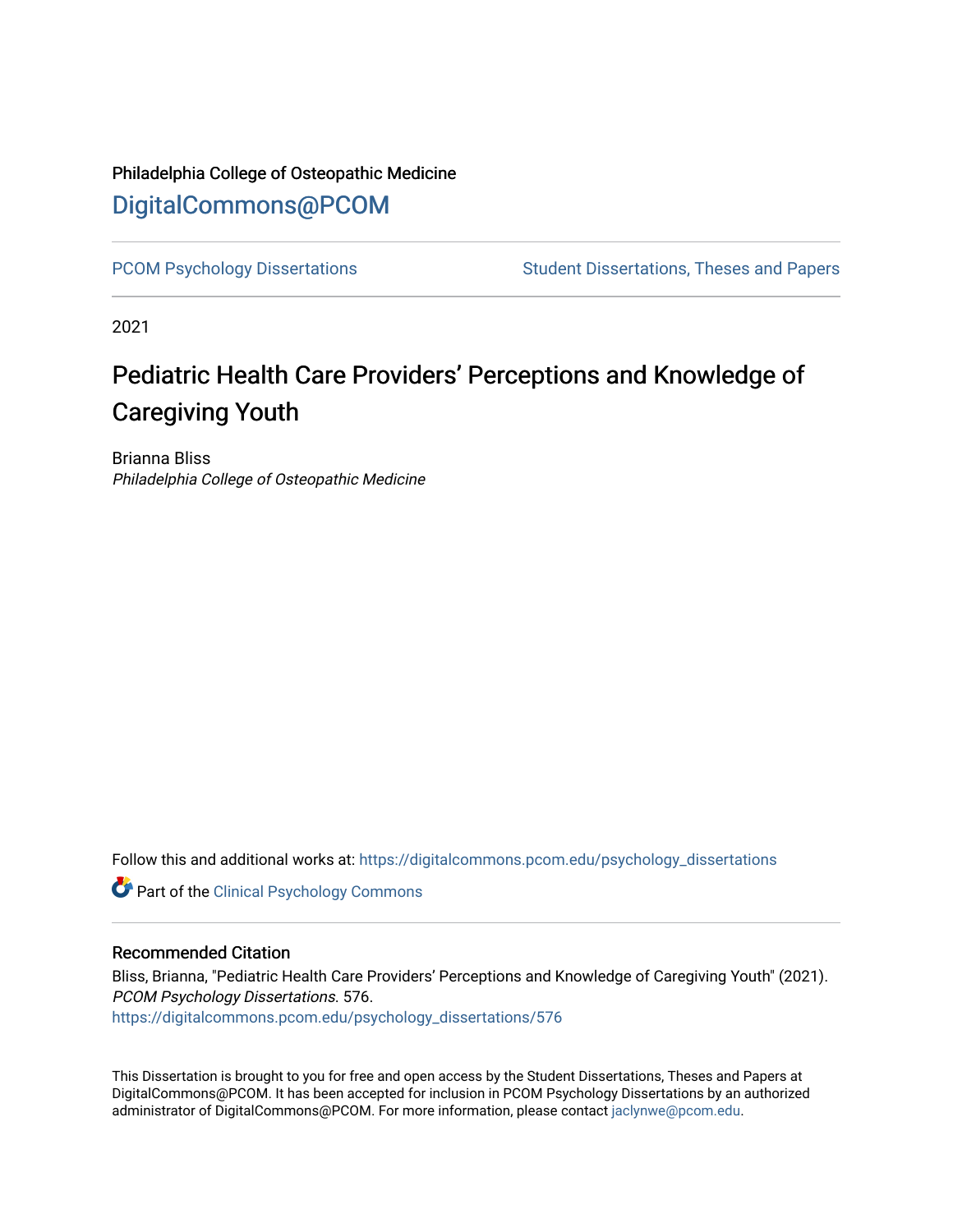Philadelphia College of Osteopathic Medicine School of Professional and Applied Psychology Department of Clinical Psychology

# PEDIATRIC HEALTH CARE PROVIDERS' PERCEPTIONS AND KNOWLEDGE OF CAREGIVING YOUTH

By Brianna Bliss

Submitted in Partial Fulfillment of the Requirements for the Degree of

Doctor of Psychology

December 2021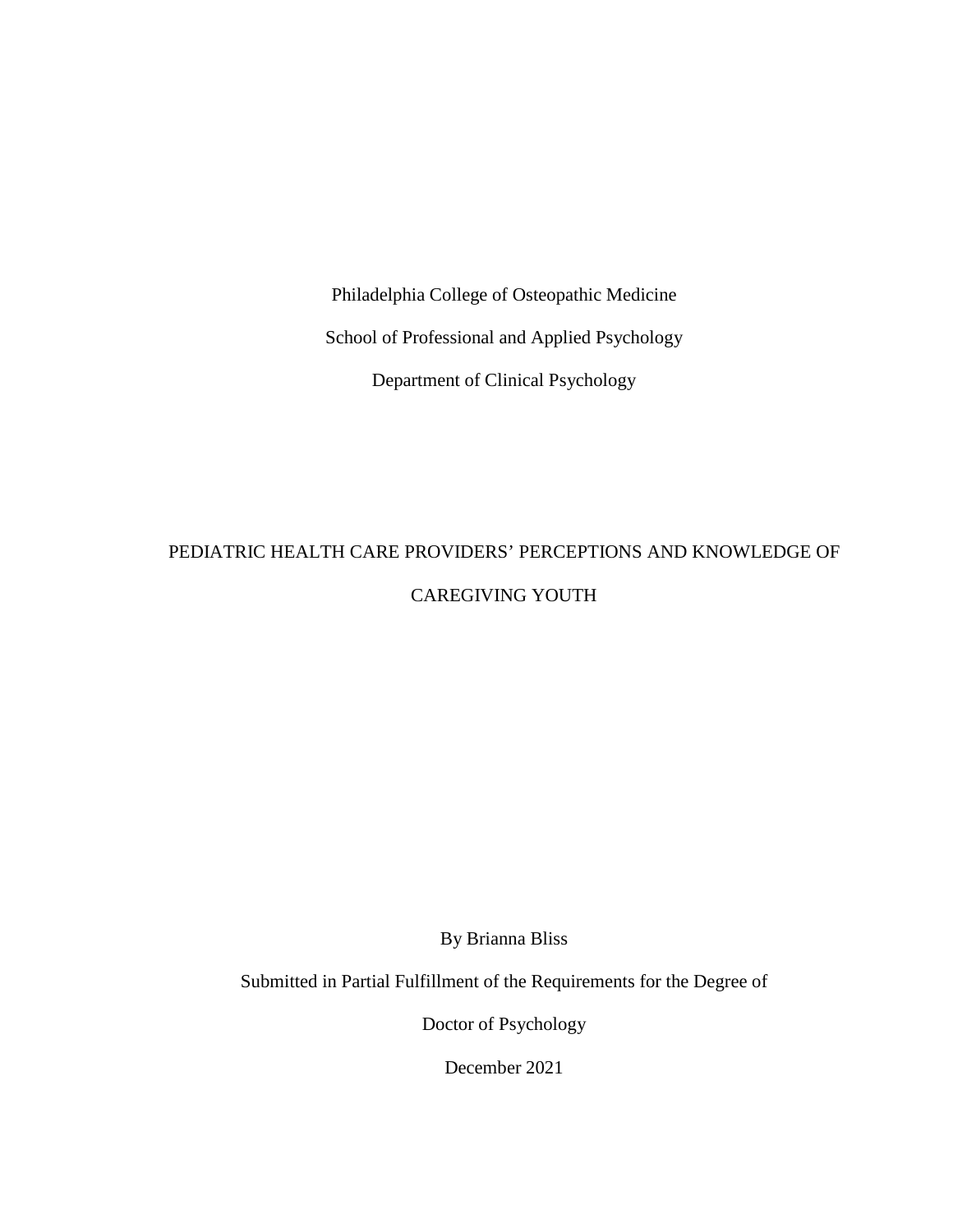# PCOM SCHOOL OF PROFESSIONAL AND **APPLIED PSYCHOLOGY™**

# DISSERTATION APPROVAL

This is to certify that the thesis presented to us by Brianna Bliss

on the 30<sup>th</sup> day of September, 2021, in partial fulfillment of the requirements for the

degree of Doctor of Psychology, has been examined and is

acceptable in both scholarship and literary quality.

COMMITTEE MEMBERS' SIGNATURES

, Chairperson

, Chair, Department of Clinical Psychology

Dean, School of Professional & Applied Psychology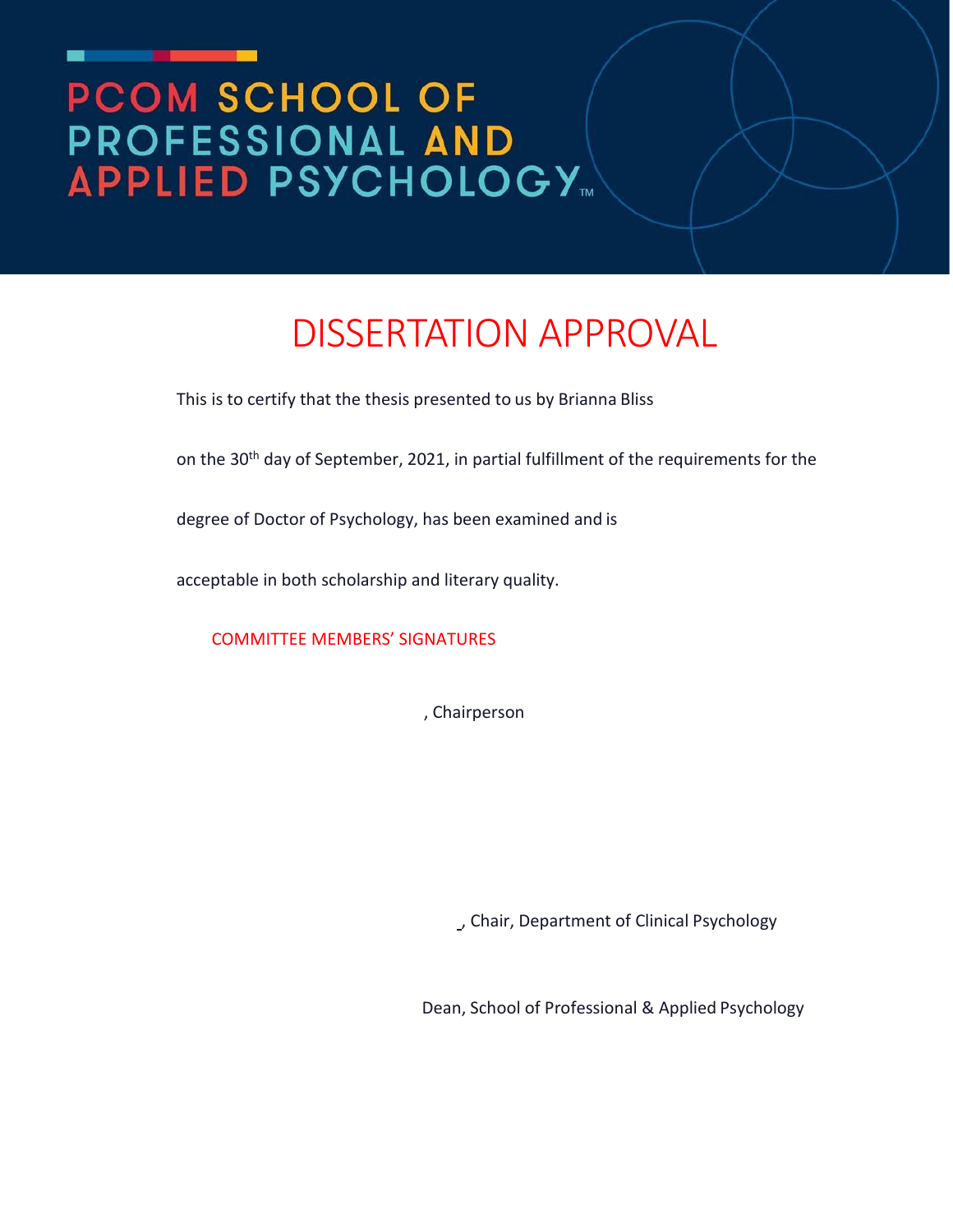#### **ACKNOWLEDGEMENTS**

First and foremost, I would like to thank my committee members for their support and guidance throughout the dissertation process. Dr. Susan Panichelli-Mindel, who served as my dissertation chair, listened to my ideas and shared in the excitement of this project from the beginning. Your encouragement and support have been invaluable. I also want to acknowledge my other committee members, Dr. Stephanie Felgoise and Dr. Julie Belkowitz, for sharing your expertise and time. Dr. Belkowitz, I feel tremendously lucky to have connected with you and am grateful for your mentorship. Thank you for being so passionate about supporting caregiving youth and for your ongoing dedication to advocate for these individuals.

I would also like to thank my family and friends for their unconditional support. To my PCOM graduate-school friends, thank you for your wise words, constant encouragement, and all the laughs and good times you have brought to this journey. To my partner, Joe, thank you for listening to me talk about this dissertation for several years, for proofreading papers and undergoing psychological assessments to help me practice, and for all your love and encouragement. Lastly, thank you to my dad who has been my biggest supporter and has always been there for me. This project is inspired by my own family experiences and role as a young caregiver. Some young people find themselves in a caregiving role without the support of other family members, but I had you dad, and that made all the difference.

iii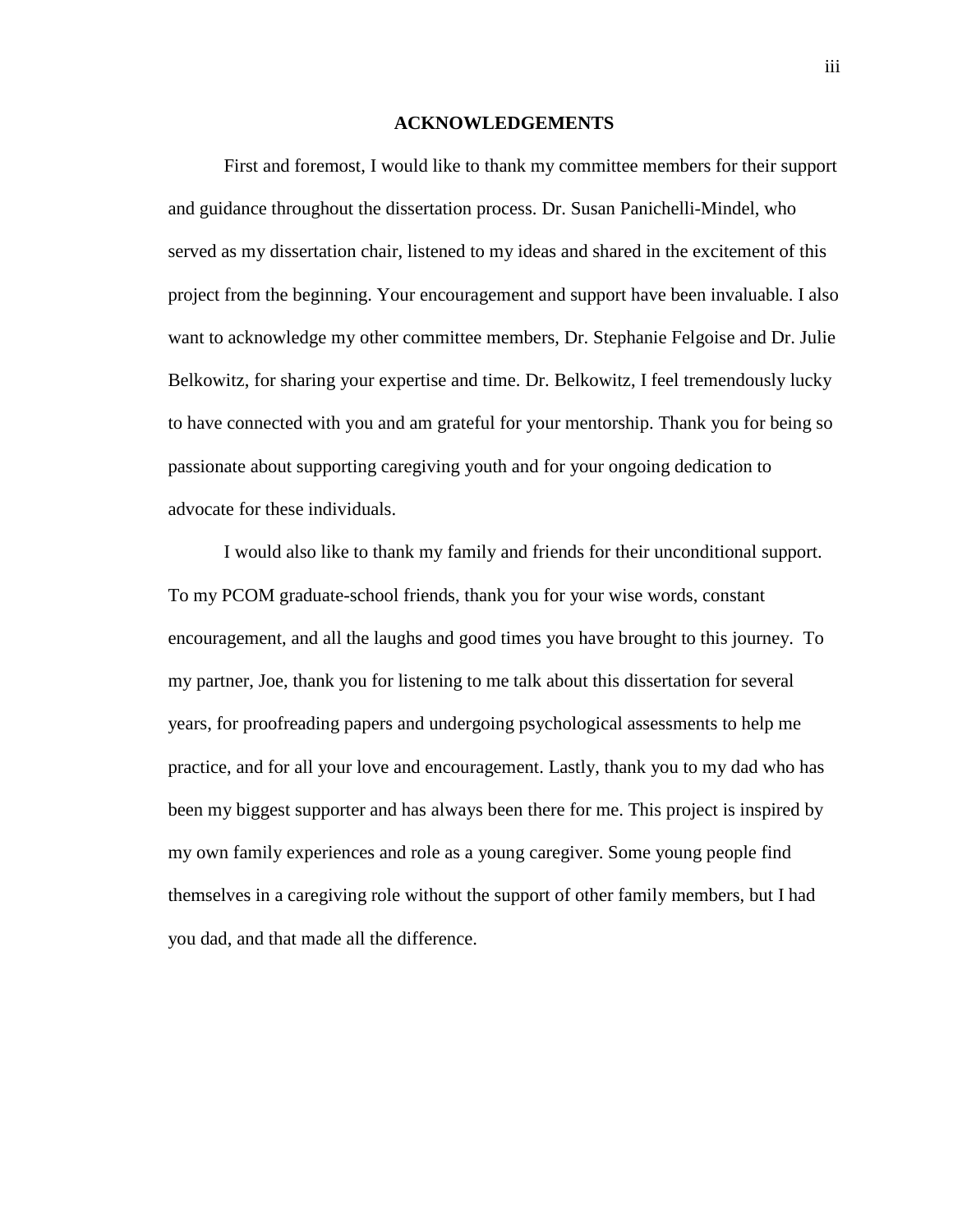# **TABLE OF CONTENTS**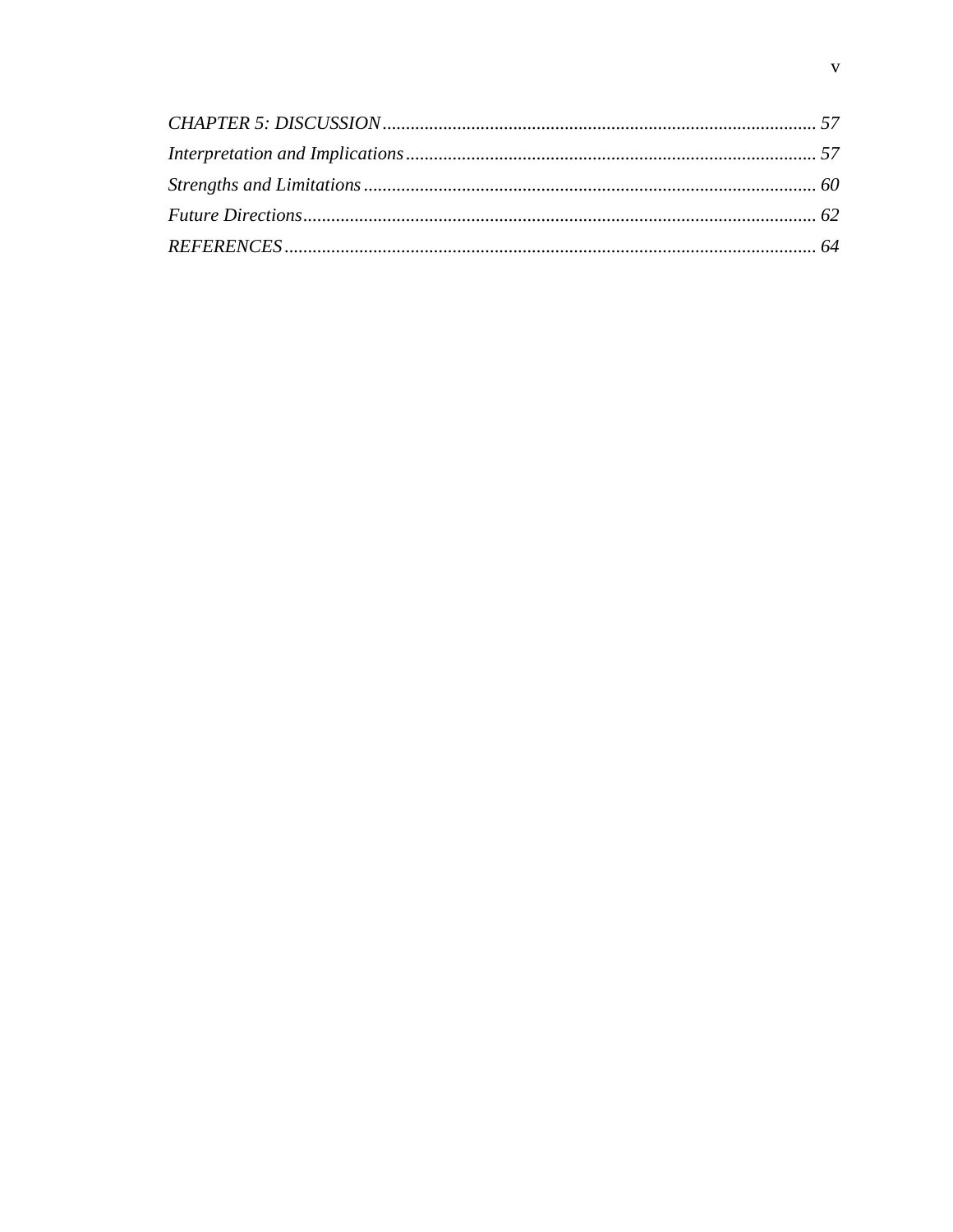#### **ABSTRACT**

<span id="page-6-0"></span>Many young people younger than the age of 18 years are involved in providing care to family members who are unable to manage their own medical, physical, or mental illnesses. Youth caregivers are an understudied population in the United States. The small yet growing research base has illustrated the relationship between the caregiving role, academic performance, and an individual's social and psychological well-being. Medical settings are uniquely positioned to identify caregiving youth and provide supportive resources. A survey was created and administered to pediatric health care providers who offered medical and psychosocial support to children and adolescents. Providers were recruited via email to participate in a survey examining their knowledge and perceptions of youth caregivers. The data were combined with archival data from another study. The results of this survey indicated that the majority of respondents were not aware of caregiving youth within their practices and that there are significant barriers to identifying caregiving youth within health care settings, such as provider attitudes, lack of a validated screening tool, and lack of supportive resources. The results of this study highlight the importance of increasing provider awareness as a means of increasing identification and support for caregiving youth in the United States.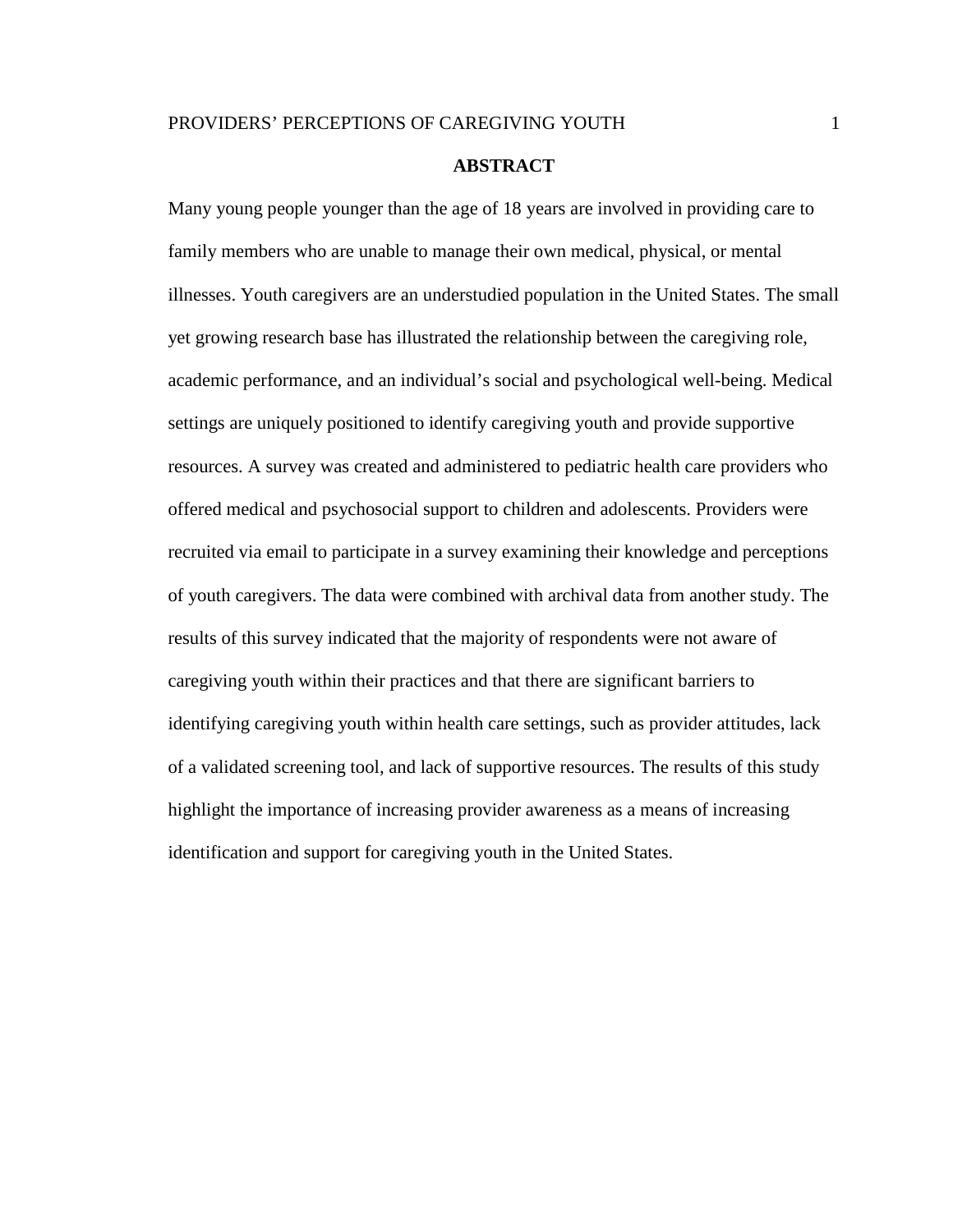# **CHAPTER 1: INTRODUCTION**

#### **Statement of the Problem**

<span id="page-7-1"></span><span id="page-7-0"></span>Families are the largest providers of informal care, with an estimated 53 million caregivers in the United States (National Alliance for Caregiving [NAC]/AARP, 2020). This number reflects an increase of 9.5 million caregivers since the last *Caregiving in the U.S. 2015* research report. To date, much of the research on family caregiving has focused on adult and spousal caregiving, as well as on parents caring for ill children (Kavanaugh et al., 2016). Many studies have documented the social, emotional, financial, and physical effects of caregiving that may contribute to caregiver burden (Adelman et al., 2014). Caregiver burden occurs when caregiving negatively affects an individual's life and is associated with depression, anxiety, loneliness, and social isolation (Adelman et al., 2014; Denno et al., 2013). The robust body of research on caregivers has laid the foundation for caregiver programs and policies that aim to improve lives of adult family caregivers (Kavanaugh et al., 2016).

In many families, adolescents are involved in providing care, typically on a longterm basis, to parents or other family members who have physical and mental health conditions. Yet, much less is known about their experiences, as they have been largely absent from the caregiving research and continue to remain an understudied population. Youth younger than the age of 18 years who care for an ill parent or relative are referred to as "young carers" (Aldridge & Becker, 1993) in international literature and as "caregiving youth" in U.S. studies. According to Becker (2007), caregivers can be conceptualized on a continuum ranging from "caring about" the person to "caring for"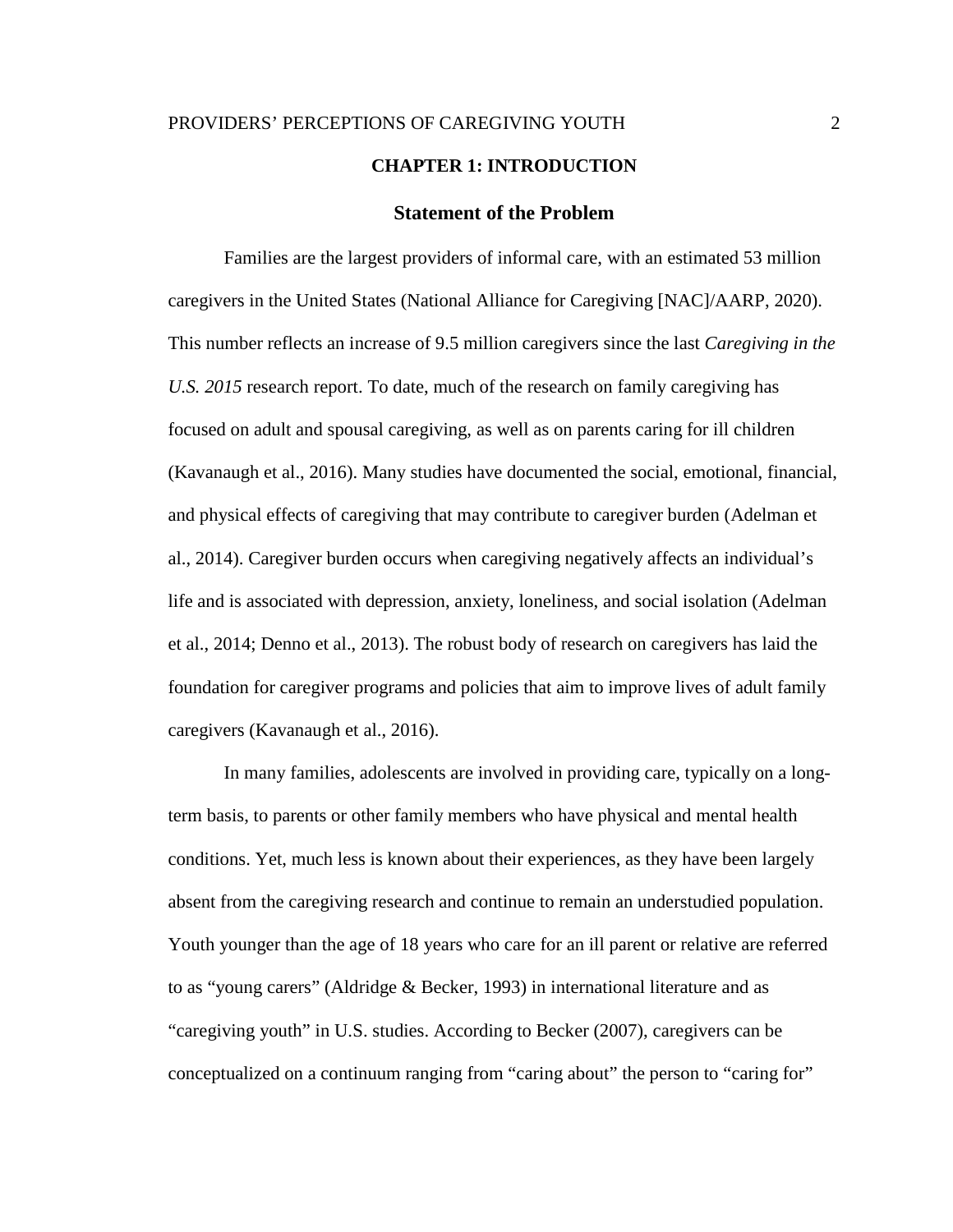the person. In families in which a parent or relative has a disability or illness, the young person may transition from a caring about status, which reflects typical activities conducted by most young people (e.g., cleaning and chores) to a caring for status characterized by increased time spent engaging in domestic chores, as well as personal, emotional, and physical care (Becker, 2007; Joseph et al., 2020).

The most recent national prevalence study of caregiving youth was conducted in 2005. It is estimated that there are between 1.3 and 1.4 million child caregivers between the ages of 8 and 18 years in the United States (Hunt et al., 2005). This study also found that caregiving youth were more likely to experience depression and school problems compared to noncaregiving youth (Hunt et al., 2005). Despite these findings, research on this population has been limited during the last decade. However, the research available has shown that long-term illnesses that necessitate extensive caregiving can have negative impacts on youth caregivers, including poor academic performance; difficulty with social interactions; and poor psychological well-being, including depression, anxiety, and low self-esteem (Aldridge, 2006; Cohen et al., 2012; Early et al., 2006; Howatson-Jones & Coren, 2013; Warren, 2007).

Moreover, the most up-to-date survey of caregivers by the NAC did not include individuals younger than the age of 18 years (2020). As a whole, youth caregivers are largely unacknowledged in the United States. Conversely, in such countries as the United Kingdom and Australia, policies and resources are in place that have increased support for youth and have led to the establishment of legal rights (Leu & Becker, 2017). In the United Kingdom, young carers have legal rights to an assessment of their personal needs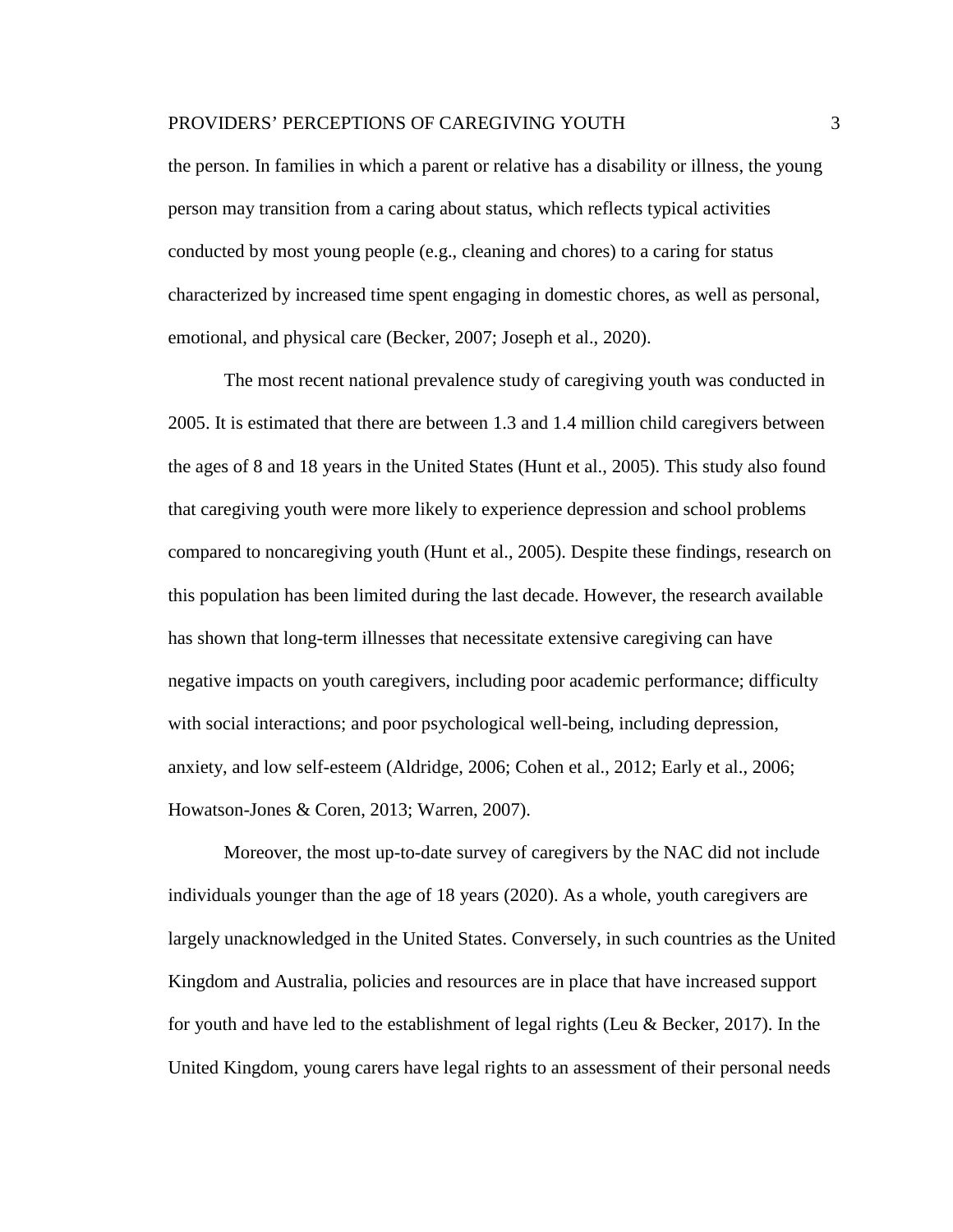and their ability to provide care, with the option of receiving payment for their care services (Leu & Becker, 2017).

Evidently, youth play a critical role in family-based care in the United States, yet the limited research base continues to perpetuate the invisible nature of this group, thus limiting identification of caregiving youth. In a scoping review of research on caregiving youth in the United States, Kavanaugh et al. (2016) identified 22 published peer-reviewed empirical papers, compared to more than 2,000 adult caregiving papers. Accordingly, many gaps in the research need to be addressed in order to better support caregiving youth. One such path to provide support that remains unaddressed in the literature is the medical setting. Health care professionals, specifically pediatricians and other pediatric health care providers, can play a critical role in identifying and supporting this population. At present, not much is known about pediatric health care providers' knowledge and perceptions regarding caregiving youth.

## **Purpose of the Study**

<span id="page-9-0"></span>Despite their prevalence in the United States, not much is known about caregiving youth. The purpose of the study was to better understand pediatric health care providers' knowledge and perceptions regarding caregiving youth. The study aimed to explore pediatric health care providers' understanding of the prevalence of caregiving youth within their practice, of the services health care providers offer, of the delivery of these services, and of any barriers to identifying caregiving youth in medical settings. As such, the overall goal of this study was to clarify current practices in order to increase support for caregiving youth.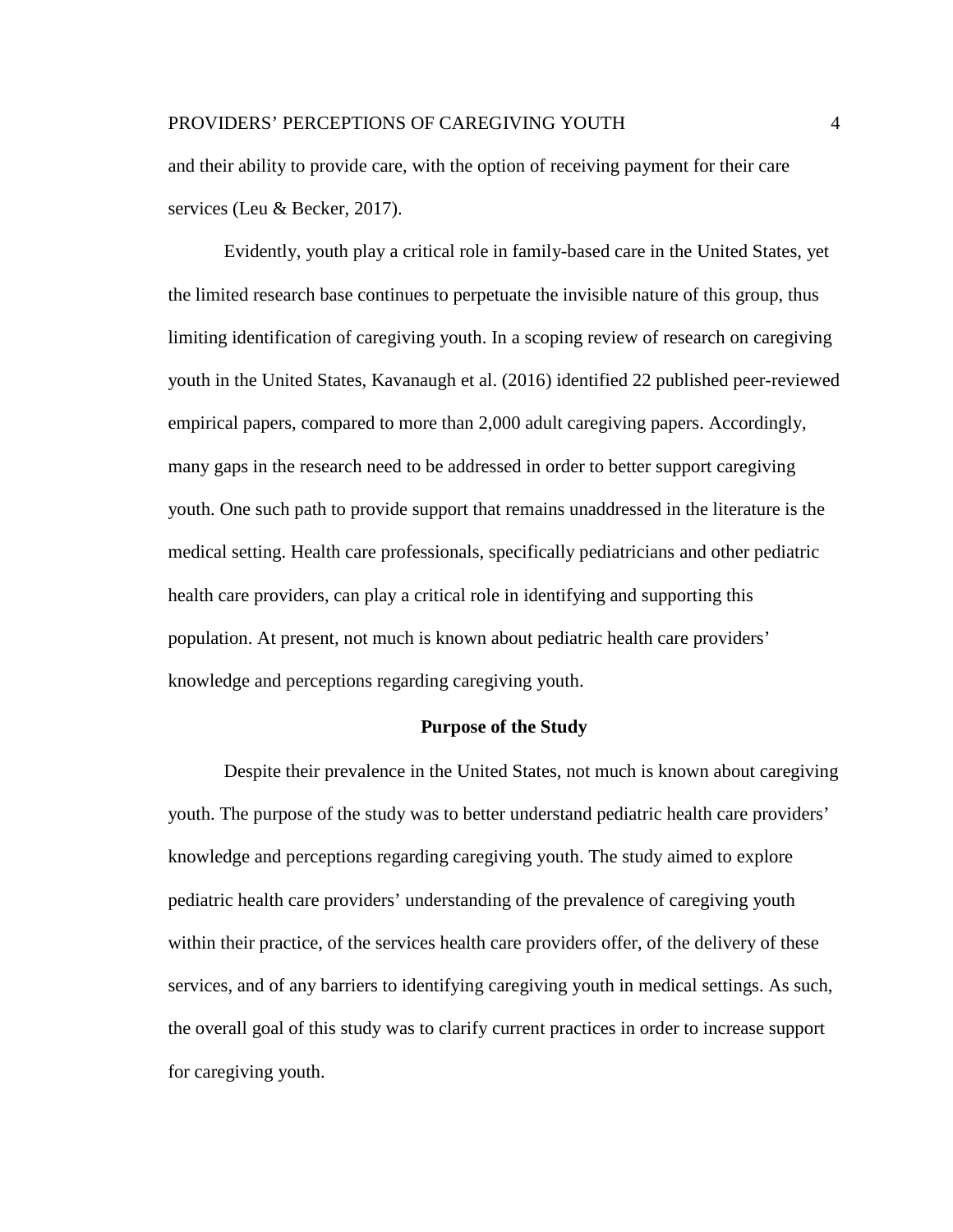# **Research Question**

<span id="page-10-0"></span>What are pediatric health care providers' perceptions and knowledge of caregiving youth,

and how do they perceive their role in identifying and supporting this population?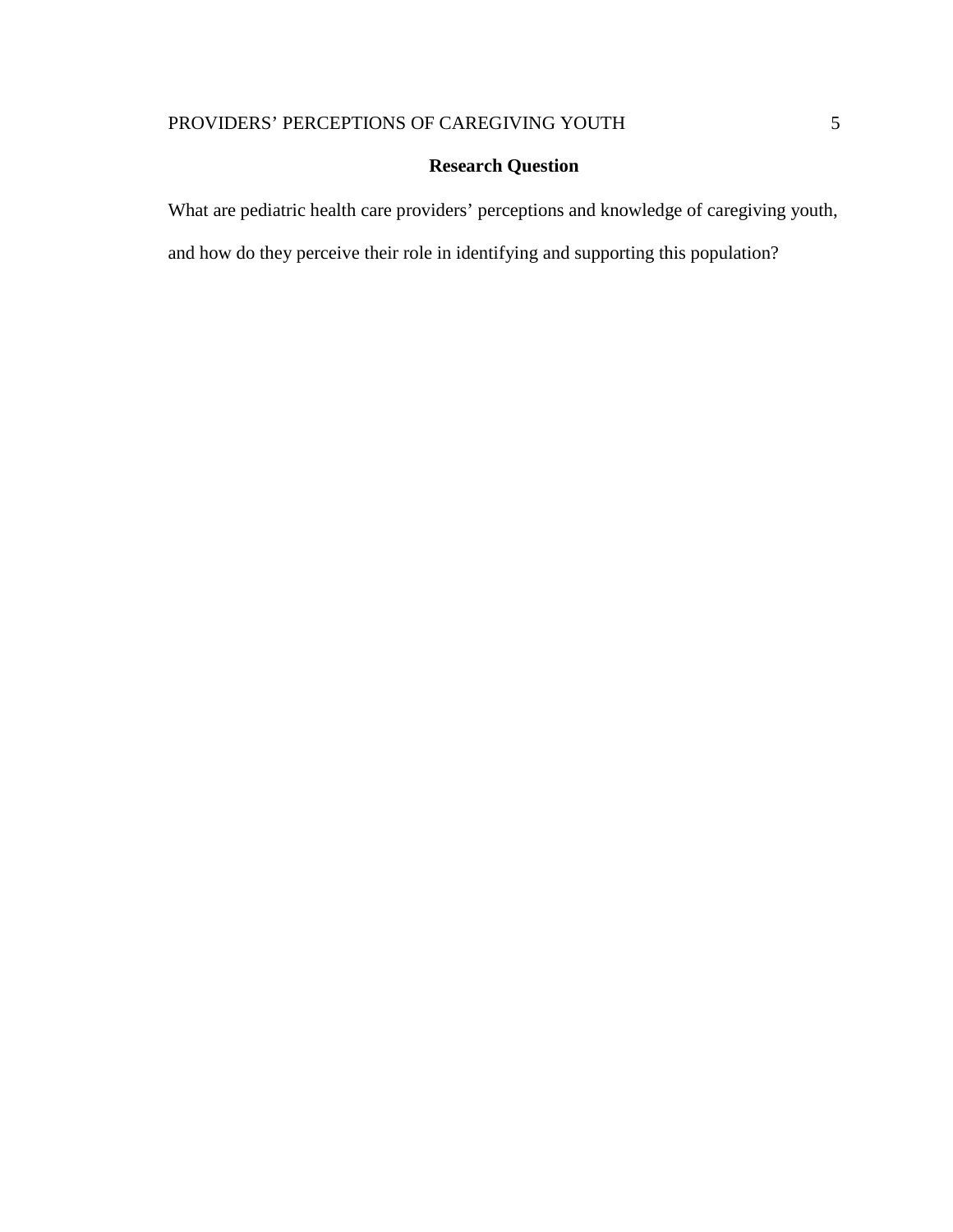#### **CHAPTER 2: REVIEW OF THE LITERATURE**

<span id="page-11-0"></span>Family members often play an important role in caring for ill and/or disabled members of their families. Family caregivers, also called informal caregivers, are relatives, spouses, friends, or neighbors who have a personal relationship with an individual with a chronic or disabling condition and who provide a range of assistance (Family Caregiver Alliance [FCA], 2014). An informal caregiver may live with or separately from the care recipient and may be in the role of primary or secondary caregiver (FAC, 2014). The health care system in the United States is structured in a way that encourages family caregiving and has been significantly influential in contributing to family members being the largest providers of informal care (National Alliance for Caregiving [NAC]/AARP, 2020). According to the latest *Caregiving in the U.S. 2020* research report conducted by the NAC and the AARP Public Policy Institute, an estimated 53 million people aged 18 years or older had provided unpaid care to an adult or child within the previous 12 months (NAC/AARP, 2020). In fact, the value of services provided by informal caregivers was an estimated economic value of \$470 billion in 2013, reflecting an increase from \$450 billion in 2009 and \$375 billion in 2007 (Reinhard et al., 2015). This statistic combined with the high prevalence of chronic diseases in America makes it likely that family caregivers will continue to fulfill this role for years to come. Chronic diseases, such as diabetes, heart disease, cancer, stroke, and Alzheimer's disease, have been found to be the leading causes of death and disability, affecting six in 10 Americans (Buttorff et al., 2017). The complex nature of chronic illnesses, coupled with increased health care costs influencing earlier transitions to home, leads to a reliance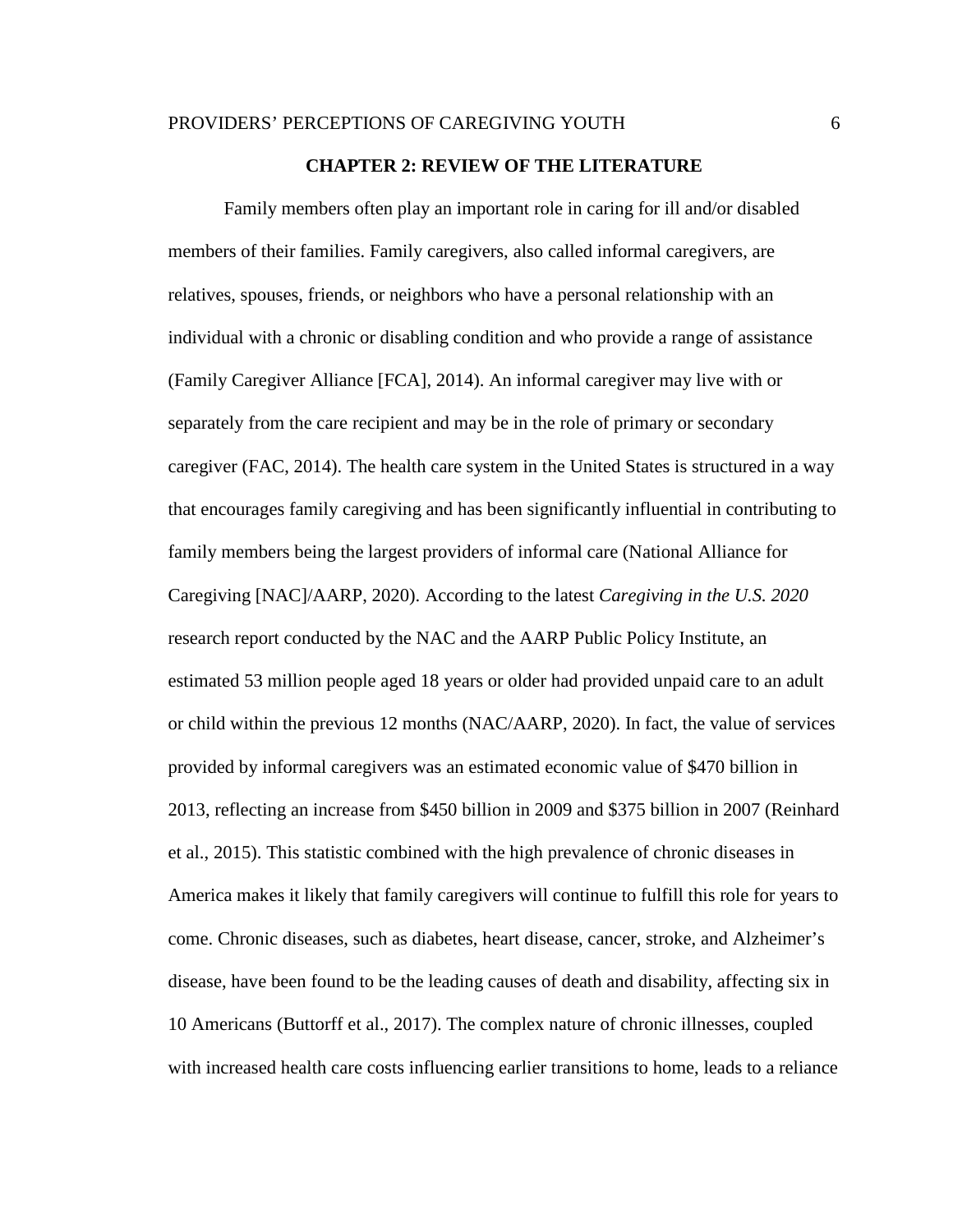# PROVIDERS' PERCEPTIONS OF CAREGIVING YOUTH  $\qquad \qquad \qquad$  7

on family caregivers (Reinhard et al., 2015). Owing to the social, health, and economic climates of the United States, family caregiving is more costly, stressful, and demanding now than at any other time in the nation's history (Reinhard et al., 2015).

Family caregiving is an important public-health concern in the United States, and studies have provided an extensive research base for examining the family caregiver experience. The negative impact of caregiving on adults has been well documented, with studies indicating that caregivers are at an increased risk for poor physical health (Darragh et al., 2015; Pinquart & Sörensen, 2007); engagement in poor health-related behaviors, such as smoking, sedentary behavior and regular fast-food consumption (Hoffman et al., 2012); sleep problems (Byun et al., 2016); caregiver burden and compassion fatigue (Adelman et al., 2014; Lynch et al., 2018), and development of psychological disorders, especially depression and anxiety (Caputo et al., 2016; Joling et al., 2015). The literature also describes positive outcomes of caregiving, including experiencing satisfaction from caregiving duties (Lynch et al., 2018).

Data from the *Caregiving in the U.S. 2020* research report indicate that the majority of caregivers in the United States provides care for a relative (89%), and of those individuals, 50% care for a parent or parent-in-law (NAC/AARP, 2020). Women provide 61% of caregiving support in the United States (NAC/AARP, 2020). On average, caregivers reported spending 24 hours a week providing care. When asked if they had a choice in taking on caregiving responsibilities, more than half (53%) of caregivers reported they had no choice (NAC/AARP, 2020). In regard to the intensity of the caregiving situation, 40% of caregivers reported high-intensity situations, 16% reported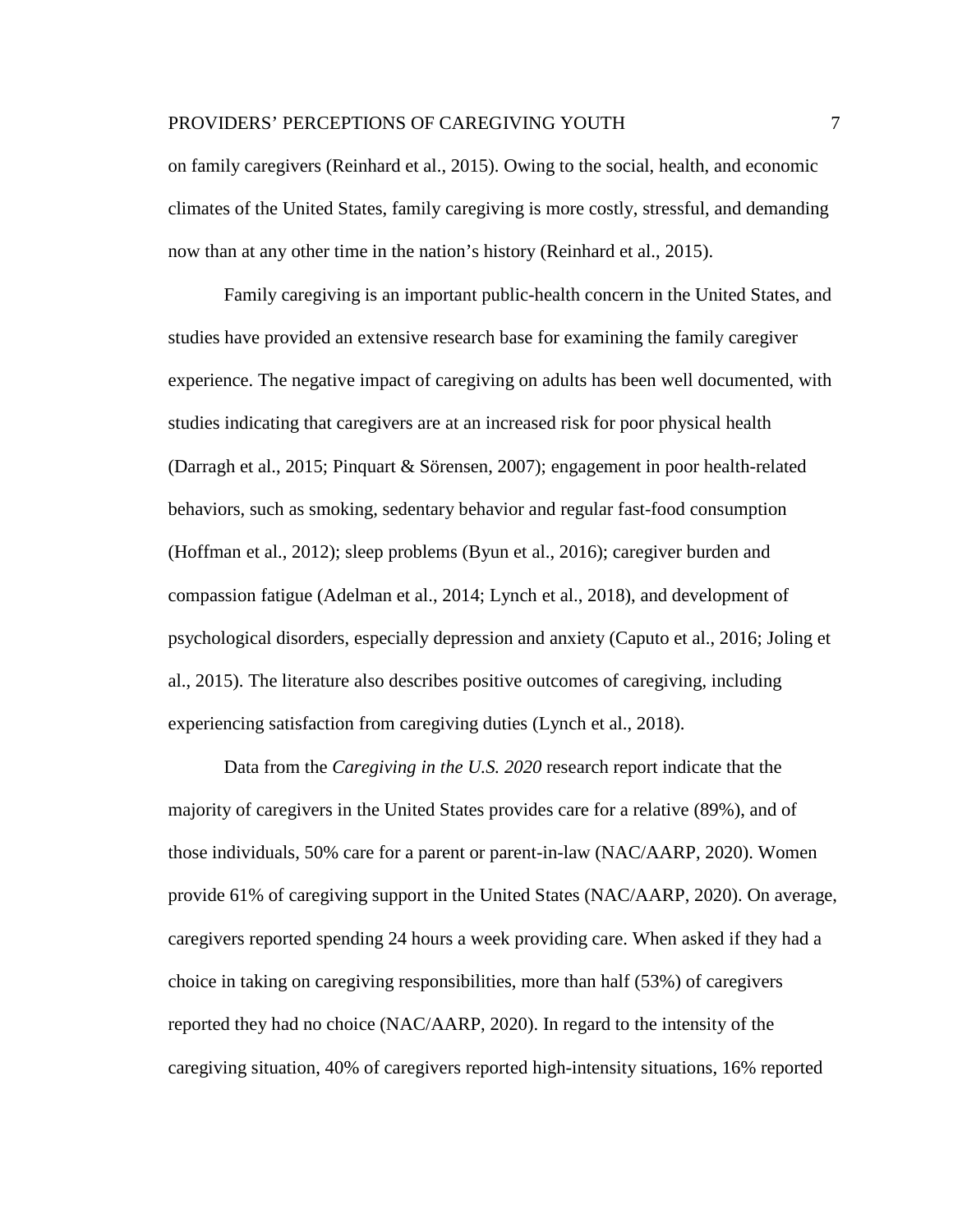medium intensity, and 43% reported low -intensity (NAC/AARP, 2020). Furthermore, this survey assessed caregivers' perceptions of their need for caregiving information and support. Fewer than one third of caregivers (29%) reported that a health care provider had asked what was needed to care for their recipients, and only 13% reported that a health care provider had inquired about what they may need to care for themselves (NAC/AARP, 2020). Of note, caregivers who are involved in more complex care situations, such as those who dedicate more hours than average, who are caregivers for persons with Alzheimer's disease, and who perform medical/nursing tasks, are most likely to report having conversations with health care providers about their needs, as well as the needs of their care recipients (NAC/AARP, 2020). Nevertheless, caregivers are largely left out of conversations with health care providers.

Individuals may take on the caregiving role at any time during the lifespan. Given the aging population in the United States, a significant amount of research focuses on family caregivers who provide care to older adults, as well as older adults who provide care to their spouses. However, more recently, research exploring the experiences of young-adult caregivers has increased. Data from the *Caregiving in the U.S. 2015* research report found that one in four family caregivers is part of the millennial generation (Flinn, 2018). Of millennial family caregivers, 35% are younger millennials (aged 18-24 years), 31% are aged 25-29 years, and 34% are aged 30-34 years (Flinn, 2018). Thus, emerging adults (aged 18-25 years; Arnett, 2000) and young adults make up a significant proportion of caregivers nationally. Although the *Caregiving in the U.S. 2020* research report did not survey caregivers younger than the age of 18 years, the report highlights a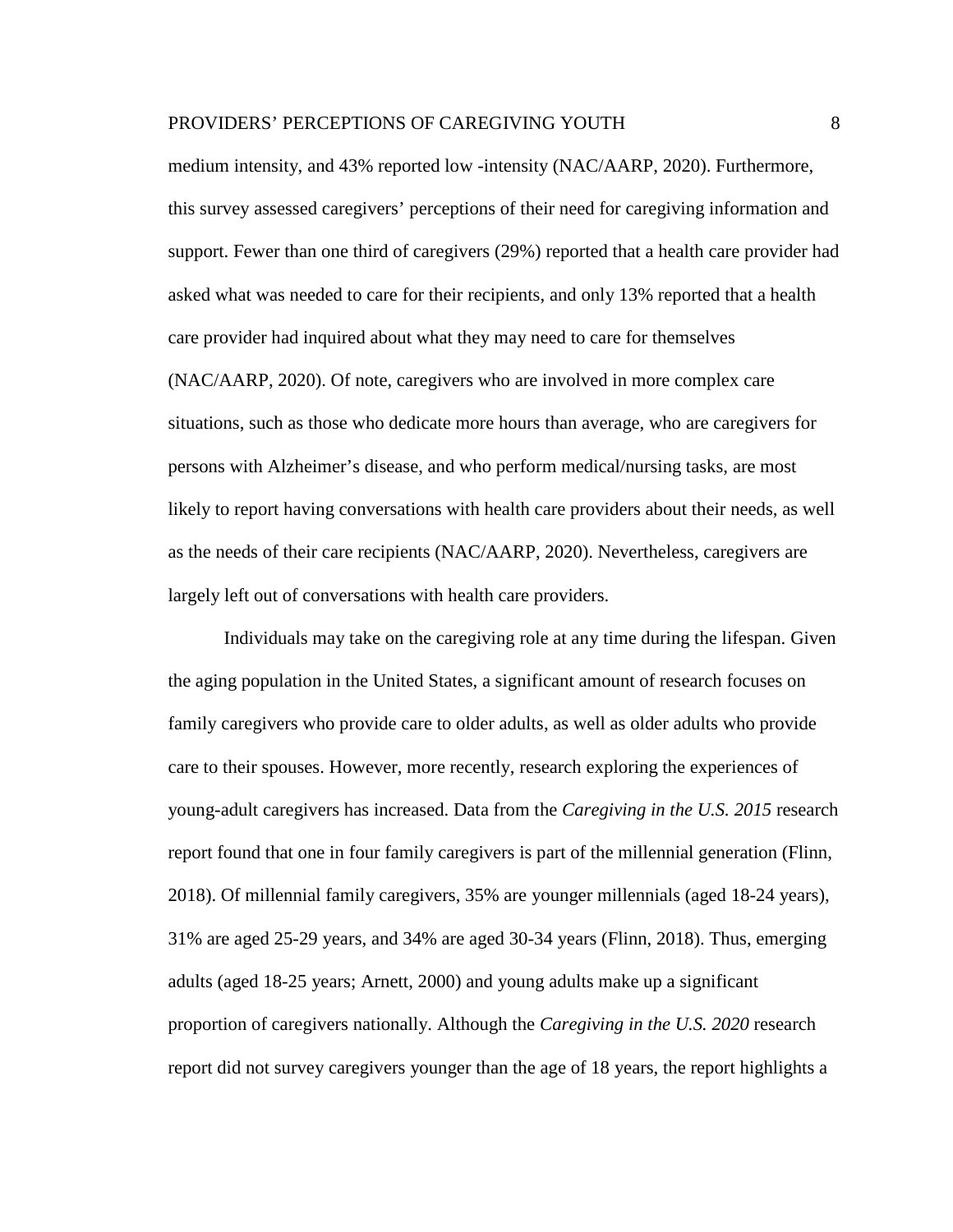rising trend of child caregivers and estimates that at least 5.4 million children younger than the age of 18 years are caregivers for a family member (NAC/AARP, 2020). Among the adult caregivers surveyed, 7% reported a child helps provide care to the care recipient (NAC/AARP, 2020).

## **Caregiving Youth**

<span id="page-14-0"></span>Caregivers younger than the age of 18 years are an understudied population. As such, their identity as a group continues to remain unclear for various reasons. First, the definition of caregiving youth lacks consistency across studies (Kavanaugh et al., 2016; Shifren & Chong,  $2012$ ; This is mainly because the young caregiver status is broadly influenced by an individual's experiences in this role; their level of care responsibility; their relationships with care recipients; their age, gender, and ethnicity; and their cultural practices (Kavanaugh et al., 2016). Because the operationalization of caregiving youth has not been clearly outlined, studies have focused on a variety of aspects of caregiving and have used diverse samples varying in age ranges. For example, some studies have focused on experiences of youth caring for family members with specific medical conditions, such as frontotemporal dementia (FTD; Nichols et al., 2013) and Huntington's disease (HD; Kavanaugh, 2014; Kavanaugh et al., 2015; Williams et al., 2009), while others have focused on the amount of time spent caregiving and the nature of the caregiving tasks (Assaf et al., 2016 Nickels et al., 2018).

The only national survey on caregiving youth in the United States was conducted in 2005 with the purpose of determining the prevalence of child caregiving (Hunt et al., 2005). Surveys were randomly sent to 2,000 households, and respondents were asked if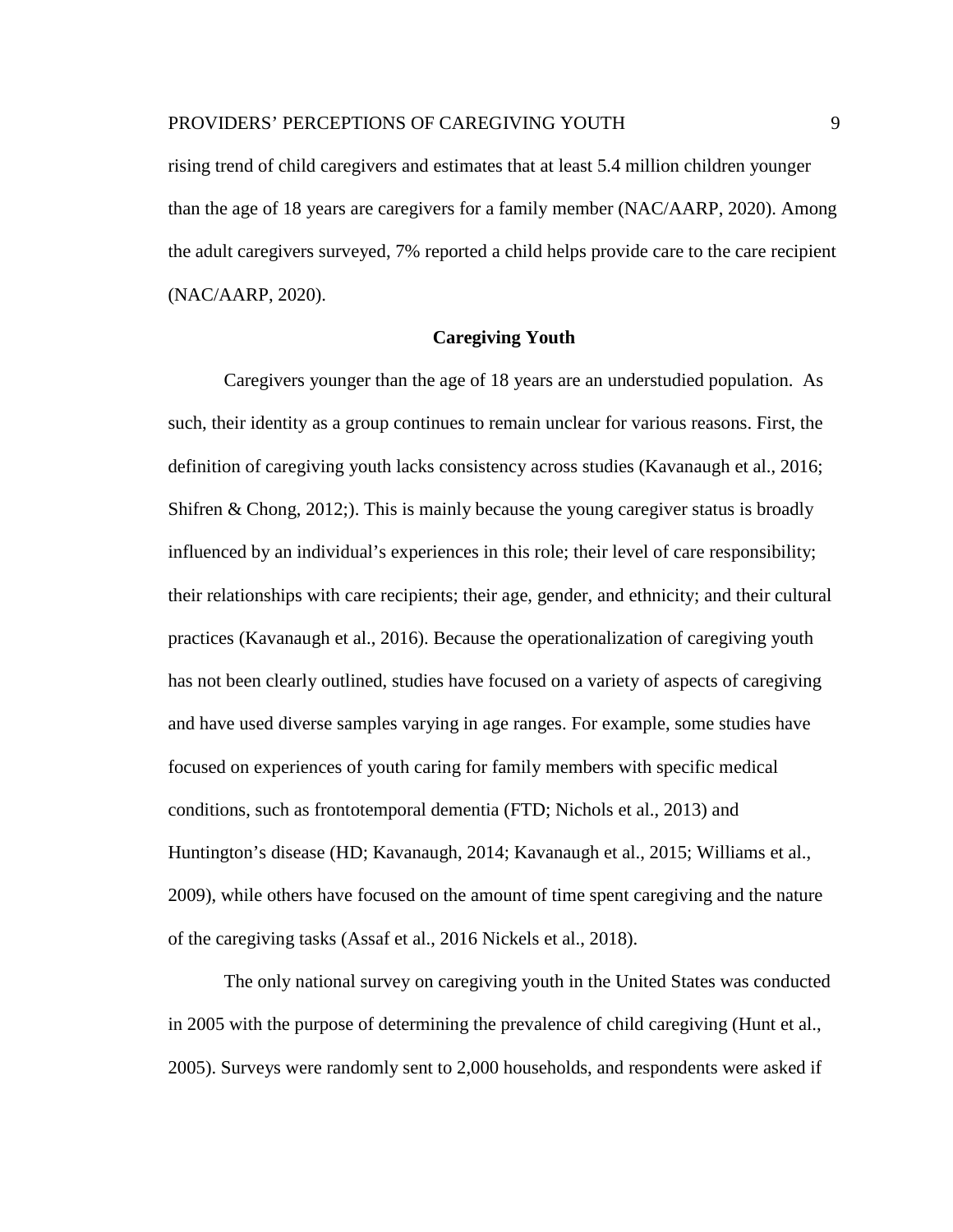there were children aged 8 to 18 years old in the household providing unpaid care or help to any person (Hunt et al., 2005). Specifically, the survey stated, "the care recipient need not live with you, and the care may include help with personal needs, meals, household chores, shopping, paperwork, medication, getting around, or visiting regularly to see how they are doing" (Hunt et al., 2005, p. 3). Findings from this survey estimated a prevalence of 1.3 to 1.4 million caregiving youth in the United States.

More recently, the American Association of Caregiving Youth (AACY), the only organization in the United States dedicated to addressing issues faced by caregiving youth, offered an updated definition. Caregiving youth are defined as individuals younger than 18 years of age who provide "significant assistance to relatives or household members who suffer from physical or mental illness, disability, frailties of aging, or substance misuse" (AACY, 2015). This definition considers individuals' ages, the levels of care they are responsible for, and the care recipients' experiences.

Variations in nomenclature used to describe caregiving youth are also apparent across countries, further perpetuating the lack of consistency in defining this group (Kavanaugh et al., 2016). Youth who care for an ill parent or relative are referred to as "young carers" in such countries as the United Kingdom., Canada, and Australia (Aldridge & Becker, 1993; McDougall et al., 2018; Nichols et al., 2013) and as "caregiving youth" in the United States (Assaf et al., 2016; Cohen et al., 2012; Kavanaugh et al., 2016; Nickels et al., 2018). Furthermore, this population is predominantly characterized by their young age status, yet countries vary on their interpretations of "young." In Australia, young carers are classified as individuals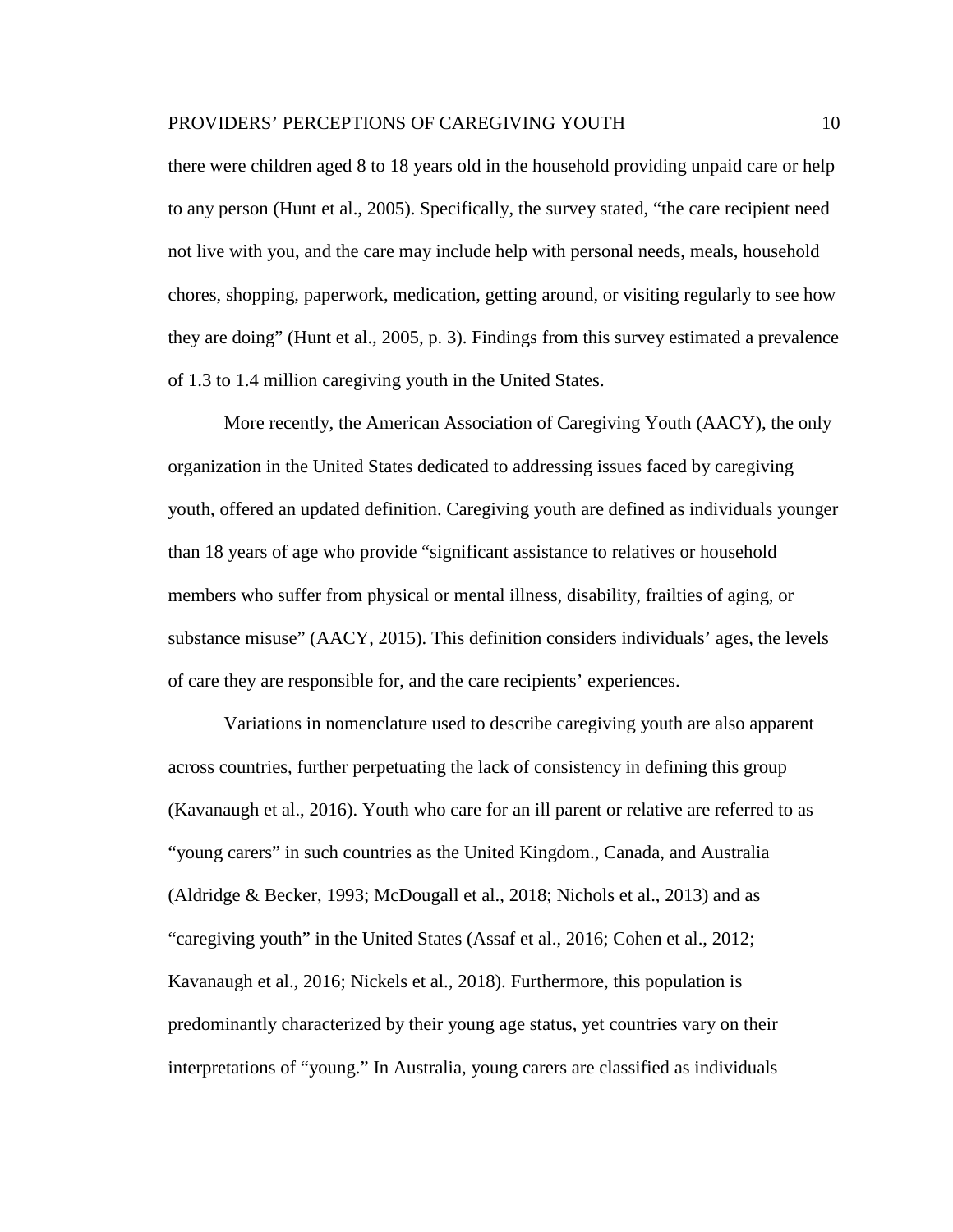younger than the age of 25 years, while the United Kingdom, Canada, and the United States consider this population to be within the ages of 8 to 18 years. Despite the various definitions in use, a common thread is that young people are providing significant support and care that typically are performed by an adult.

Because no single definition captures the experiences of youth caregivers across the world, estimating the prevalence of this population is challenging (Joseph et al., 2020). At first glance, a standardized definition of youth caregivers seems to be greatly needed in order to facilitate identification of this population. However, Joseph et al. (2020) made the point that a universal definition would not allow for meaningful comparisons across cultures, as caring is a social construction that varies by country. Thus, research must be conducted from within each culture's frame of reference and then analyzed comparatively across countries (Joseph et al., 2020).

Furthermore, caregiving is a subjective experience that impacts each individual differently. Not all youth caregivers are adversely affected by their experiences. And, those who do have unfavorable experiences, vary in those experiences. Moreover, caring is a difficult construct to define, as it is not a dichotomous experience in which a young person either is a caregiver or is not a caregiver (Joseph et al., 2020). According to Becker (2007), caregiving can be conceptualized on a continuum ranging from caring about the person to caring for the person. In families in which a parent or relative has a disability or illness, the young person may transition from a caring about status, which reflects typical activities conducted by most young people (e.g., cleaning and chores), to a caring for status characterized by increased time spent engaging in domestic chores, as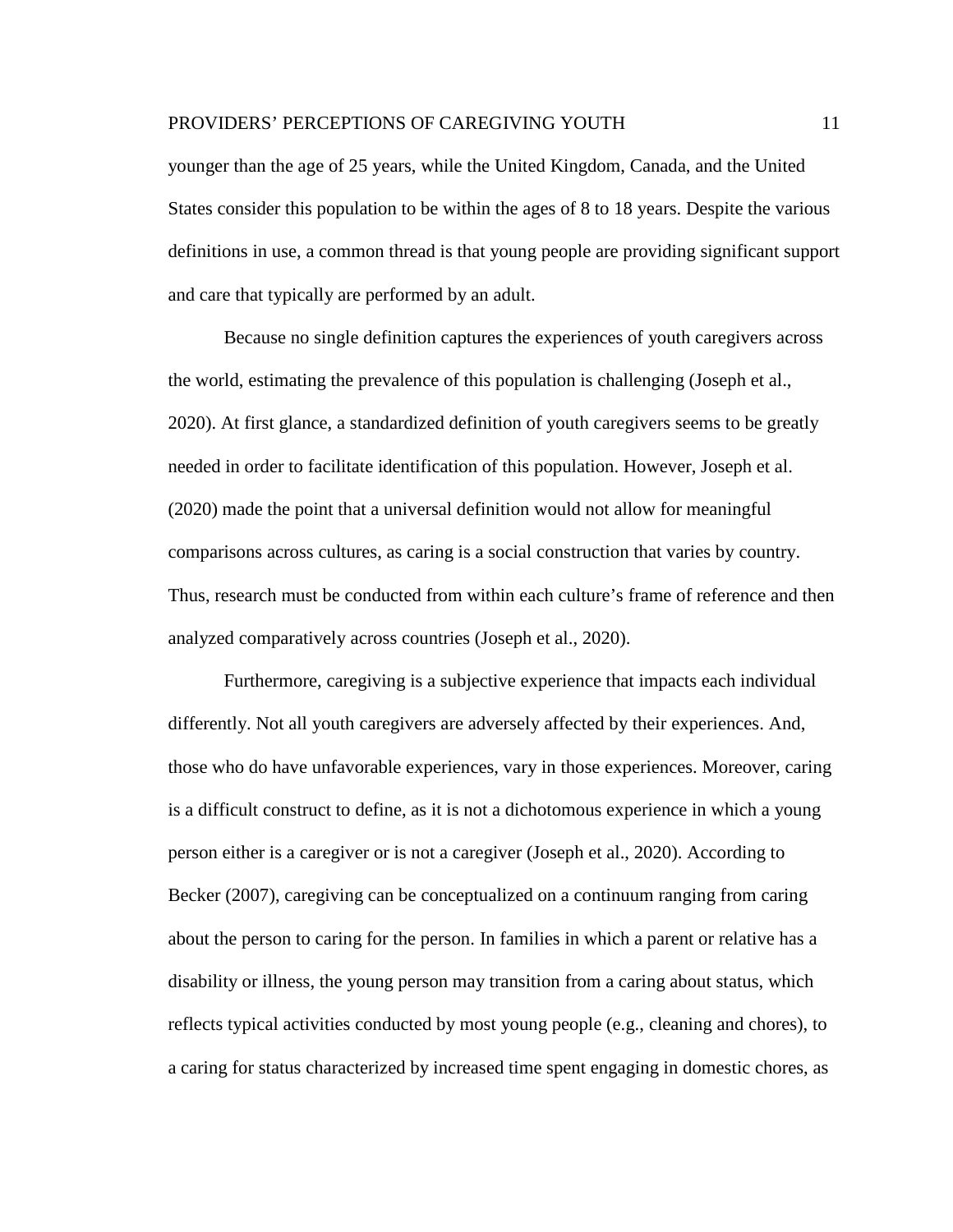well as personal, emotional, and physical care (Becker, 2007; Joseph et al., 2020). A young person's status on the continuum is influenced by the type of care provided and the amount of time spent caring (Joseph et al., 2020).

A uniform definition of young caregivers would be advantageous for research purposes, as it would allow researchers to estimate the prevalence and the extent of the problem, resulting in the data needed to fuel policy change (Joseph et al., 2020). Yet, this population is not homogenous, and considering all young caregivers to be within a single group facing the same challenges would be disadvantageous. Thus, the current state of the literature reflects a need to promote locally based research and international comparisons (Joseph et al., 2020).

#### **Theoretical Frameworks for Understanding Youth Caregivers**

# <span id="page-17-0"></span>**Developmental Frameworks**

Much of the research on youth caregivers is descriptive and guided by several general theories. According to lifespan development theory, development is a life-long process influenced by biological, cognitive, and psychosocial changes and depends on history and context (Baltes, 1987). When conceptualizing youth caregivers in the context of current U.S. society, many factors have led to an increased reliance on youth caring for family members. Some factors include developments in medicine allowing people to live longer, the increasing cost of care, changes in family structure with more single-parent households and intergenerational households, and multiple adults in the household being employed (Kavanaugh et al., 2020; Siskowski, 2009). Therefore, adolescents are faced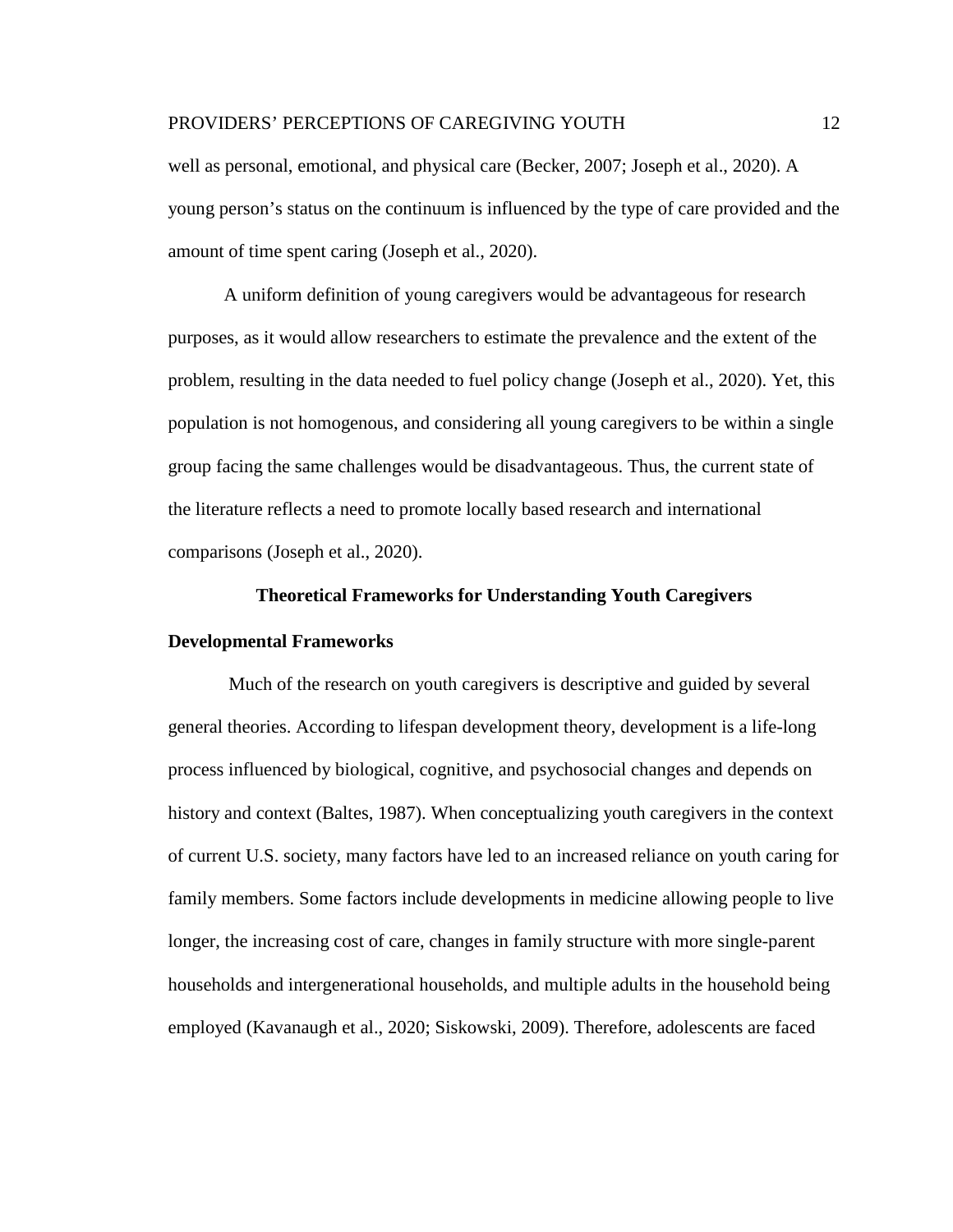with taking on roles within the family that are beyond those typically expected for their age and often receive little or no training for this role (Siskowski, 2009).

At the individual level, Erikson's (1950) theory of psychosocial development affords a framework for understanding the impact of caregiving on child development. His theory proposes that individuals proceed through subsequent stages of development throughout the lifespan and experience a crisis during each stage that leads to either a sense of mastery or a sense of inadequacy (Erikson, 1950). Erikson (1950) believed that individuals are influenced by their social experiences and develop a healthy personality through resolution of these crises. From the perspective of Erikson's theory, youth caregivers likely in the fourth (Industry vs. Inferiority) or fifth (Identity vs. Confusion) psychosocial stage may have more difficulty resolving crises than their same age peers who are not assuming caregiving responsibilities. For example, a youth caregiver who spends a significant amount of time caring for an ill parent may have trouble navigating the Identity versus Confusion stage. This stage occurs during adolescence and is a time of self-exploration. It can be accompanied by feelings of independence and control (Erikson, 1950). Adolescents who do not receive encouragement and reinforcement through self-exploration, perhaps because of their caring role, may feel insecure about themselves and their futures.

# <span id="page-18-0"></span>**Coping Frameworks**

Another relevant theory is the stress and coping theory (Lazarus & Folkman, 1984). In addition to understanding the impact of caregiving from developmental theories, research has also focused on adjustment outcomes and coping styles of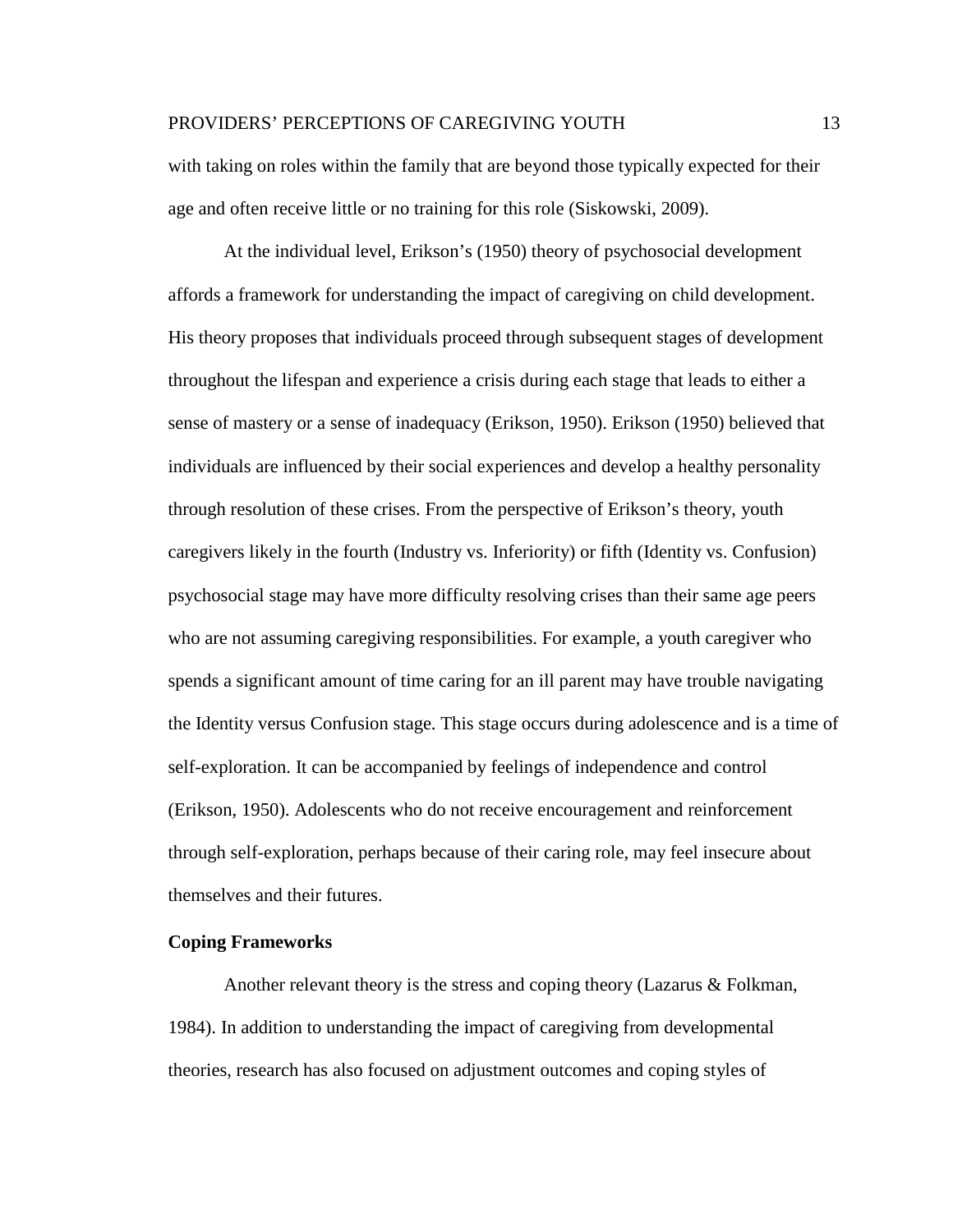caregivers. Lazarus and Folkman's (1984) transactional theory of stress and coping is a foundational theory that has been used across many fields of research and has guided research in youth caregiving (Boumans & Dorant, 2018). According to Lazarus and Folkman (1984, p. 141), coping is defined as "constantly changing cognitive and behavioral efforts to manage specific external and/or internal demands that are appraised as taxing or exceeding the resources of the person." In the youth caregiving context, responsibilities that exceed a youth's maturity level may produce stress. The stress and coping theory (Lazarus & Folkman, 1984) postulates that as a result of stress, individuals engage in problem-focused coping (i.e., active coping), whereby one may seek information or support, or emotion-focused coping (i.e., passive coping), whereby one may adapt to the stressor by way of avoidance or denial. The literature demonstrates mixed findings regarding which coping style is more prominent among youth caregivers, with one study indicating that youth caregivers more frequently engage in problemfocused and emotion-focused coping styles as compared to noncaregivers (Cohen et al., 2012). Yet, another study found that young caregivers relied less on problem-solving coping compared to noncaregivers (Pakenham et al., 2006). Additionally, Lazarus and Folkman's (1984) model provides a framework for understanding the positive experiences reported by youth caregivers, such that if individuals perceive their experiences in a favorable way (i.e., building a close relationship with the care recipient) rather than as a threat, stress can be offset (Rose & Cohen, 2010). Thus, the stress and coping theory appears to be helpful in gaining an understanding of youth caregivers'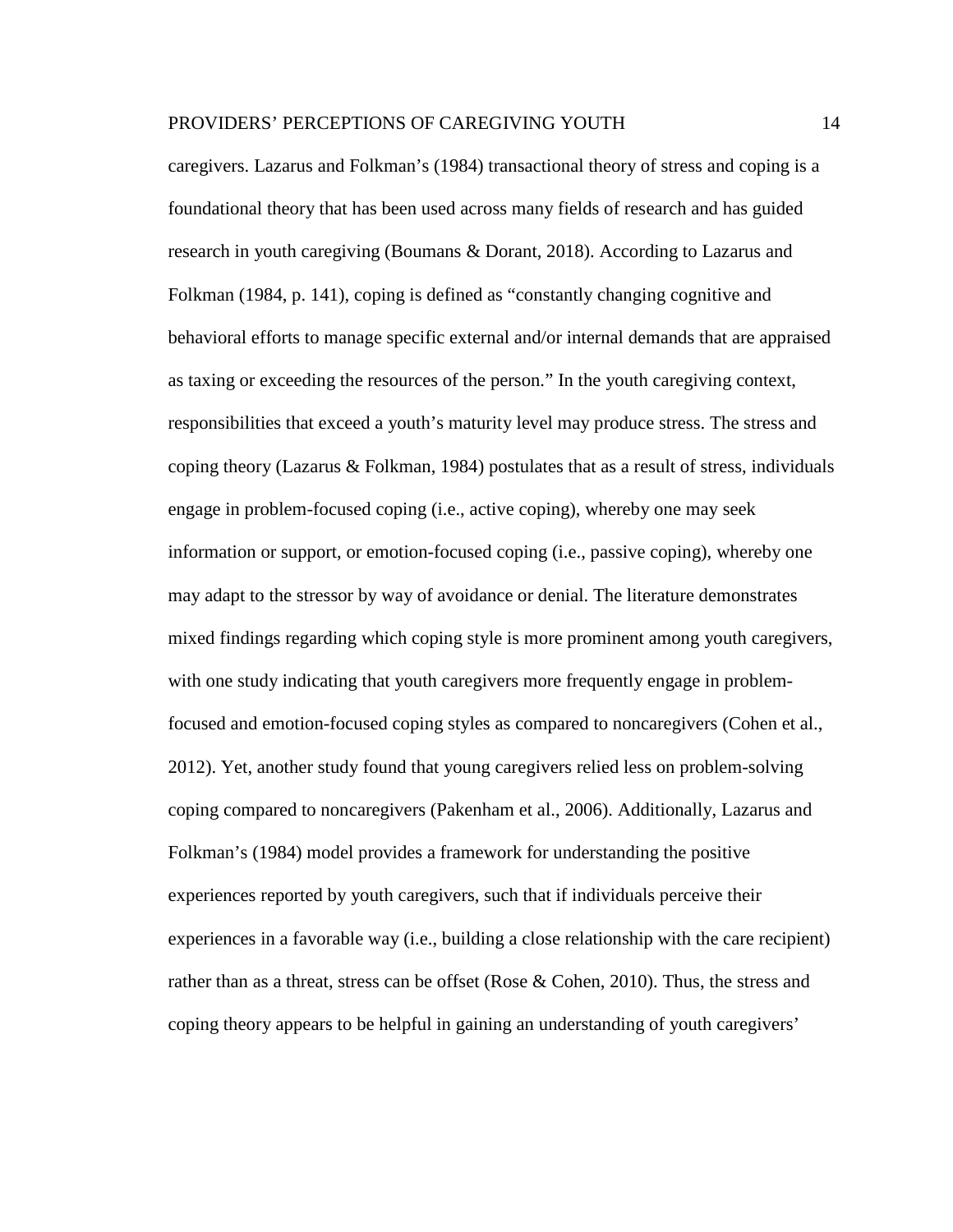perceptions of the demands of their environments and, consequently, of the ways they cope with the caregiving role.

The family ecology framework draws on the stress and coping theory, human ecology, and systems theory, with the aim of illuminating the relationships between parental illness characteristics, family functioning, and adolescent well-being (Pedersen & Revenson, 2005). The model hypothesizes that the type and severity of parental illness influence individual and family level mediators and produce distal effects (i.e., shapes family and adolescent well-being; Pedersen & Revenson, 2005). Individual and family level mediators include appraisals of stigma and threat, stress responses, the distribution of roles and responsibilities among family members, and daily hassles (Pedersen & Revenson, 2005). Moreover, the individual and family level mediators impact each other. For example, Pedersen and Revenson (2005) noted that a parent's illness may influence certain perceptions of stigma, possibly producing increased physiological stress responses for adolescents and ultimately influencing overall well-being. An Australian study by Pakenham and Cox (2015) used the family ecology framework to explore how the family level mediator of role redistribution impacts youth caregivers. This study expanded upon the family ecology framework to include nonparent family members (i.e., grandparents and siblings) and specifically focused on the psychological impact of role redistribution, which involves caregiving tasks and responsibilities (Pakenham  $\&$  Cox, 2015). Findings from this study indicate that the presence of any family member with a serious illness is linked to more intense youth caregiving experiences as compared to those of same aged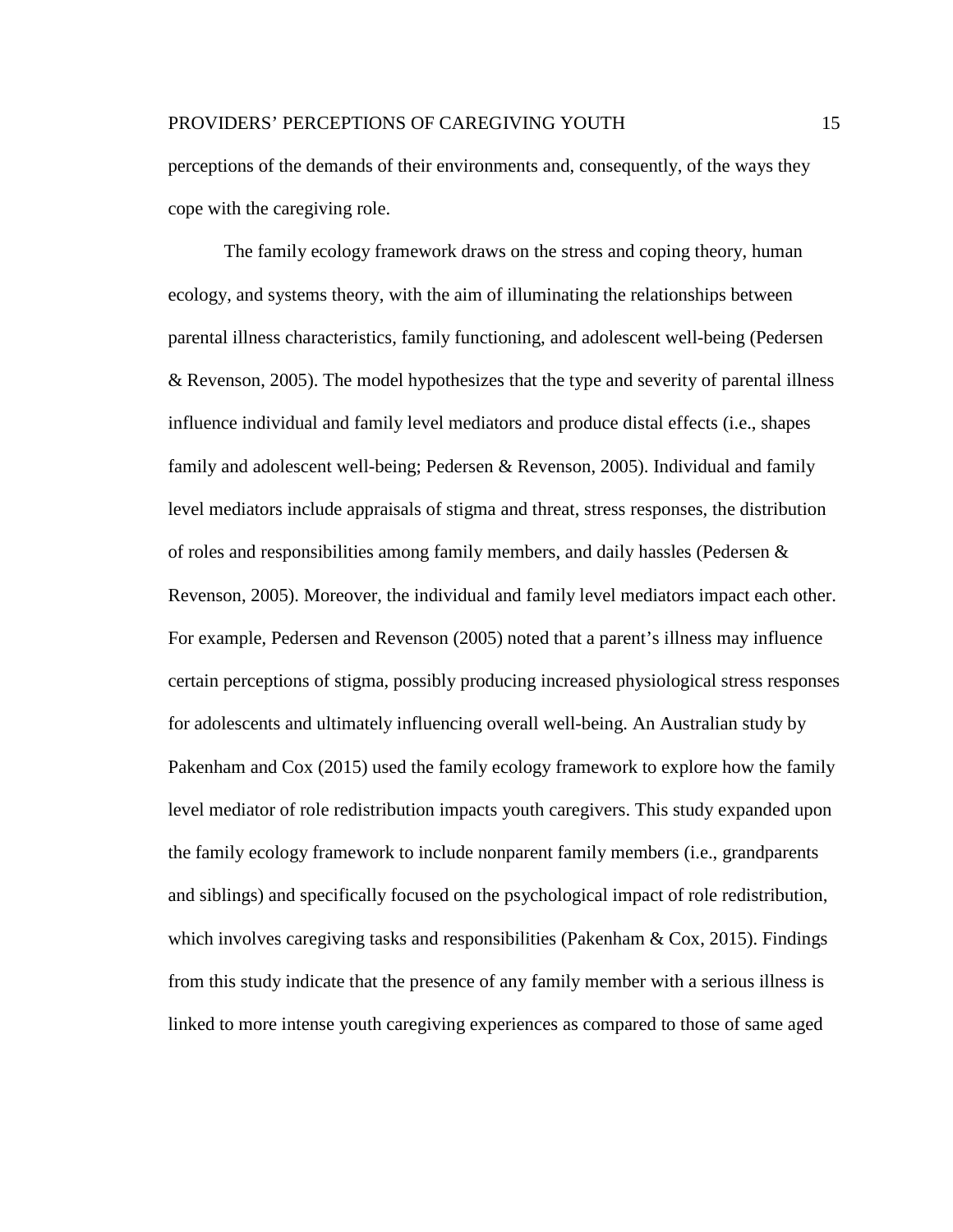peers with healthy family members, therefore supporting the family ecology model as a framework for understanding caregiving youth experiences (Pakenham & Cox, 2015).

## **International Young Carer Research**

<span id="page-21-0"></span>Interestingly, international studies have indicated that youth caregivers exhibit similar characteristics and experiences across countries (Evans & Becker, 2009; Leu & Becker, 2017). Youth caregivers are believed to be more similar in terms of their experiences and needs regardless of geographic location and each country's unique social policies (Evans & Becker, 2009; Leu & Becker, 2017). Although research on youth caregivers is sparse globally, the majority of the research thus far has been conducted in other countries, with the United States demonstrating a small research base.

Adolescents and teens take on the role of family caregiver worldwide. In order to understand the state of caregiving youth affairs in the United States, one must understand young caregiver awareness and policy response in other countries (Kavanaugh et al., 2016). Some countries have well-developed services and acknowledge caregiving youth in public policy, while others are just beginning to recognize this population (Joseph et al., 2020). Since the early 1990s, the United Kingdom. has led the charge in creating awareness of and conducting research on caregiving youth. Since then, young carers have been identified and studied in Australia, Africa, Canada, the United States, and several European countries.

The United Kingdom remains the most advanced society in regard to its acknowledgement of young carers (Joseph et al., 2020). Becker (2007) was the first to establish a framework for conceptualizing young carer awareness and policy response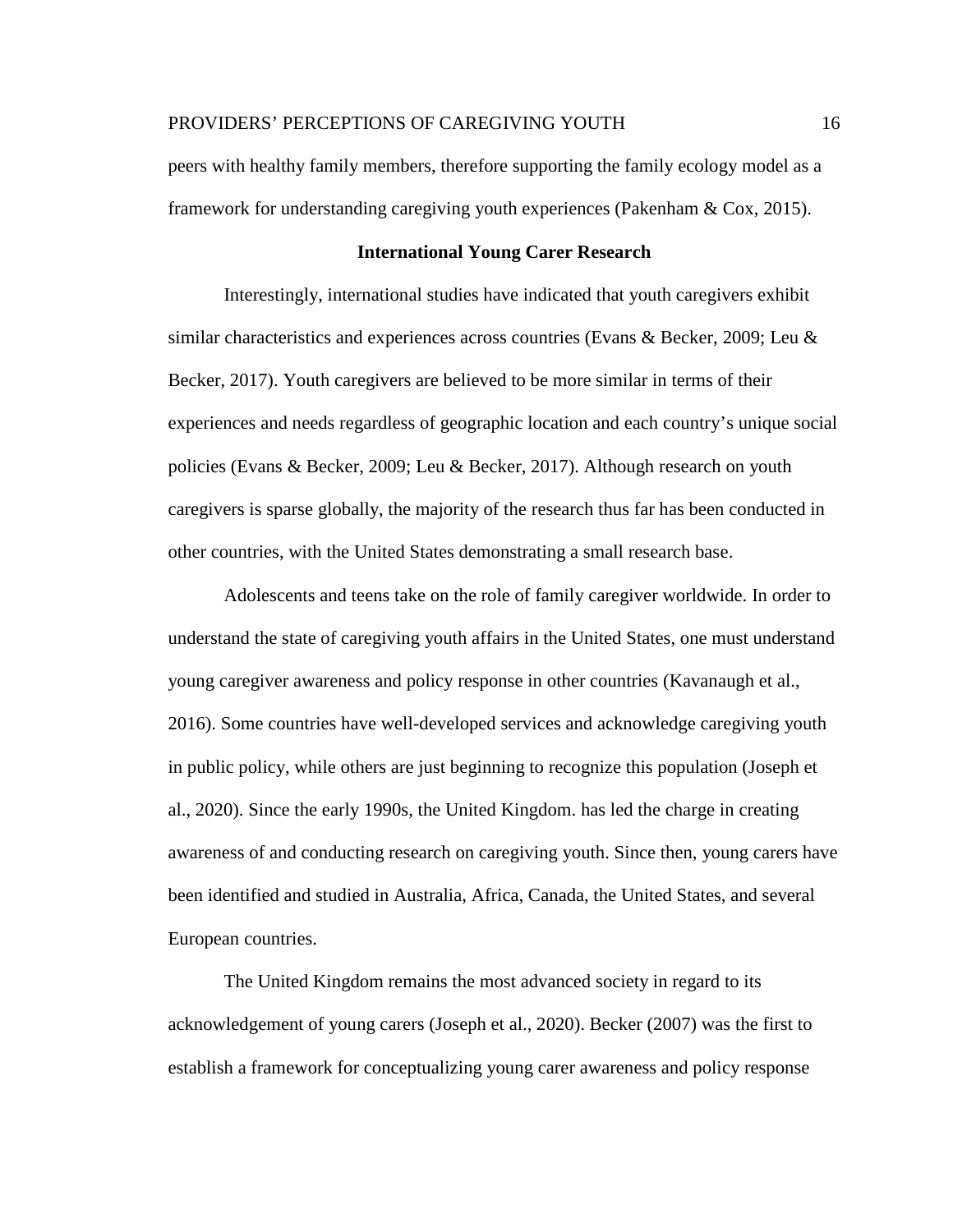globally. Becker (2007) created a country-specific classification system to address the variations in the recognition of young carers in law, policy change, and supportive services (Joseph et al., 2020). The United Kingdom, Australia, the United States, and Sub-Saharan Africa were among the countries included in this classification system. Becker (2007) analyzed the extent to which a country was aware of this population and any policies that existed in support of this group. Countries were originally classified as "advanced," "intermediate," "preliminary," or "emerging," with the United Kingdom meeting criteria for the intermediate level (Becker, 2007). This classification system was refreshed by Leu and Becker (2017) and includes a model with seven levels of response. Response levels are characterized by the number of legal rights, entitlements, or other benefits available for young carers (Leu & Becker, 2017). Various factors are considered when determining a country's appropriate level of awareness and policy response. One consideration includes whether children have rights to an assessment of needs as young carers, whether these rights are legal, and, if not, whether they are enforceable (Leu & Becker, 2017; Joseph et al., 2020). Other aspects considered include whether countries have social policies that incorporate young carers, if they have codes of practice for health and social service professions that are specific to young carers, and if they are recognized as a distinct group by professionals (Joseph et al., 2020; Leu & Becker, 2017). Furthermore, this analysis also takes into account whether young carers are recognized by the general population, whether supportive projects or interventions are aimed at helping this group, and whether specific therapeutic interventions are identified (Joseph et al., 2020; Leu & Becker, 2017).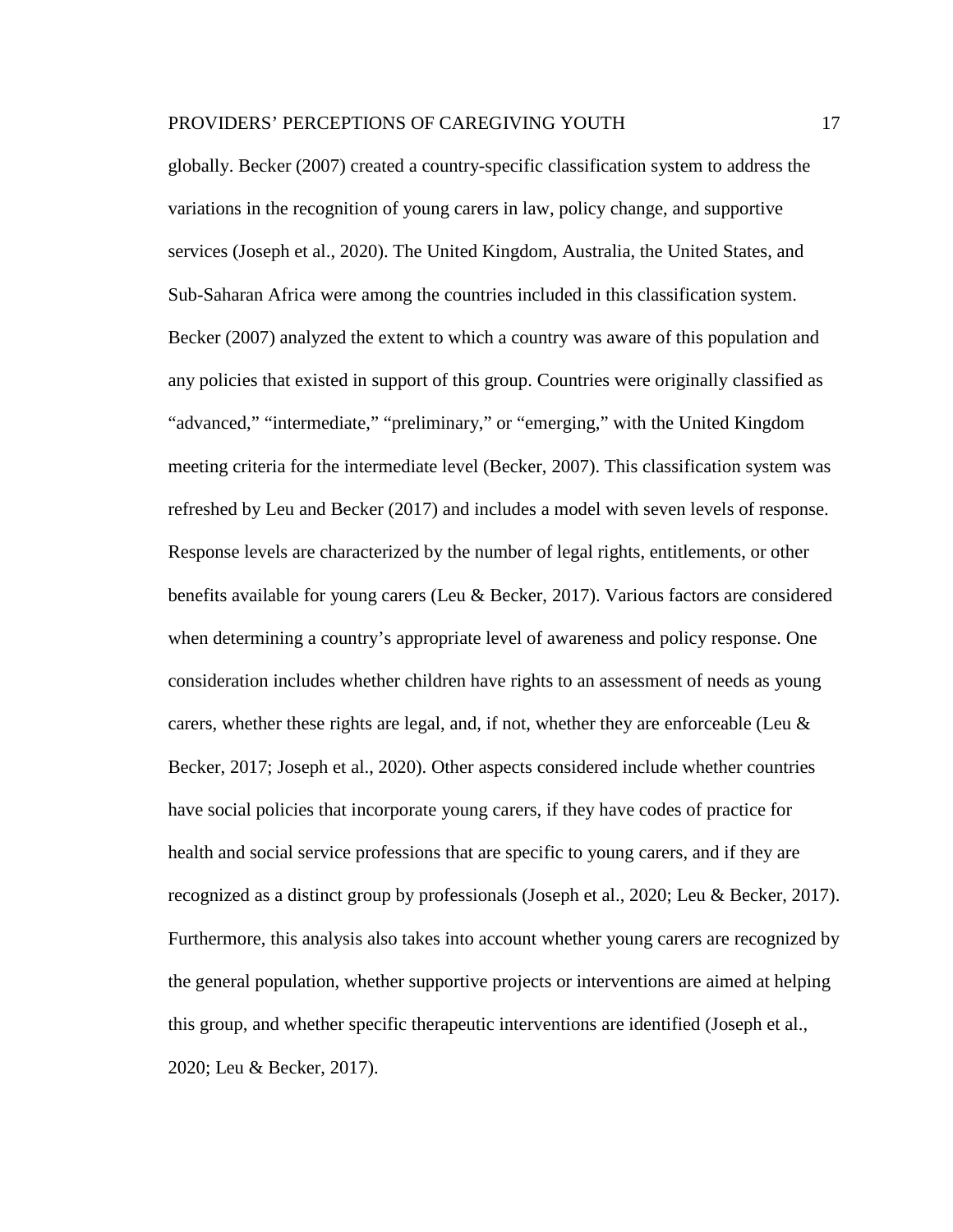Given these considerations, Leu and Becker (2017) classified countries from the highest level (Level 1), entitled "Incorporated/Sustainable," to the lowest level (Level 7) entitled "No Response." A country is considered to be "Incorporated/Sustainable" when it has exhibited extensive awareness of young carers in all levels of government and society, has sustainable policies and interventions aimed at promoting young carers' wellbeing, and enforces policies grounded in valid research evidence (Leu & Becker, 2017). According to their classification system, currently no countries meet criteria for a Level 1 status. Thus, Leu and Becker (2017) argued that this is essentially the standard that countries should aim to attain.

At present, the United Kingdom is the only country in the "Advanced" (Level 2) category. The United Kingdom's placement in this level reflects a significant awareness of young carers in research and policy leading to certain legal rights (Joseph et al., 2020; Leu & Becker, 2017). For example, such policy changes as the Children and Families Act 2014 and the Care Act 2014 came about as a result of advocacy efforts that cited the published research, depicting the local issues in detail (Joseph et al., 2020; Leu & Becker, 2017). Leu and Becker (2017) classified Australia, Norway, and Sweden in the "Intermediate" (Level 3) category, as these countries demonstrate some awareness and recognition of young carers among the public, policy makers, and professionals. The "Intermediate" level is also characterized by a medium-sized research base, partial rights for young carers in some regions, a small but developing body of professional guidance, and some supportive services and interventions (Leu & Becker, 2017). Austria, Germany, and New Zealand are classified in the "Preliminary" (Level 4) category, as there is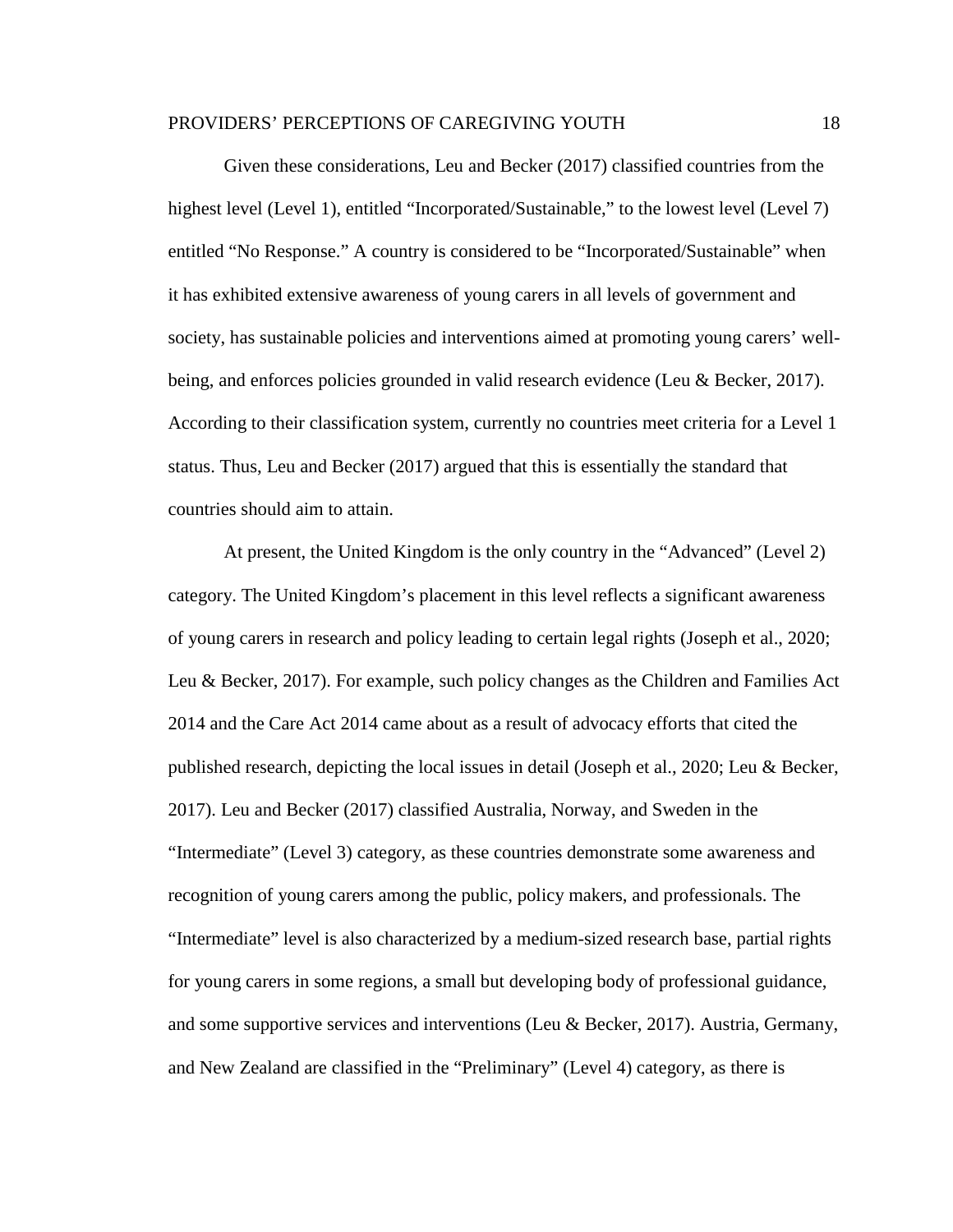currently little public awareness and recognition of young carers in these countries (Leu & Becker, 2017). The "Preliminary" level is characterized by a growing but limited research base, possible relevant laws, no specific legal rights for young carers, and few, if any, supportive services or interventions (Leu & Becker, 2017). Belgium, Ireland, Italy, Sub-Saharan Africa, Switzerland, The Netherlands, and the United States are classed in the "Emerging" (Level 5) category. These countries demonstrate growing public awareness and recognition of young carers, a small but growing research base, possible relevant laws, no specific legal rights, and no specific services or interventions for young carers, but other general services may be applicable (Leu & Becker, 2017). Greece, Finland, United Arab Emirates, and France are classed in the "Awakening" (Level 6) category, as they are considered to have some limited awareness of young carers as a distinct group (Leu & Becker, 2017). All other countries are classed in the "No Response" (Level 7) category, as they are considered to have no awareness or policy response to young carers (Leu & Becker, 2017).

Thus, Leu and Becker's (2017) country-specific classification and analysis are helpful in understanding the key characteristics that influence a country's awareness and responses to young carers. Moreover, their analysis illuminates the fact that some countries acknowledge the well-being of young carers as a priority for social policy, while most others do not (Leu & Becker, 2017). In regard to the reasons for the range of different responses regarding young carers across countries, Leu and Becker (2017)'s analysis indicated that countries with strong nongovernmental organizations (NGOs) were more advanced in the classification. For example, the Children's Society and Carers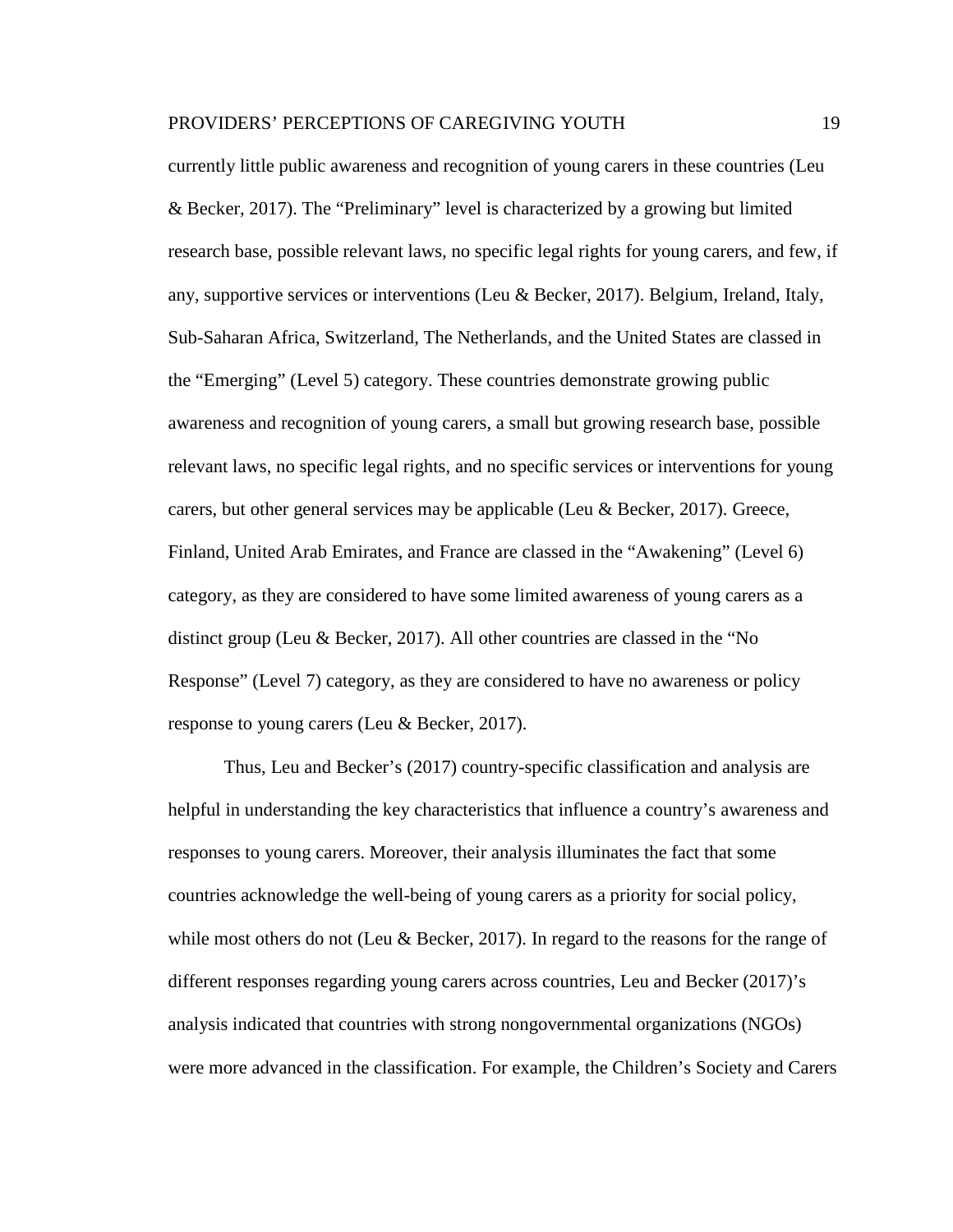Trust are two NGOs in the United Kingdom that have been critical in raising awareness and advocating for policy change (Leu & Becker, 2017). Because of these NGOs, young carers in the United Kingdom have legal rights to assessments and have access to a variety of supportive services. In the United States, such NGOs as the National Alliance for Caregiving, the National MS Society, and Cancer Care provide supportive resources for young carers (Leu & Becker, 2017). However, in comparison to the United Kingdom and Australia, NGOs in the United States have made much less of an impact, as they lack the power to influence policy change and service development (Leu & Becker, 2017).

### **Global Prevalence**

<span id="page-25-0"></span>Approximately between 2% and 8% of children in industrialized capitalist societies are carers (Becker, 2007; Joseph et al., 2020). This imprecise range in estimates of prevalence reflects a variety of methodology and sampling methods, studies with small samples, and an inconsistent definition of young carers (Joseph et al., 2020). The most up-to-date survey data on the prevalence of young carers in England were from the Multidimensional Assessment of Caring Activities Checklist for Young Carers (MACA-YC18; Joseph et al., 2019). The study recruited a sample of 925 young people from 21 schools and surveyed two age groups: 11- and 12-year-old children in their  $7<sup>th</sup>$  year of education and 14- and 15-year-old children in their  $10<sup>th</sup>$  year of education. Of the 925 young people, 200 (22%) responded that they cared for someone in their home who suffers from an illness or disability (Joseph et al., 2019). In regard to whom they helped, 46% identified providing care for their mothers, 40% for their siblings, 23% for their fathers, 23% for their grandparents, and 16% indicated other. The study found that 7% of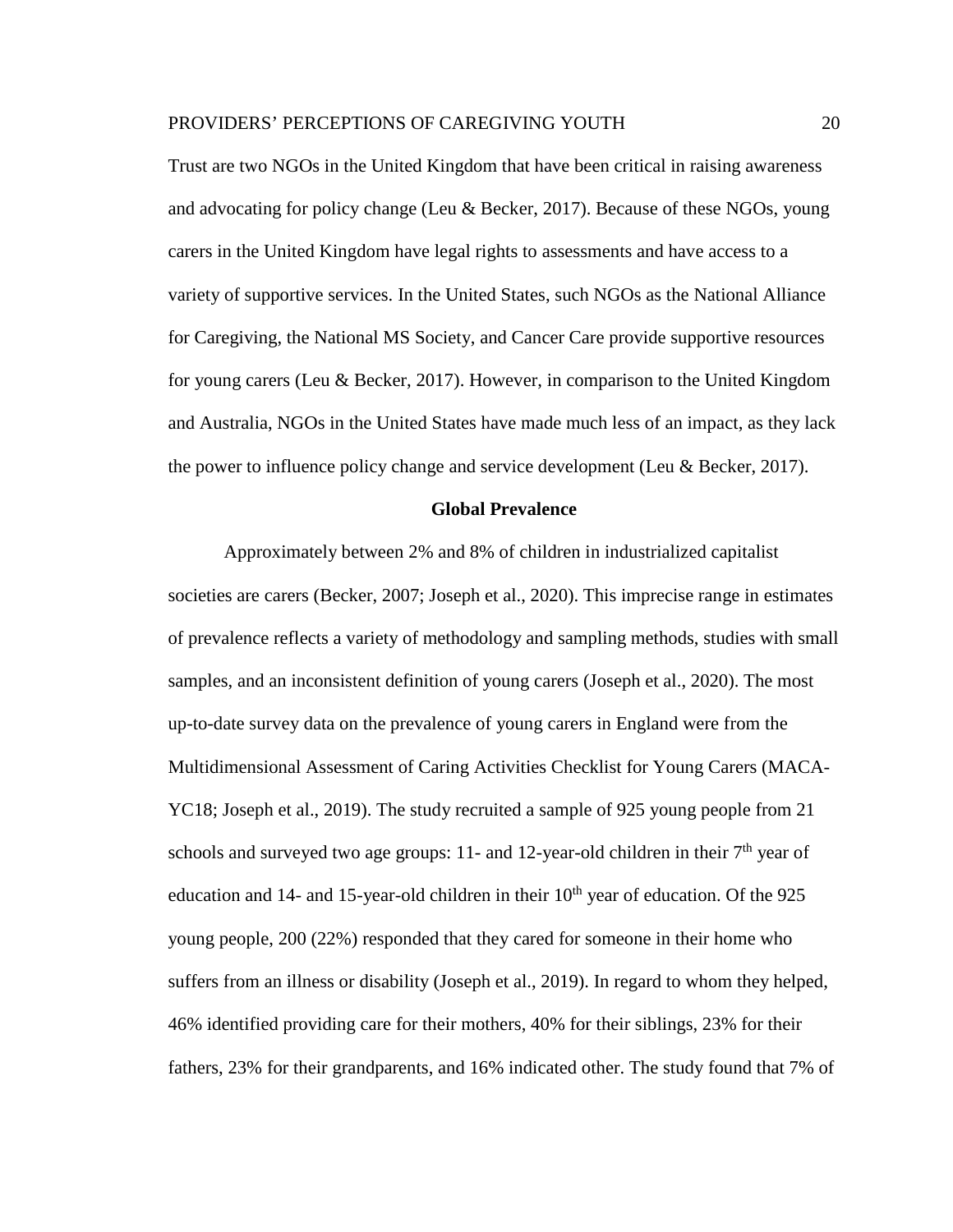young people were engaging in a "high amount" of caring, and 3% were engaging in a "very high amount," according to their scores on the MACA-YC18; Joseph et al., 2019). Second to the United Kingdom, Australia has conducted a significant amount of research on young carers. According to Australia's 2016 Census of Population and Housing, one in 20 individuals aged 15 to 24 years (5.6%) were young carers (Australian Bureau of Statistics, 2016). However, unlike in the United Kingdom, Australia's young carer population is representative of youth in their teen and young-adult years. Switzerland, another country classified at the Intermediate level, estimates the prevalence of young carers at 7.9% of the population (Leu et al., 2019). The population estimate of prevalence was derived by conducting an online survey of children in Grades 4 through9, ranging in age from 10 to 15 years old. The study collected data from 3,991 respondents, of which 307 (7.7%) were identified as young carers (Leu et al., 2019). Findings from this survey suggest approximately 38,400 young carers in Grades 4 through 9 in Switzerland, and when generalizing these findings to youth aged 9 to 16 years old, the prevalence is estimated to be 51,500 (Leu et al., 2019). Taken altogether, countries that have conducted significant research, including prevalence studies on youth carers, reported prevalence estimates upwards of 5% of the population.

#### **Extent and Nature of Caring Activities**

<span id="page-26-0"></span>Studies in Europe and Australia show that young carers spent more time on a variety of caring activities as compared to noncaregiving youth (Ireland & Pakenhan, 2010; Kallander et al., 2018 Nagl-Cupal et al., 2014; Pakenham & Cox, 2012). Simply living in a household with an ill family member is linked to higher levels of caregiving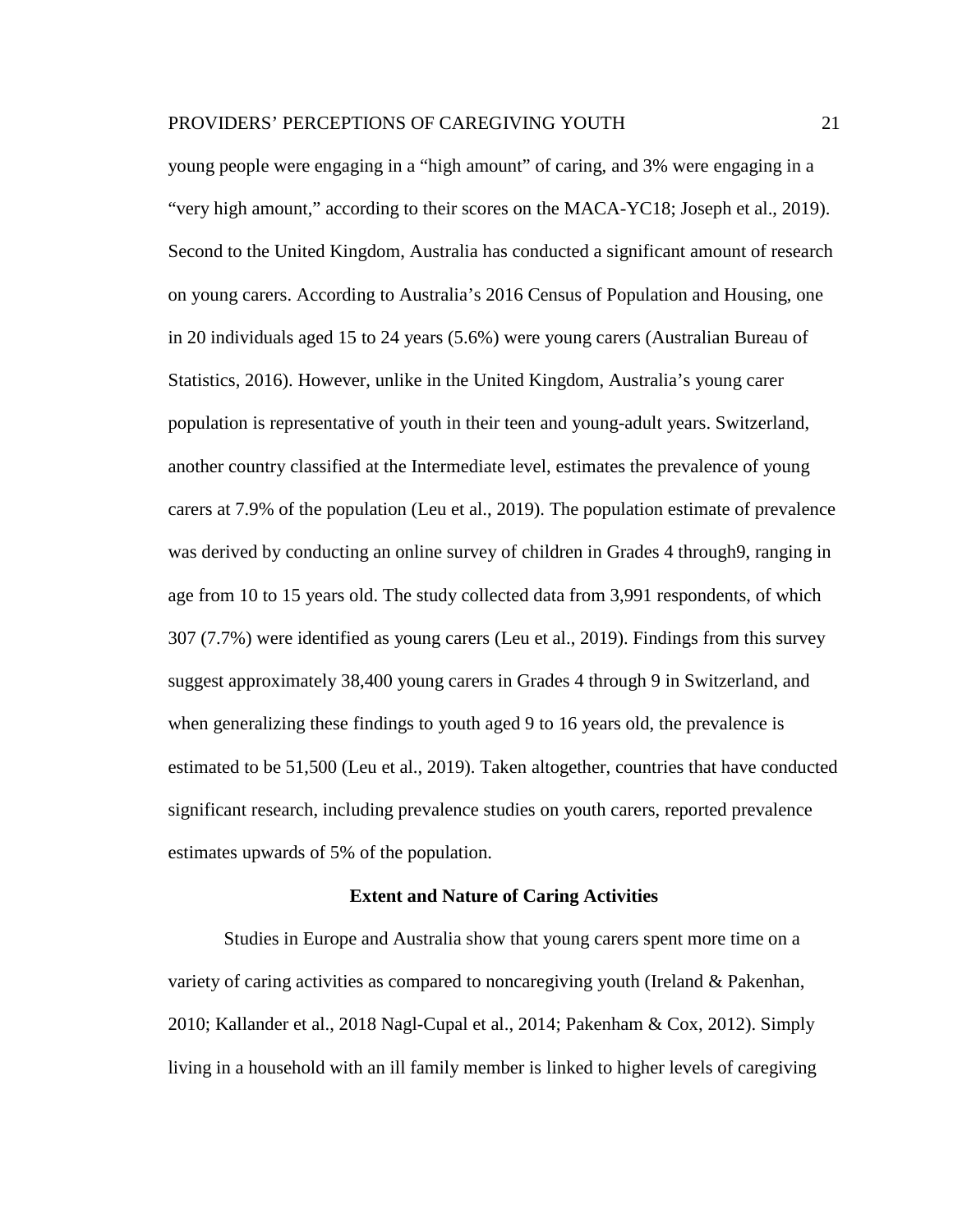for youth compared to same-aged peers living with healthy family members (Pakenham & Cox, 2015). Moreover, Pakenham and Cox (2015) found that the youth caregiving experience was intensified if the ill family member was a parent and if more than one illness was present.

The international literature on the effects of caring for young carers is wide ranging and highlights many important considerations. Studies indicate that the experience of caring is uniquely subjective and personalized. At the same time, research has demonstrated that young carers may experience a variety of difficulties with their health and well-being, as well as educational and social disadvantages (Joseph et al., 2020). Encouragingly, studies have also indicated that caring can be associated with positive changes, including increased resiliency and maturity and the ability to foster compassion and empathy (Fives et al., 2013; Stamatopoulos, 2018; Svanberg et al., 2010).

Studies point out that many young carers are untrained and may be engaging in various caregiving tasks with little formal guidance (Kavanaugh et al., 2019). In comparison to adult caregivers, young caregivers are more likely to lack knowledge and understanding about the care recipient's medical or physical needs. A study conducted in Northern Ireland examined factors that challenged resilience of young carers and explored their perceptions of care recipients' illnesses or disabilities within the family (McGibbon, et al., 2019). Findings indicated that a young carer's knowledge of and response to the trajectory of and type of illness or disability contributed to their capacities for resilience (McGibbon et al., 2019).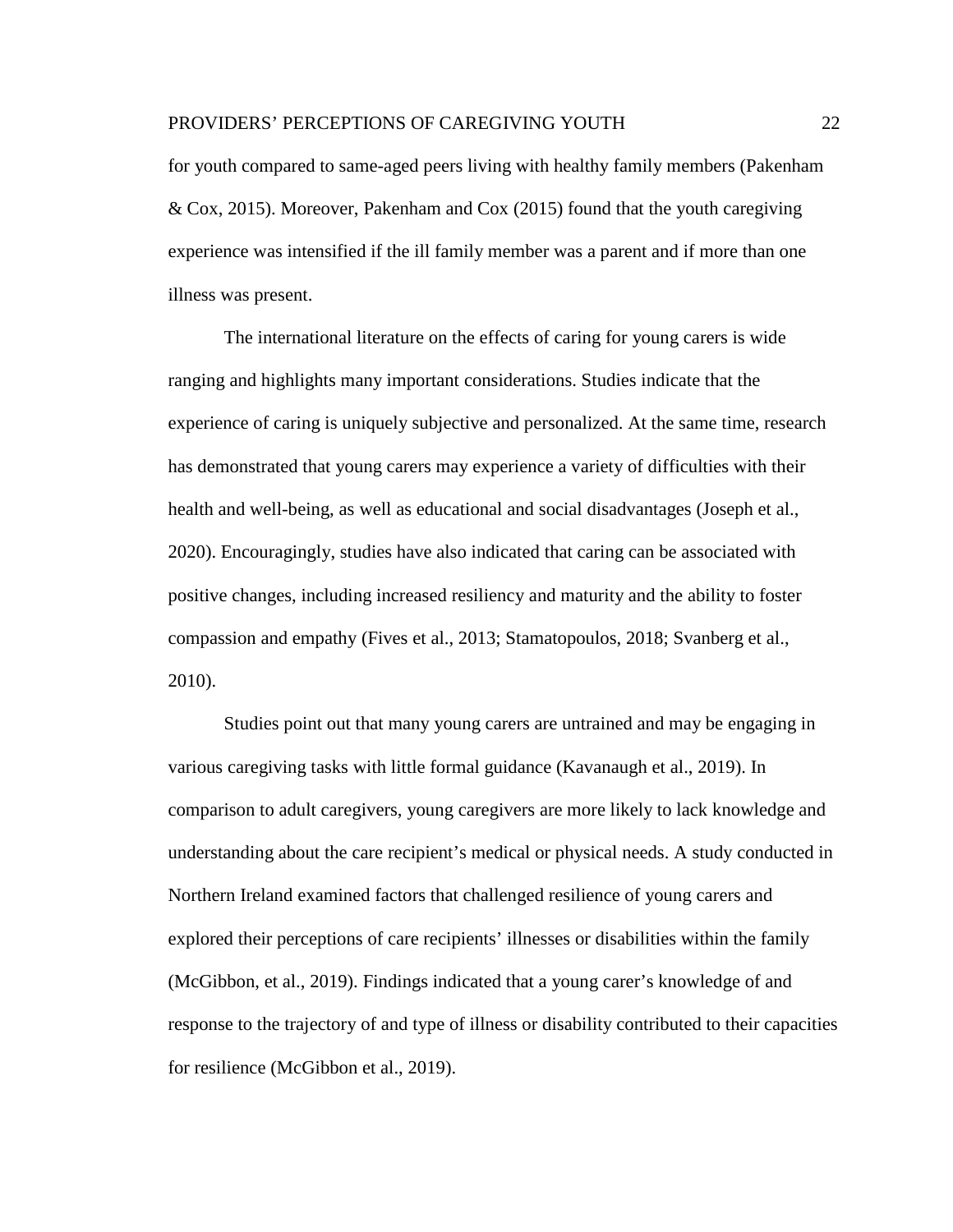Caring responsibilities have been found to be impactful on a young carer's educational training. A qualitative study conducted with 16 young carers (aged 10-17 years) and 14 young-adult carers (aged 18-25 years) in Switzerland found that carers reported trouble concentrating and difficulties focusing on their social lives as a result of worrying about their family members (Leu et al., 2018). A qualitative study of Canadian young carers found that young carers reported having difficulty with finding time to complete homework and were often late to school or absent (Stamatopoulos, 2018). An Australian study explored differences in school engagement of noncarers, young carers of a family member with a disability, those caring for a family member with mental illness, and those caring for a family member with a drug/alcohol problem (Hamilton  $\&$ Redmond, 2020. This study used results from a national school-based survey of 5,220 children aged 8-14 years, of whom 465 identified as carers. The survey asked students if anyone in their families was seriously affected by a disability or long-term illness, depression or mental illness, or using alcohol or drugs. If a student answered yes, a young-carer status was then determined by asking students if they did extra work around the house because a family member could not complete certain tasks. Results from this study indicated that school engagement among young carers of family members with a disability was similar to that of noncarers (Hamilton & Redmond, 2020). However, school engagement among young carers of a family member with a mental illness or using drugs/alcohol was significantly lower (Hamilton & Redmond, 2020). Additionally, studies have shown that young carers are less likely than noncarers to seek higher education upon completion of high school (Redmond et al., 2016; Robinson et al., 2017).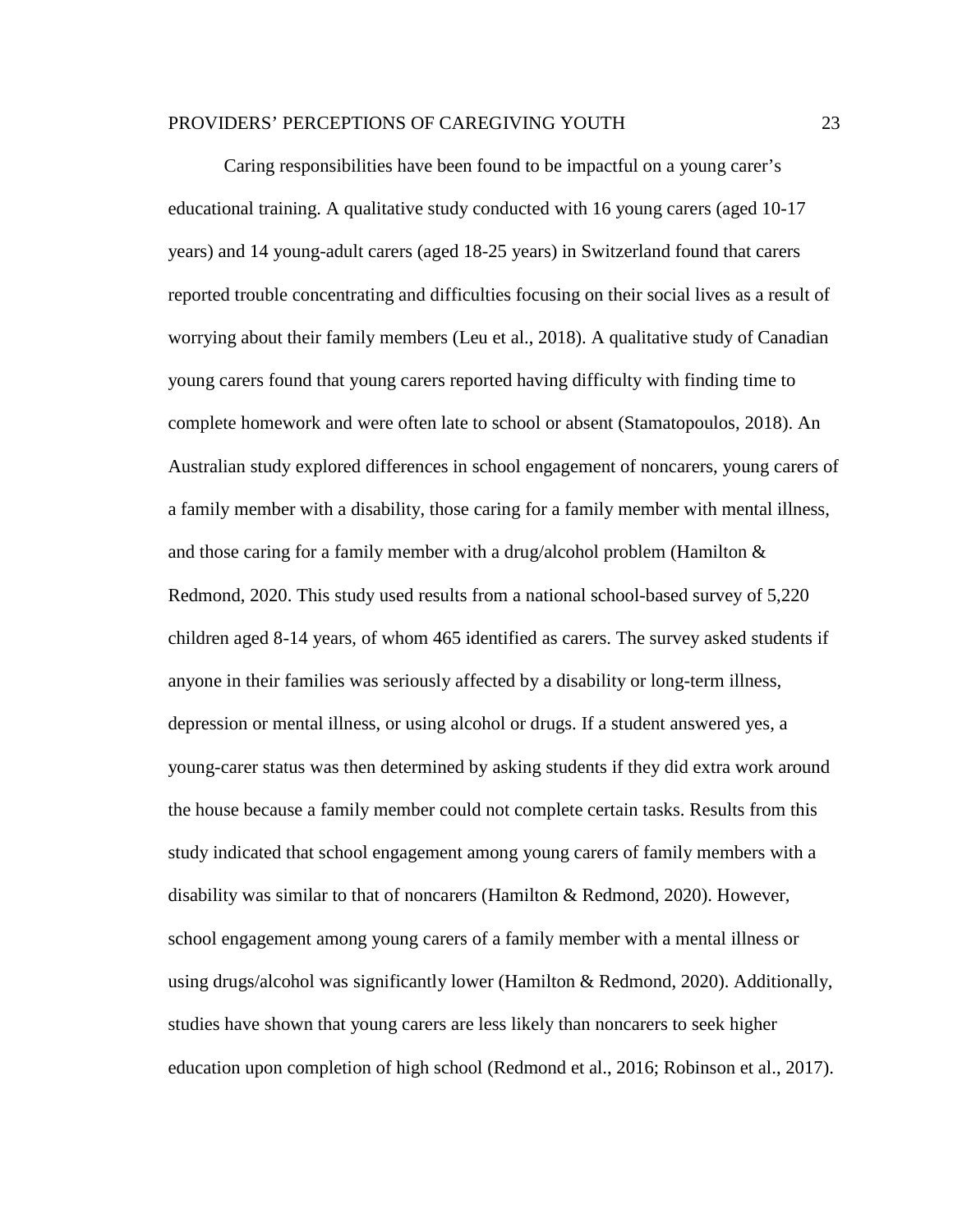Social disadvantages and difficulties as a result of caregiving have also been noted in the literature. Studies show that young carers report strained family relationships, exhaustion from communication with extended family members, and feelings of isolation from and not being understood by their peers (Leu et al., 2018; Stamatopoulos, 2018). One such social difficulty experienced by young carers is the stigma associated with this role, possibly leading to secrecy, social withdrawal and/or social exclusion, and feelings of invisibility or lack of acknowledgement (Smyth et al., 2011). An Australian research study explored the issue of self-identification among young carers. Qualitative data were gathered through focus groups and interviews with 68 young carers (aged 11-25 years) and 16 service providers and policy makers. Results suggested that overall self-identifying as a young carer was empowering for those who participated in this research, especially when learning that others their age experienced similar circumstances (Smyth et al., 2011). Accordingly, young carers who participated in a Swiss qualitative study by Leu et al. (2018) were divided in that some openly communicated with peers about an ill or disabled family member, while others tried to hide this aspect of their family life completely. Furthermore, even when choosing to talk openly about their experiences to peers, many felt that peers did not understand; the young carers described feeling understood only when talking with other carers (Leu et al., 2018).

Thus, international research has been crucial in creating awareness of this population and demonstrating the diverse impacts of caregiving on young people. As previously stated, not all research has demonstrated adverse effects for young carers, with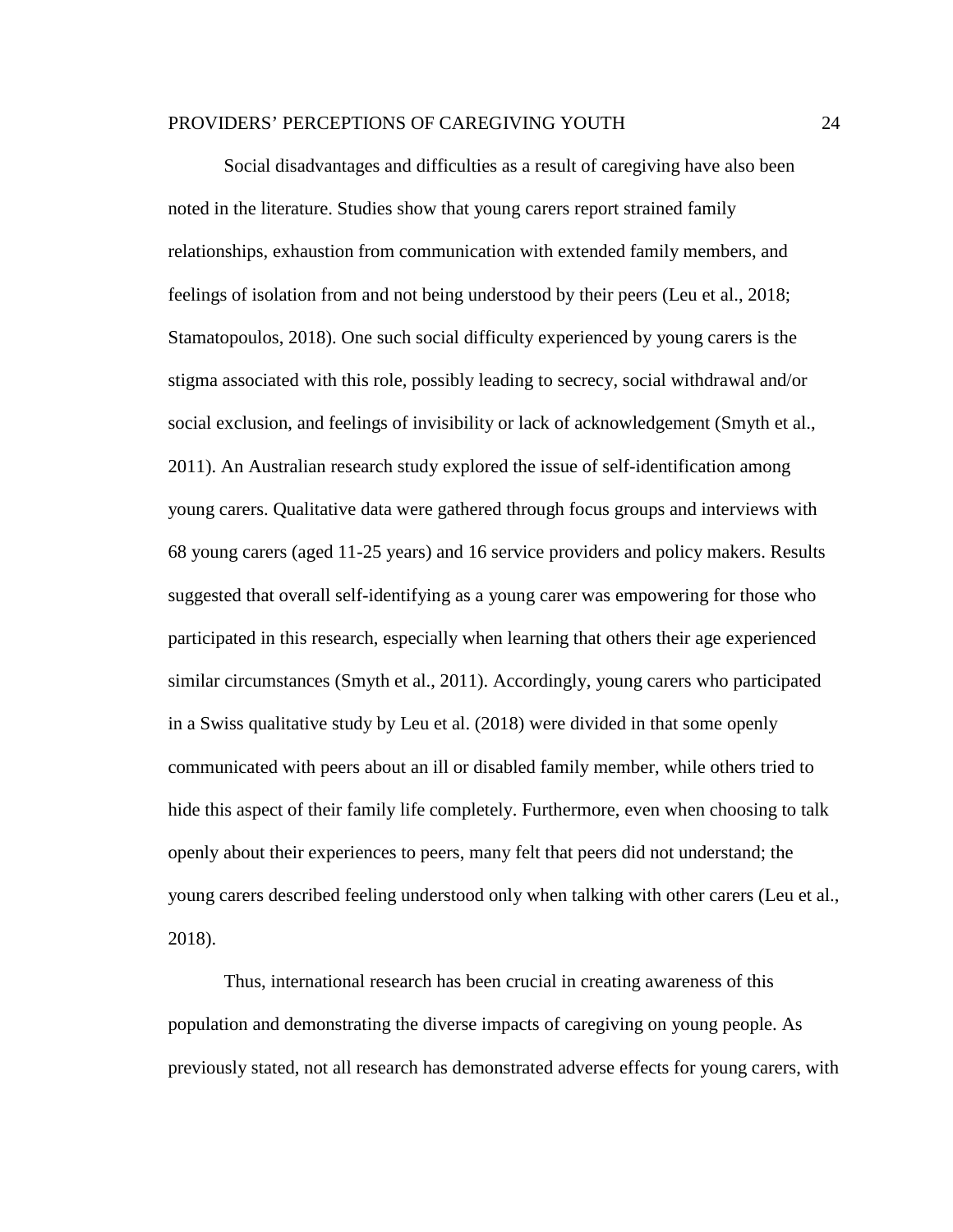several studies indicating posttraumatic growth or finding benefits resulting from caregiving responsibilities, resiliency, maturity, an ability to foster compassion and empathy, and establishing close relationships with care recipients (Doutre et al., 2013; Fives et al., 2013; Pakenham & Cox, 2018; Svanberg et al., 2010; Stamatopoulos, 2018). Moreover, the international literature paints a picture of the experiences of young carers across countries and continues to serve as a valuable template for researchers in the United States.

## **Youth Caregivers in the United States**

<span id="page-30-0"></span>A small, yet growing research base has begun to tap into the experiences of caregiving youth in the United States. According to a scoping review of research on caregiving youth by Kavanaugh et al. (2016), the current state of the research offers a descriptive picture of who caregiving youth are, their experiences, and certain measures used to assess well-being and relational factors associated with the care recipient. Additionally, the majority of the studies conducted include samples of fewer than 40 youth caregivers (Kavanaugh et al., 2016). Qualitative methods, including semistructured interviews and focus groups, have been the predominant form of data collection (Kavanaugh et al., 2016).

Knowing the exact prevalence of this population is difficult, as the only national survey on caregiving youth was conducted more than a decade ago and estimated a prevalence of 1.3 million caregivers, whereas newer data collected from adult caregivers estimate that 5.4 million children are providing care for family members (Hunt et al., 2005). Findings from the 2005 National Survey on Caregiving Youth indicated that 31%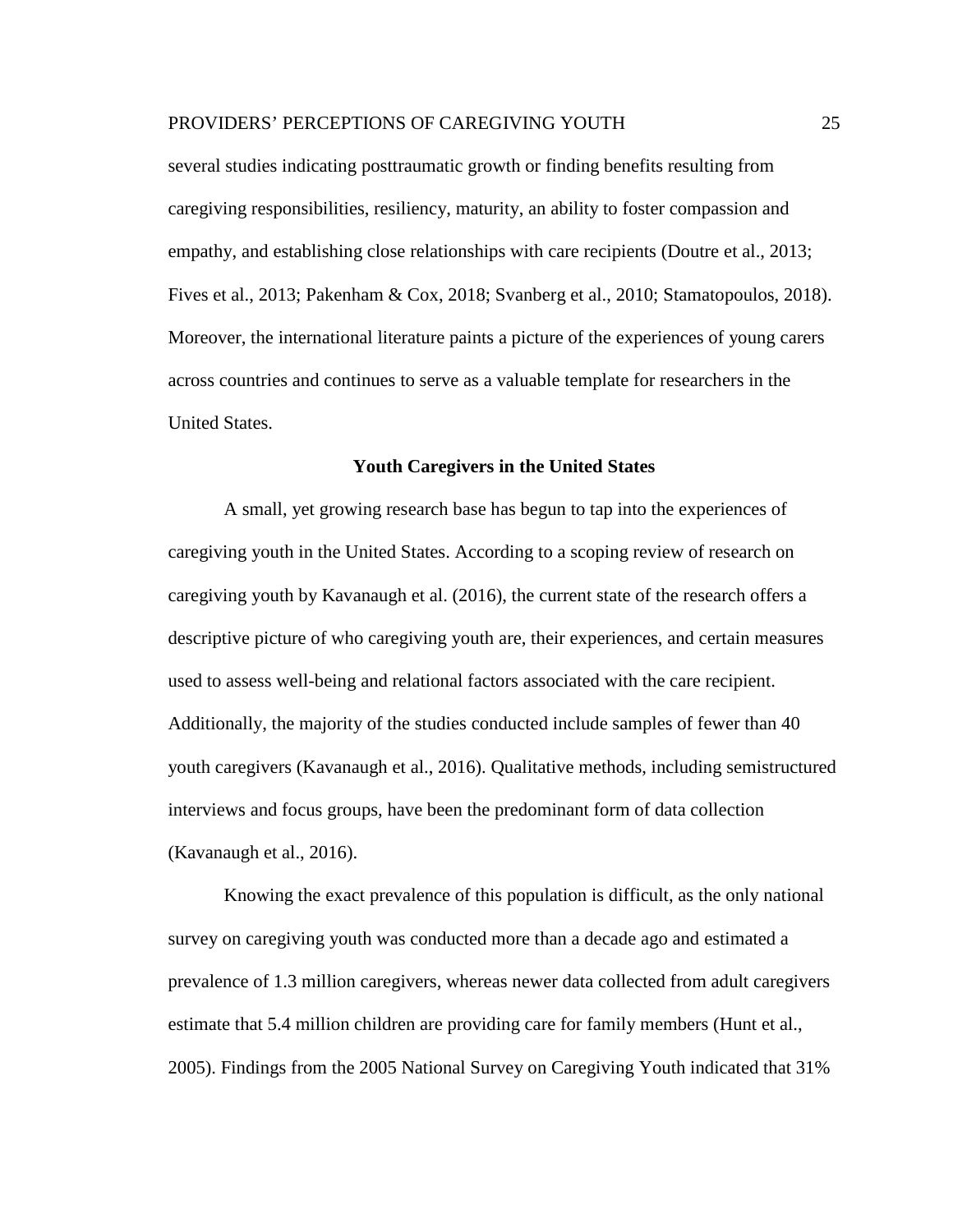of child caregivers are aged 8 to 11 years, 38% are aged 12 to 15years, and 31% are aged 16 to 18 years. Both male (49%) and female (51%) child caregivers provided care equally. Furthermore, youth predominantly cared for a parent or grandparent (72%), followed by a sibling (11%). Youth caregivers from minority families are more likely to care for their mother (42%) as compared to youth in nonminority families (Hunt et al., 2005). Additionally, youth caregivers in minority households indicated that they took on more caregiving responsibilities without the help of other family members (e.g., chores, meal preparation, dressing, giving medications) compared to their nonminority counterparts (Hunt et al., 2005). In August 2020, researchers conducted a study to explore youth experiences and perspectives on caregiving using MyVoice, a national text message poll of youth aged 14 to 24 years (Raj et al., 2021). Data were collected from 1,076 participants, and more than one third (35%) reported previously or currently engaging in caregiving tasks either independently or by helping another family member (Raj et al., 2021). Youth in this survey reported providing care to adults with chronic conditions (e.g., dementia, cancer) and acute illnesses (e.g., COVID-19, postoperative care; Raj et al., 2021). Additionally, participants reported a desire for specific training and indicated that caregiving has already impacted or would likely impact their educational or career goals (Raj et al., 2021).

Since its establishment in 1998, the AACY continues to be the only organization in the United States exclusively dedicated to supporting caregiving youth. In 2006, the AACY partnered with The School District of Palm Beach County, a large school district in Florida, to create the Caregiving Youth Project (CYP). This project offers needs-based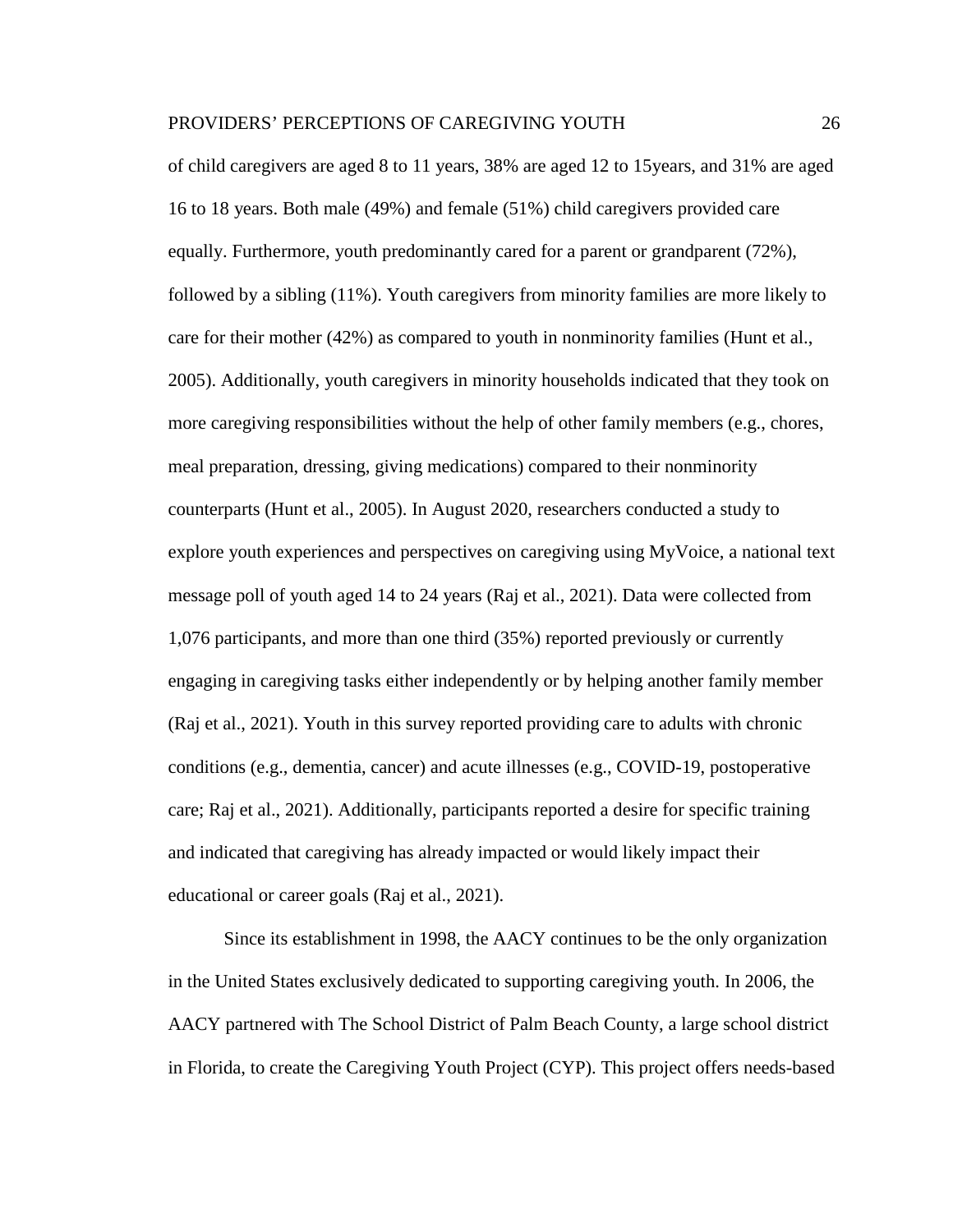services, including skills-building classes and lunch-and-learn sessions at school, home visits by a social worker, resources for families, respite, tutoring, and fun activities for students in  $6<sup>th</sup>$  through  $12<sup>th</sup>$  grade (AACY, 2020). The AACY reported that as of June 2018 more than 1,500 youth caregivers and their families had participated in the CYP (AACY, 2020). Furthermore, youth who chose to continue with the CYP in high school completed the program with a 97.7% graduation rate, and more than 90% attended postsecondary education (AACY, 2020).

A recently published *Social Policy Report* provides a thorough description of the sociological factors that have led to the rise of caregiving youth within the United States during the last few decades (Armstrong-Carter et al., 2021). In addition to those factors already mentioned (i.e., high prevalence of chronic disease, increased life expectancy, the increasing cost of health care, and changes in family structure with more single-parent households and intergenerational households), Armstrong-Carter et al. discussed some other critical factors that have led to an increase in youth caregiving. One such factor is the current opioid crisis. Children whose parents become dependent on opioids may be more likely to live with their grandparents and, ultimately, be well positioned to take on a caregiving role should grandparents need assistance (Armstrong-Carter et al., 2021). Additionally, adolescent pregnancy and increases in incarceration rates are both factors that may prompt youth to live with aging relatives (Armstrong-Carter et al., 2021). Finally, the COVID-19 pandemic has likely increased caregiving responsibilities for youth. Some youth may be becoming caregivers for the first time, while others may find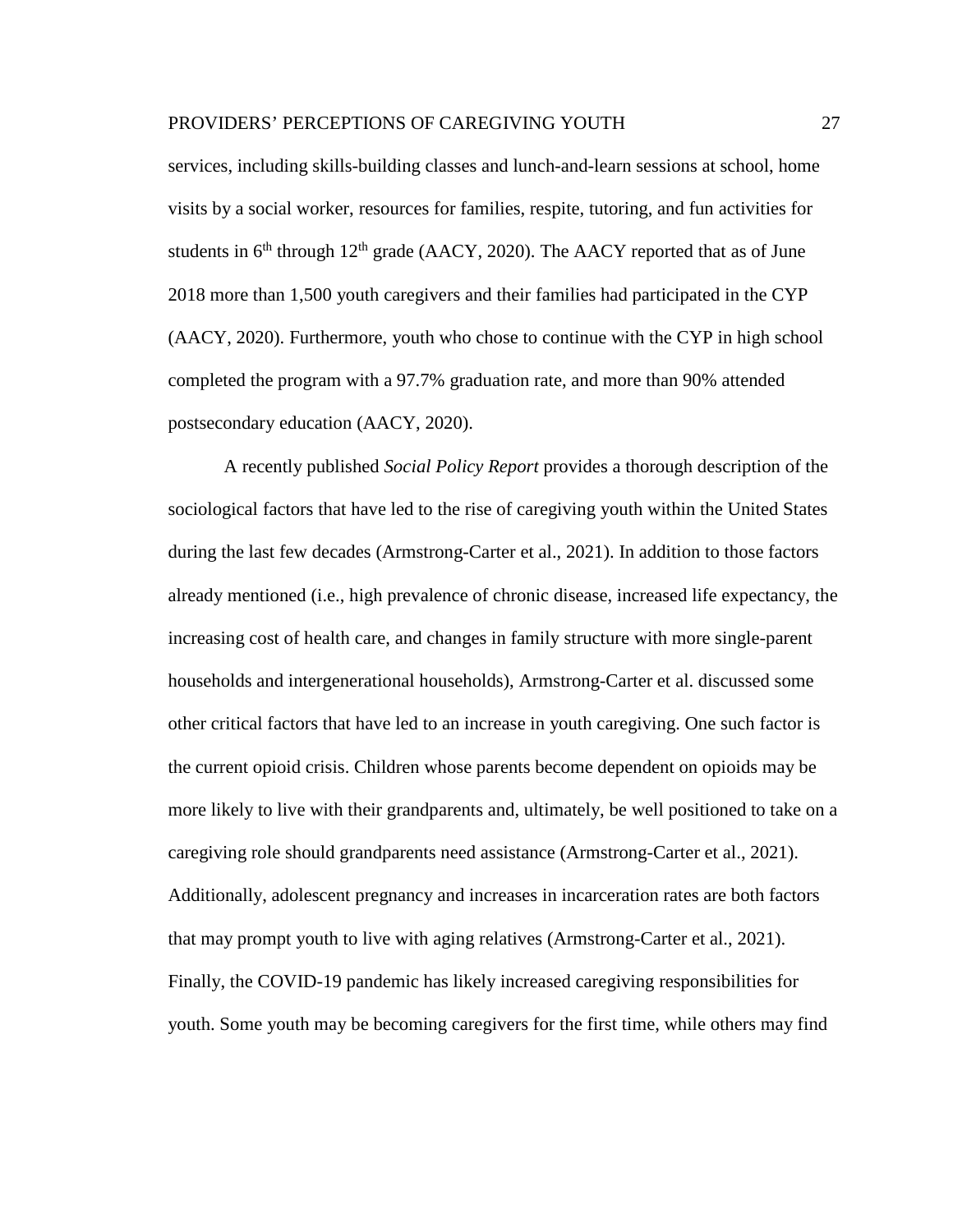that the pandemic has exacerbated caregiving responsibilities, leaving them with little time away from caregiving tasks (Armstrong-Carter et al., 2021).

# **Caregiving Youth Experiences**

# <span id="page-33-1"></span><span id="page-33-0"></span>**Care Recipient Illness**

Both international and U.S. studies indicate that the caregiving experience is moderated by the care recipient's illness. Therefore, youth caregivers vary greatly in the variety of tasks performed, length of time in the caregiving role, and level of support received (Kavanaugh et al., 2016). Studies have documented the experiences of youth caregivers who care for family members with a variety of chronic illnesses, including cancer, dementia, diabetes, HIV/AIDS, HD, and ALS (Bauman et al., 2006; Gates & Lackey, 1998; Jacobson & Wood, 2004; Kavanaugh, 2014; Kavanaugh et al., 2015; Kavanaugh et al., 2019; Kavanaugh et al., 2020 Nichols et al., 2013; Williams et al., 2009). Additionally, studies have explored experiences of youth caring for family members who are in need of care because of advanced aging and physical disabilities (Assaf et al., 2016; Cohen et al., 2012).

# <span id="page-33-2"></span>**Caregiving Tasks**

Youth may engage in a variety of caregiving tasks, depending on the care recipient's illness. Studies indicate that youth assist with activities of daily living (ADLs), such as eating, bathing, dressing, toileting, and mobility, as well as instrumental activities of daily living (IADLs), such as grocery shopping, cooking, managing medications, transportation, and housework (Kavanaugh et al., 2016). A recent study by Kavanaugh et al. (2020) explored the experiences of 38 youth caregivers (aged 8-18 years) who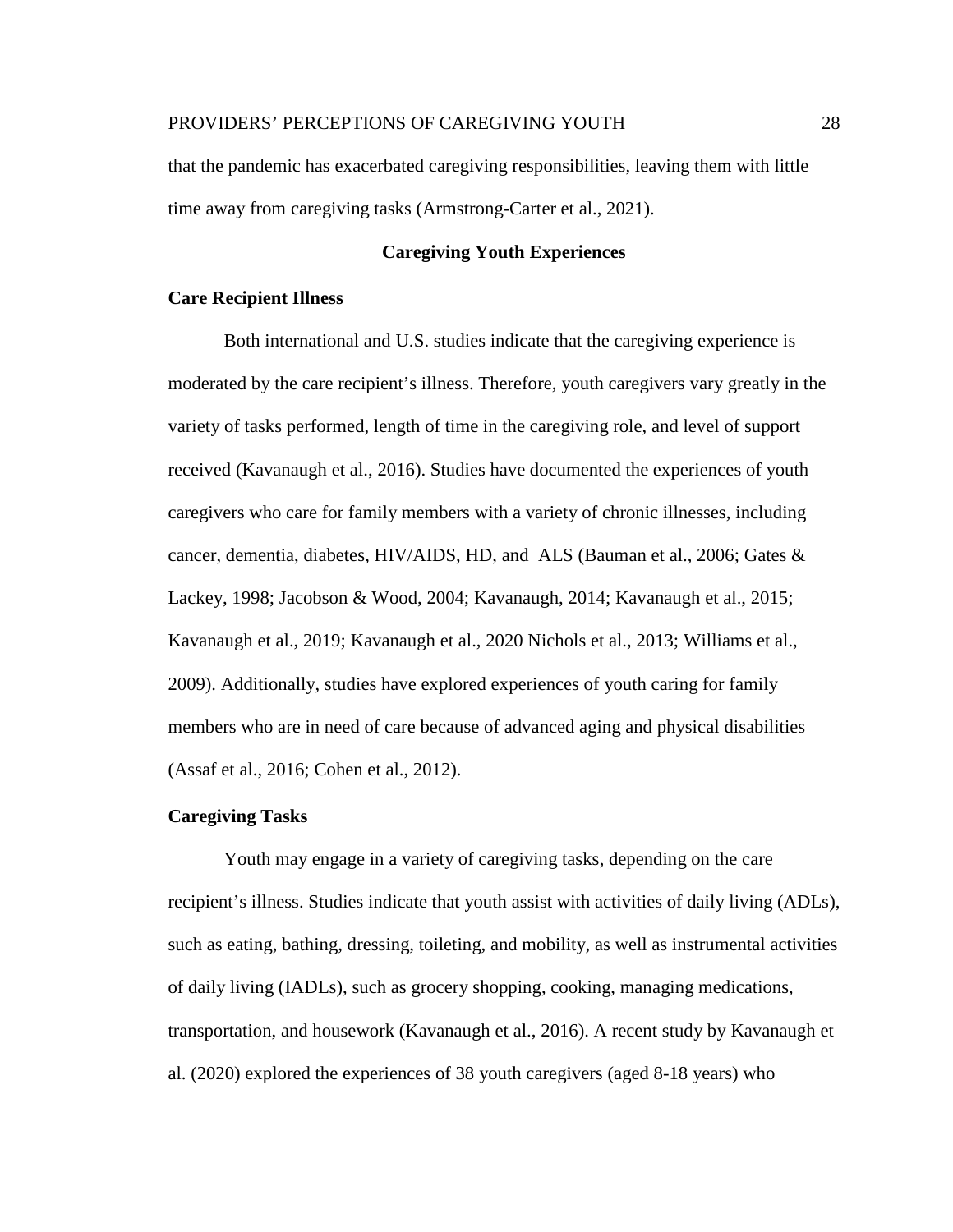provided care to a family member with ALS. Parent/family data were collected through online surveys, and follow-up interviews were conducted with youth caregivers. Caregiving tasks were assessed by asking the person with ALS about the tasks the child engaged in and by asking caregiving youth to complete the MACA, a measure developed for and tested on youth caregivers across different disorders (Kavanaugh et al., 2020). Results indicated that youth participated in an average of 12 tasks and spent an average of 5 hours a day providing care. Some of the caregiving tasks included household upkeep, assistance with ADLs, transferring (i.e., helping the family member get in and out of a bed or chair and helping with walking or getting around), assisting with communication, keeping the family member company, and taking care of siblings (Kavanaugh et al., 2020).

Similarly, other studies have explored the caregiving experiences and tasks provided by youth who care for a family member with HD (Kavanaugh, 2014; Kavanaugh et al., 2019; Williams et al., 2009). Findings from these studies indicated that youth caregivers engaged in extensive caregiving tasks (e.g., bathing, toileting, assisting with medication, providing company, helping the family member walk). One such study explored the experiences of caregiving youth providing care to a parent with HD and found that frequency of caregiving was correlated with higher conflict with the parent and more problems with school (Kavanaugh, 2014). In another study, Kavanaugh et al. (2019) sought to understand how young caregivers in families living with a person with rare neurological disorders (i.e., ALS and HD) receive training in care tasks. This study drew on data from three studies involving 96 youth aged 8 to 20 years old. Findings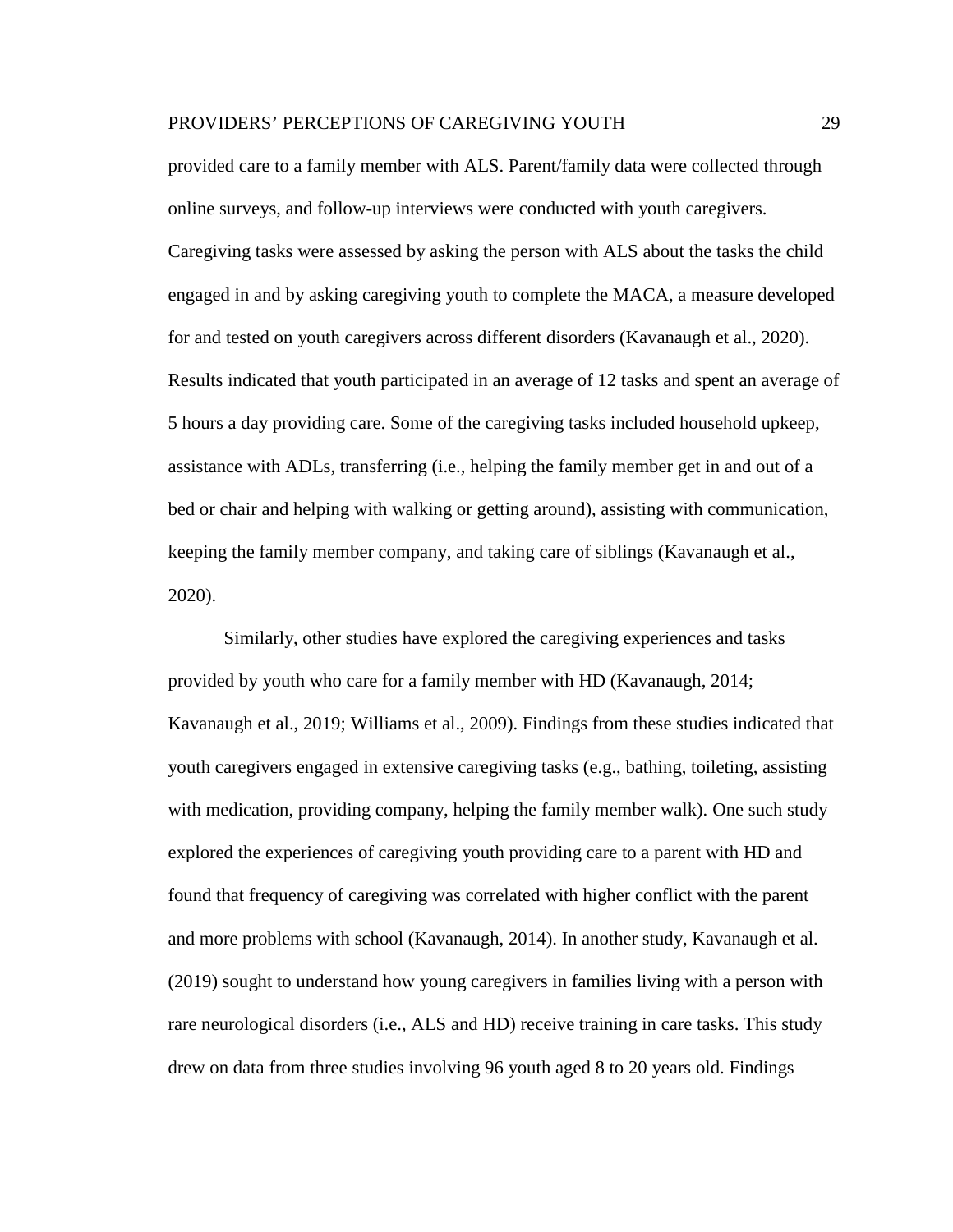indicated that the majority of youth (61%) received no training or guidance. The participants who shared they had no training were asked how they knew what to do, and six themes emerged: (a) patient tells me what to do, (b) watching and observing, (c) common sense, (d) treating patient like child or self, (e) process of figuring it out, and (f) I don't know (Kavanaugh et al., 2019). Thus, this study underscores the need for health care providers to identify youth who are providing care in families with persons with neurological disorders and to develop education and training programs that foster skill building and offer support (Kavanaugh et al., 2019).

In addition to studies that explored the experiences of youth caregivers providing care for a family member with a certain illness, such as ALS, other studies included samples of youth caregivers who provided care across disorders (Assaf et al., 2016; Hunt et al., 2005). One study explored the participation rates, demographics, and caregiving tasks among sixth graders participating in the CYP of the American Association of Caregiving Youth (Assaf et al., 2016). Data were analyzed based on a retrospective review of participant information and included 396 sixth graders from eight middle schools between 2007 and 2013. Among the caregiving youth studied, 62% identified as girls, and the median age was 11 years old. Thirty-one percent identified as Hispanic, 21% as Haitian, 17% as Caucasian, and 21% as more than one ethnic/racial group, unidentified, or other (Assaf et al., 2016). This study showed that caregiving youth cared mostly for a grandparent (40.6%) or parent (30.5%), and care recipients most commonly had diagnoses of diabetes, arthritis/bone or joint problems, or stroke/paralysis or other neurologic problem (Assaf et al., 2016). In regard to caregiving activities, caregiving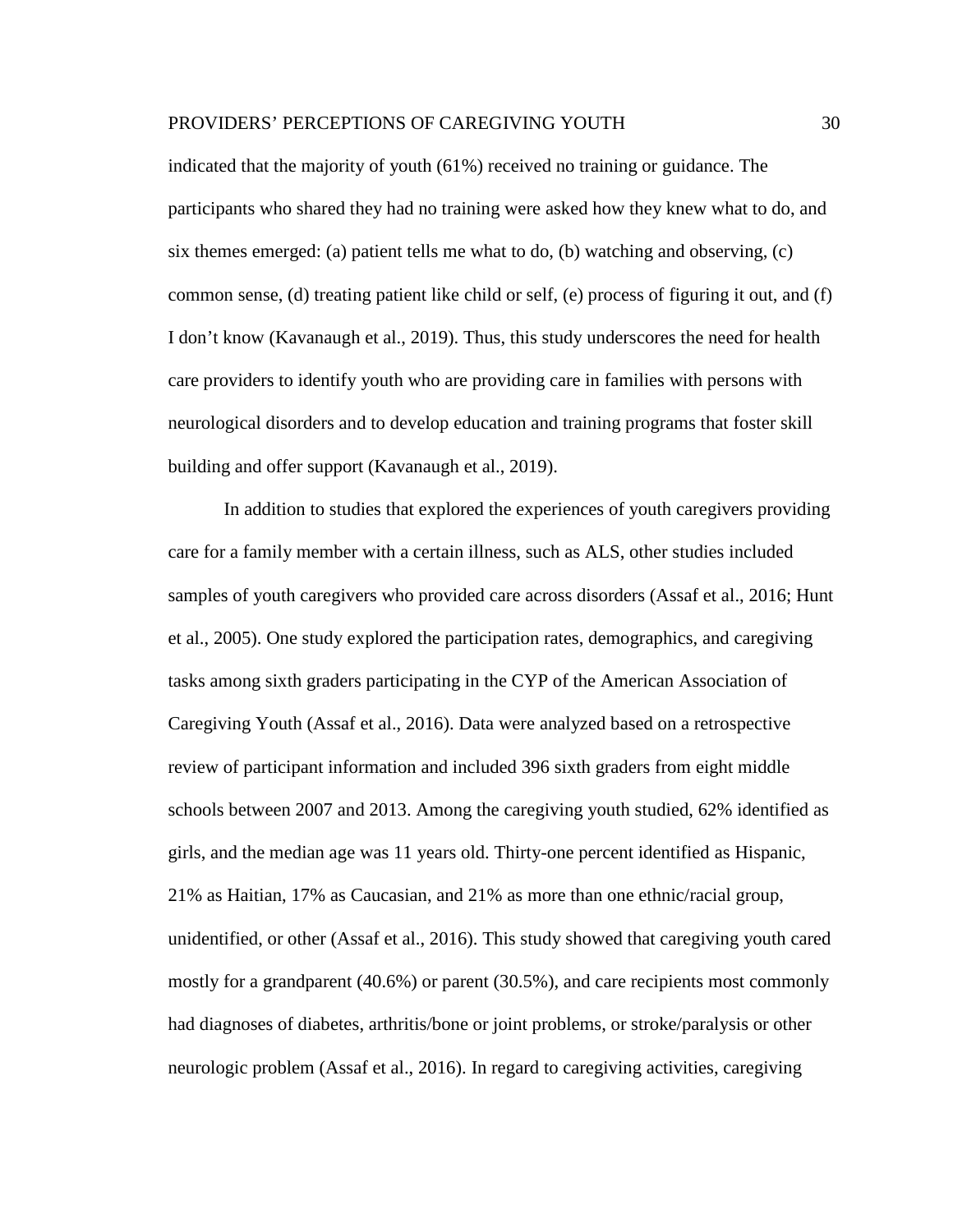youth reported they kept the care recipient company (85.6%), provided emotional support (74.5%), and provided assistance with mobility (46.7%), among other tasks. One should also note that 36% of youth indicated that they provided assistance with medication, and 25% reported that they were responsible for translating at medical visits. Youth who assist in medication management may lack the training and knowledge to administer or organize medications, potentially causing harm to the care recipient (Assaf et al., 2016; Nickels et al., 2018). Additionally, youth may be faced with the task of translating medical visits for a parent or grandparent, as language brokering is common in certain cultures and is often a result of generational differences in language acquisition (Rainey et al., 2014). One study concluded that children who were language brokers were more likely to experience depression, and young adults who assumed the language broker role during their preadolescent years reported higher levels of anxiety than their bilingual nonbrokering equals (Rainey et al., 2014). Conversely, another study found that Mexican American emerging adults who did not experience language brokering as a burden demonstrated high self-esteem and self-efficacy (Weisskirch, 2013). Thus, caregiving tasks can be positively and negatively impactful on the young caregiver's mental health and self-esteem (Assaf et al., 2016; Rainey et al., 2014; Weisskirch, 2013). Overall, sixth graders who participated in the CYP reported improvements in school (85.5%), caregiving knowledge (88.5%), and self-esteem (89.5%; Assaf et al., 2016).

As previously mentioned, several studies have found that caregiving youth reported involvement in medication administration and organization. Only one study thus far has explored the circumstances in which youth are involved in medication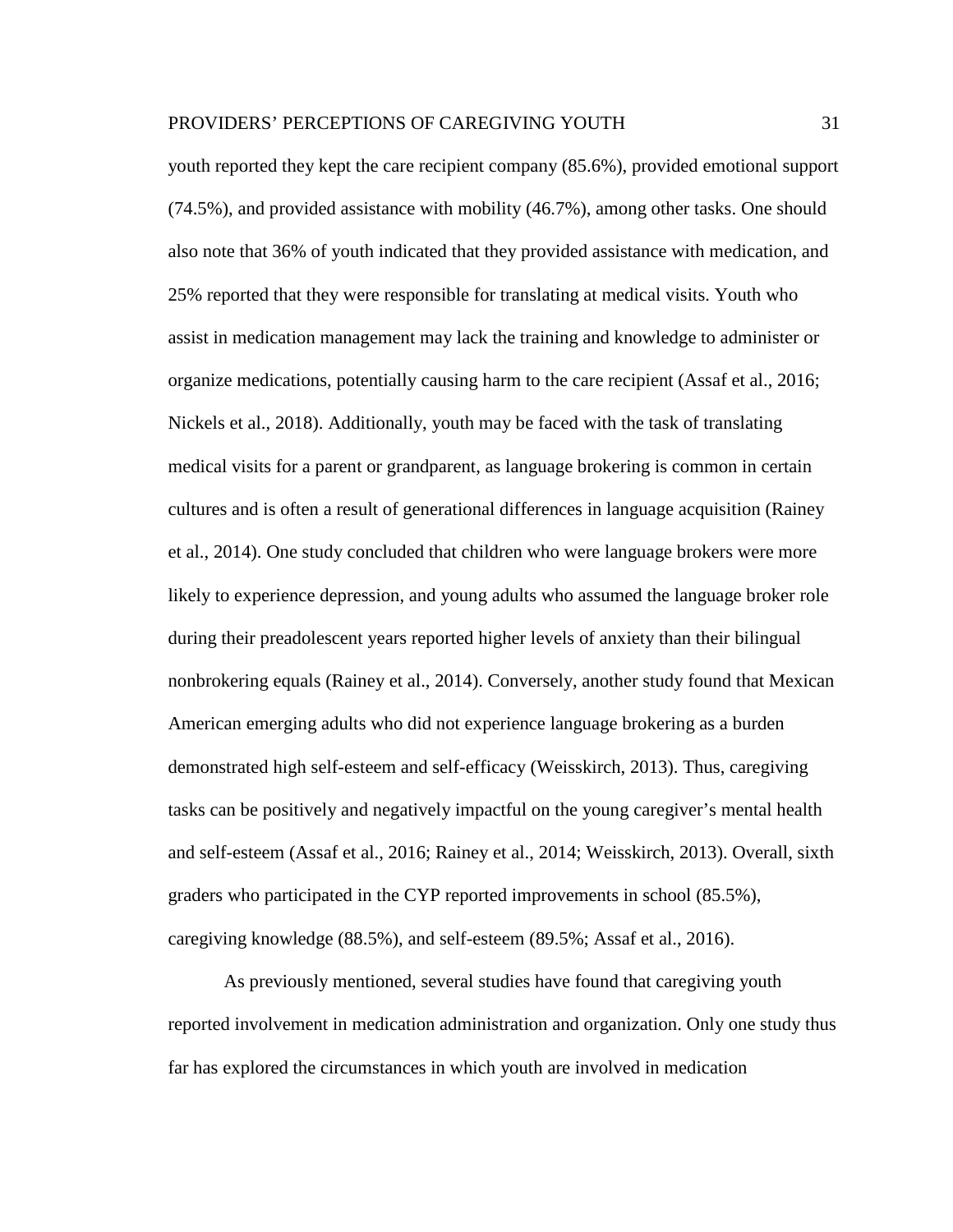administration and management (Nickels et al., 2018). Focus groups were conducted using semistructured interviews with 28 caregiving youth aged 12-19 years old who were recruited from the CYP. Caregivers provided care for family members with neurologically related disease, diabetes, functional decline, asthma, and vision loss. Several informative themes emerged, including tasks involve organizational and administrative responsibilities, youth vary in their knowledge about medications, most share this responsibility with other family members, youth lack formal education about how to provide assistance in this area, many challenges exist regarding this task, managing medications is associated with emotional responses, and safety issues are of concern (Nickels et al., 2018). Caregiving youth expressed worry about several aspects of their medication responsibilities. Moreover, youth in this study indicated that they have substantial interaction with medical professionals, yet lack training and knowledge about medication administration (Nickels et al., 2018). Therefore, recognition of youth caregivers by health care providers would benefit the well-being of the care recipient and caregiver, and would allow for youth to be referred for supportive services and training.

### **Caregiving Role**

The youth caregiving experience is influenced by the presence of other family members providing care, as well as by the length of time spent in this role (Kavanaugh et al., 2016). A national prevalence study indicated that 75% of youth were not caring for their family members alone (Hunt et al., 2005). This study also found that youth caregivers were more often providing care in single-parent, low socioeconomic status (SES) households (Hunt et al., 2005). Although some articles broadly discuss family and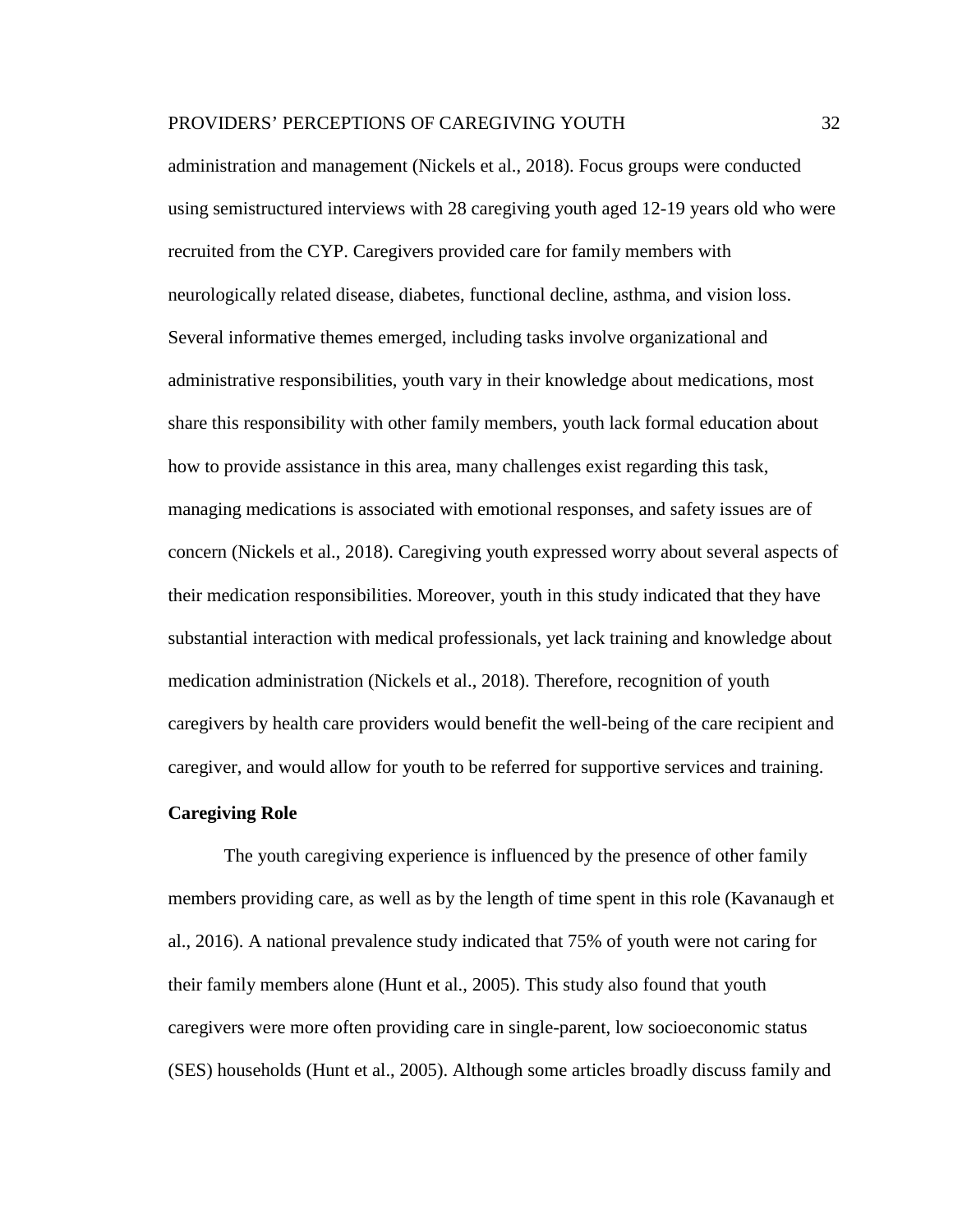social support as a protective factor to the caregiving experience, no U.S. studies to date have explicitly explored the influence of family composition and family caregiving roles on the way youth provide care (Kavanaugh et al., 2016). Thus, more research on family demographics is needed to understand the nature of the caregiving role for youth and to determine whether they are considered primary or secondary caregivers for family members.

The length of time spent in the caregiving role varies depending on a variety of factors, including but not limited to care recipient illness, family structure, SES, health insurance, and available resources and support. Youth caring for a parent with HD reported providing care for as many as 10 years (Kavanaugh, 2014). Shifren's (2008) study of youth caring for family members with a variety of conditions indicated that youth provided care for an average of 6 years. The average age that youth began caregiving was 13.53 years, and youth provided care for family members with physical and mental health problems, as well as with drug/alcohol problems (Shifren, 2008).

Interestingly, Greene et al. (2017) examined the experiences of emerging young adult caregivers (i.e., between ages 18-24 years) and found that caregivers provided care for many years, with half of caregivers in the study taking on responsibilities between the ages of 16 and 20 years and one third assuming responsibilities between the ages of 11 and 15 years. A study exploring early caregiving experiences of former young caregivers and emerging adult caregivers found that the mean age former young caregivers began to care for a family member was 13.70 years (Shifren et al., 2014). In this study, 28 individuals met criteria as "former young caregivers," as they provided assistance with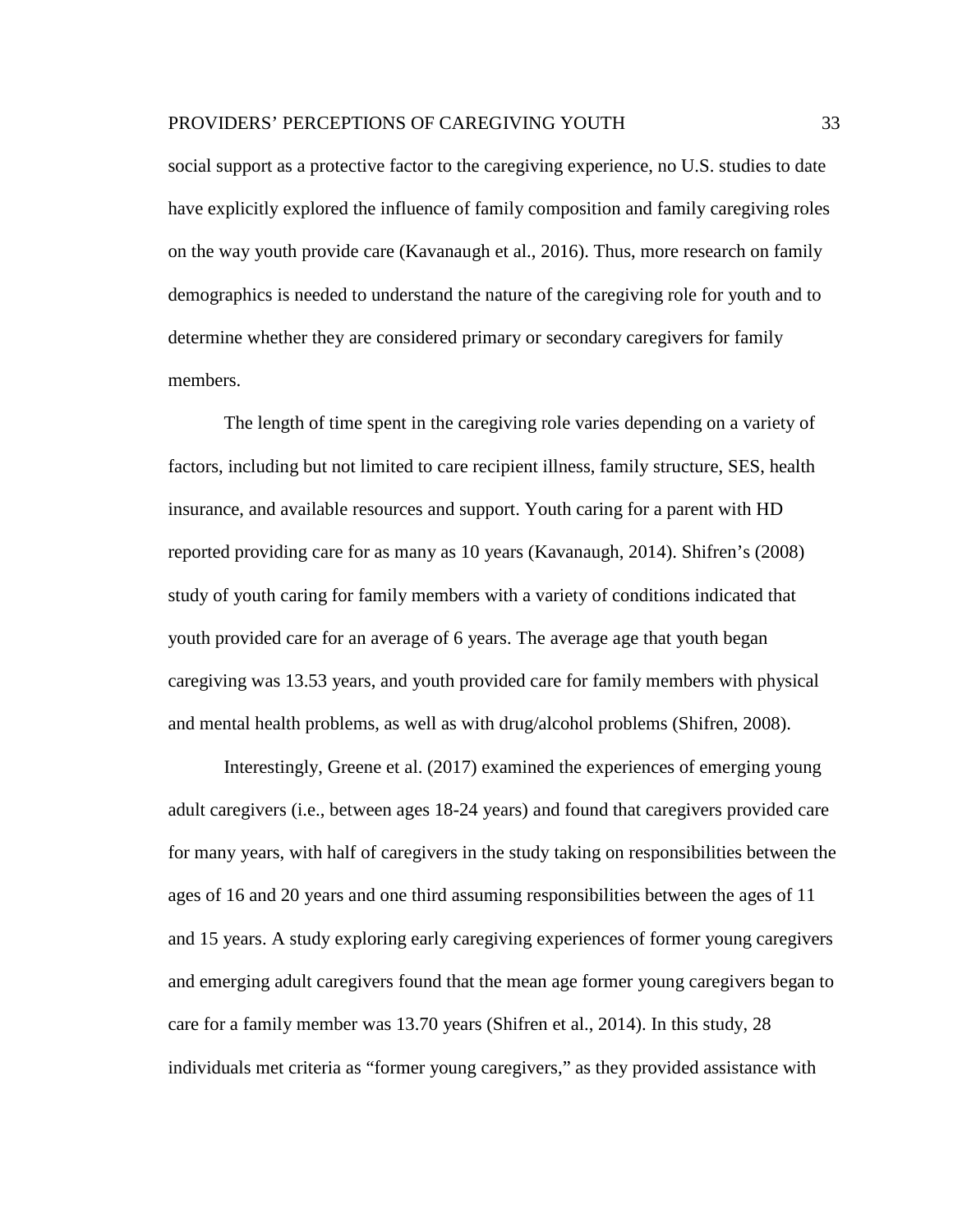ADLs and/or IADLs for a parent or relative before they were 18 years of age (Shifren et al., 2014). Of these individuals, one person reported being 3 years old when beginning caregiving experiences, four individuals were between 7 to 10 years of age, and 22 individuals were between 11 to 17 years of age (Shifren et al., 2014).

#### **School Outcomes**

Consistent with international studies, researchers in the United States have found that youth caregiving impacts school performance and attendance (Hunt et al., 2005; Kavanaugh, 2014; Siskowski, 2006). Siskowski (2006) explored the effects of a young person's caregiving role on school performance by using data from the 2002 *What Works Survey*, which consisted of 12,681 public-school students in Palm Beach County, Florida. This study found that 6,210 students reported providing "hands on" care for a family member, and only 32.9% reported their engagement in caregiving activities had no effect on school performance (Siskowski, 2006).

Additionally, schools are an important setting for identifying caregiving youth. More recently, a question about caregiving was included in the Youth Risk Behavior Survey, a national school-based survey conducted by the Centers for Disease Control (Armstrong-Carter et al., 2021). The survey was completed by 11,000 students, and results indicated that 24% of middle-school students and 16% of highschool students provided some type of care once a week for a family member who was elderly, was disabled, or had a chronic illness (Armstrong-Carter et al., 2021).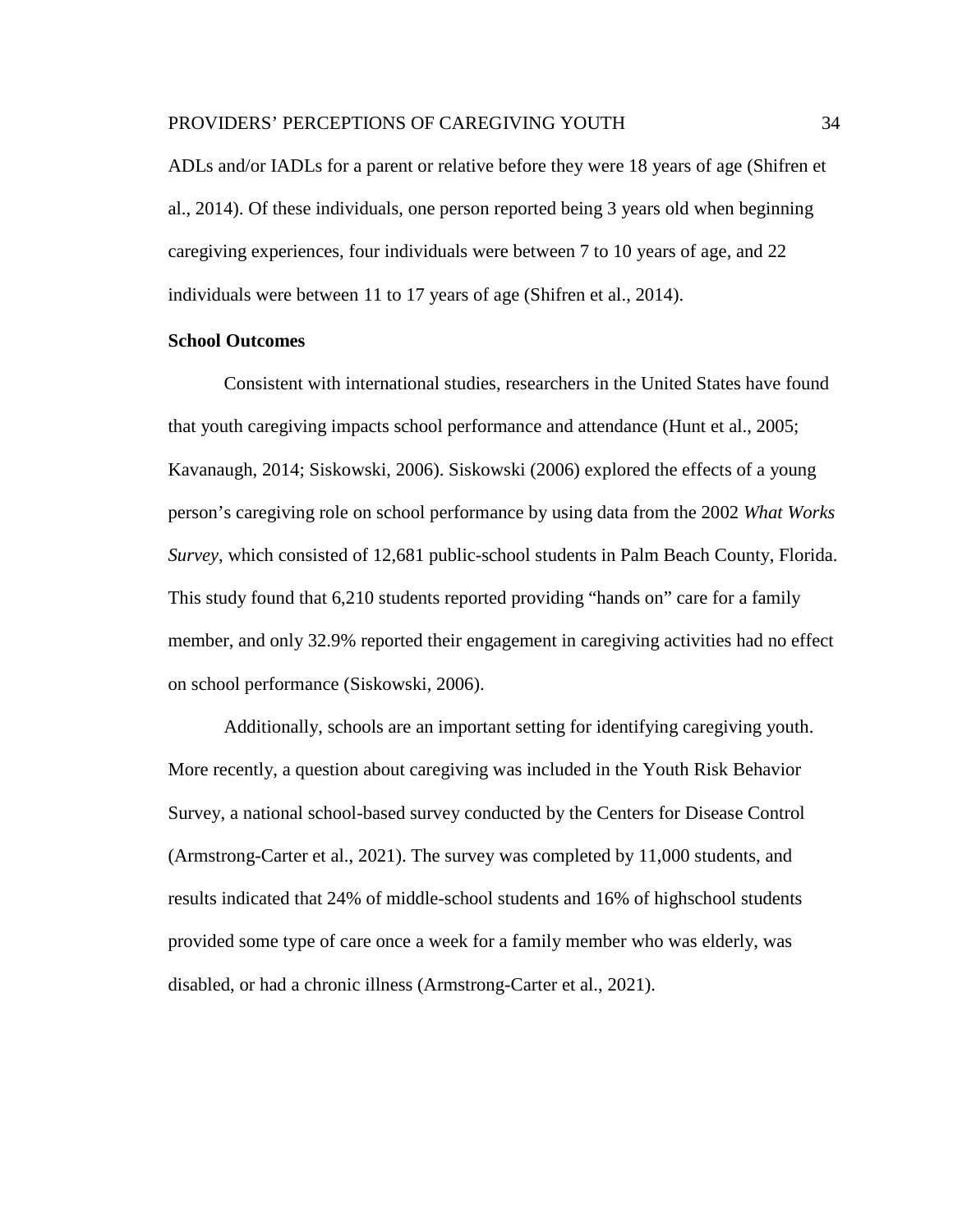#### **Psychological Impact**

A small research base has explored how caregiving responsibilities impact the psychological well-being of young caregivers in the United States. Similar to the adultcaregiving literature, studies reflect both positive and negative effects on mental health (Cohen et al., 2012; East, 2010; Hunt et al., 2005; Shifren & Kachorek, 2003). Although the 2005 National Survey on Caregiving Youth was conducted more than a decade ago, findings from this survey were fundamental in bringing awareness to the effects of caregiving on children's behaviors and emotional well-being. For example, according to parents' reports, youth caregivers were more likely to show anxious and depressed behavior as compared to noncaregivers (Hunt et al., 2005). Caregivers in the 12- to 18 year age range were more likely to exhibit antisocial behavior, including trouble getting along with teachers, bullying, being disobedient at school, and associating with children who get in trouble, as compared to noncaregivers the same age (Hunt et al., 2005). Additionally, findings indicated that 56% of 8- to 11-year olds who provided care to a family member in the household were likely to be depressed compared with 19% not living with the care recipient (Hunt et al., 2005). In a more recent study, Cohen et al. (2012) reported similar findings: Youth caregivers, especially those living with the care recipient, were at a significantly higher risk for depression and anxiety as compared to noncaregivers. This study used a survey dataset of 1,281 middle-school students aged 10 to 14 years from two schools in Florida that participated in the CYP. In addition to exploring whether youth caregivers were at an increased risk for depression and anxiety, the study examined how youth coped with their caregiving responsibilities. The study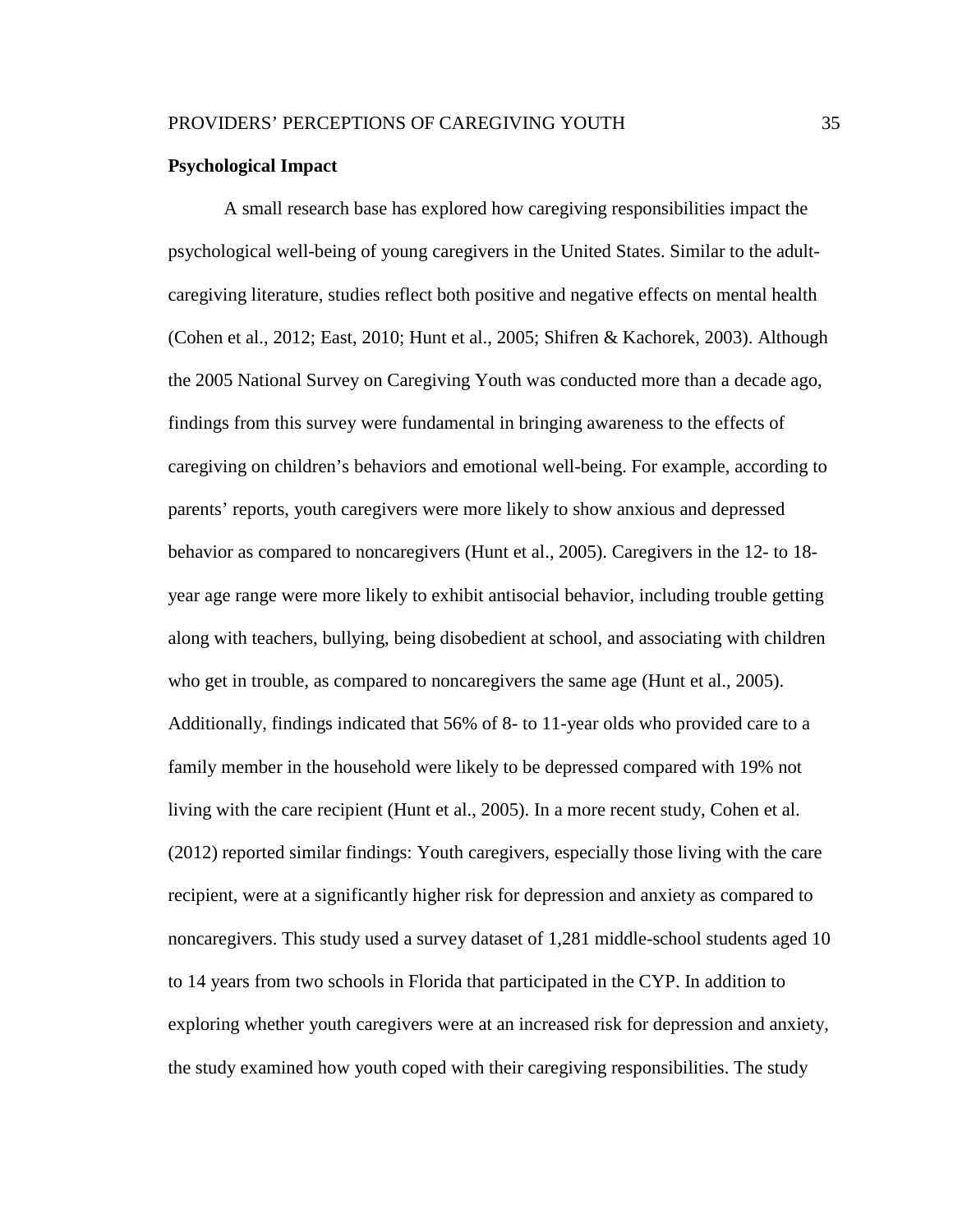included three groups of youth: caregivers living with the care recipient, caregivers not living with the care recipient, and noncaregivers. In comparison to the noncaregiving student group, youth caregiver groups showed greater use of both disengagement coping (i.e., wishing to be smarter, wishing the problem would go away) and engagement coping (i.e., trying to think of other ways to solve a problem, asking other people for help) strategies (Cohen at al., 2012). Both groups of youth caregivers, those who lived with the care recipient and those who did not, used more disengagement coping strategies compared to noncaregivers (Cohen et al., 2012). Thus, the findings from this study indicated that caregiving youth used more strategies in both coping-style categories, which may be related to their perception of heightened family stress or their process of trying out different ways to cope because of the limited guidance they received regarding their caregiving responsibilities (Cohen et al., 2012).

Qualitative studies have provided insight into the emotional impact on young caregivers. One such study examined the experiences of youth between the ages of 11 to 18 years who cared for a family member with frontotemporal dementia (FTD; Nichols et al., 2013). Two focus groups were conducted with a total of 14 young caregivers from the United States and Canada. Overall, youth reported that their experiences of caring for a parent with early-onset dementia were positive; however, many also discussed experiencing anger, embarrassment, guilt, fear, confusion, and frustration (Nichols et al., 2013). Additionally, youth shared that they experienced social difficulties when interacting with outsiders who had little knowledge of FTD, as many assumed the care recipient was acting belligerent (Nichols et al., 2013). They also noted issues at school,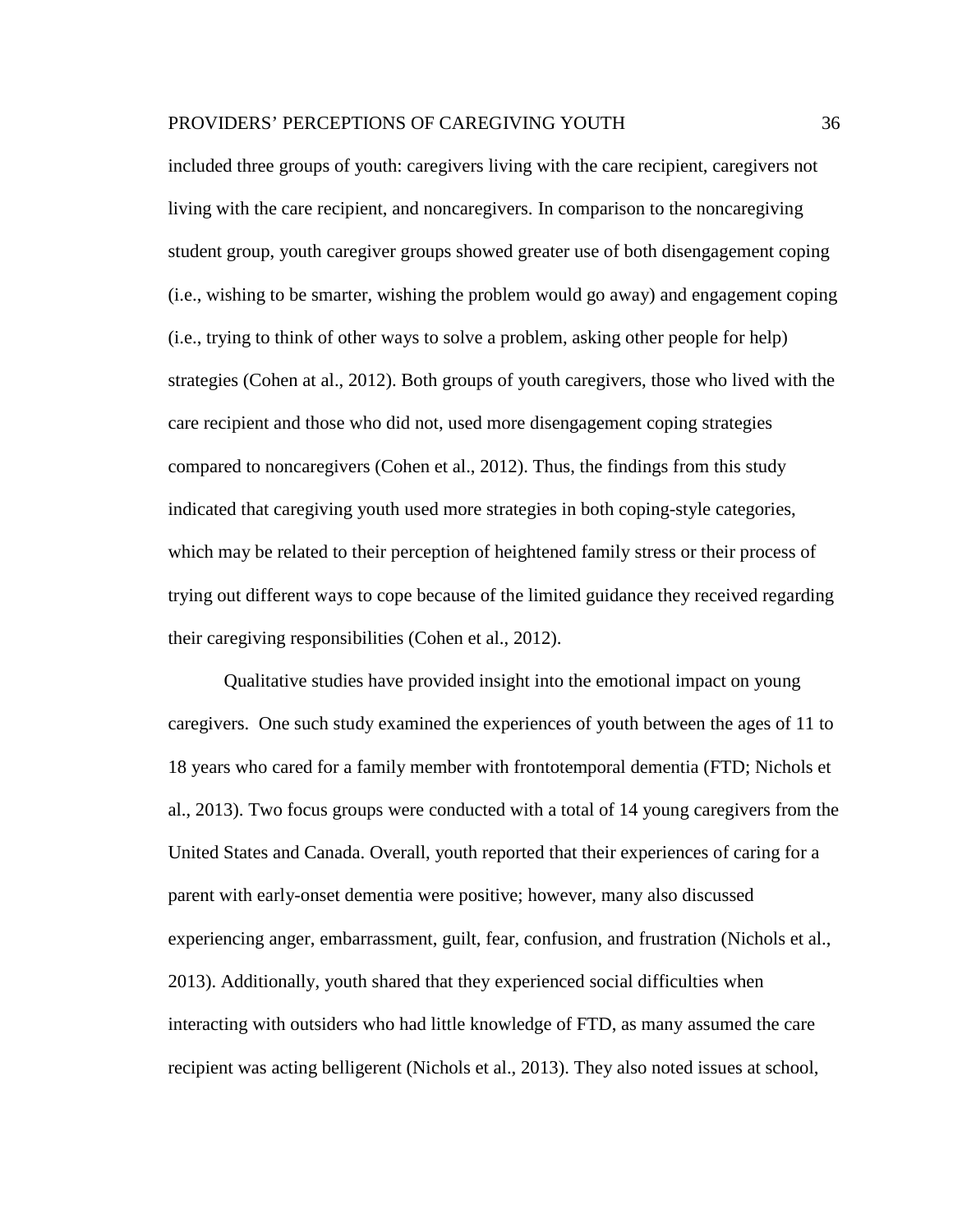including gossip and rumors among peers. Youth varied in their coping styles when approached with these situations; some reported ignoring judgmental remarks, while others chose to educate individuals about FTD (Nichols et al., 2013). Furthermore, this study highlights youth caregivers' desire for more support, as many expressed wanting health care professionals to assist them in overcoming stigma and the challenges of caregiving during adolescent years (Nichols et al., 2013).

#### **Social Support**

Consistent with the international literature, youth caregivers in the United States experience psychological, social, health, and educational problems as a result of their caregiving responsibilities (Kavanaugh et al., 2016). Research demonstrates a need for increased social support in the form of systemic support at school and medical levels. According to the most up-to-date review of research on caregiving youth in the United States, only two studies (i.e., Kavanaugh et al., 2015; Shifren, 2008) examined social support needs (Kavanaugh et al., 2016). This gap in the research is critical given that many caregiving youth report feeling isolated (Kavanaugh et al., 2016). Given that the AACY's CYP is a school-based caregiver intervention program and the only comprehensive program offering support to youth in the United States, studies, although limited, have focused on the school system as a supportive intervention setting. Moreover, data from the CYP indicate that schools are critical systems to provide support, and school-based interventions have been successful in improving school performance and in increasing caregiving knowledge and self-esteem (AACY, 2020; Assaf et al., 2016).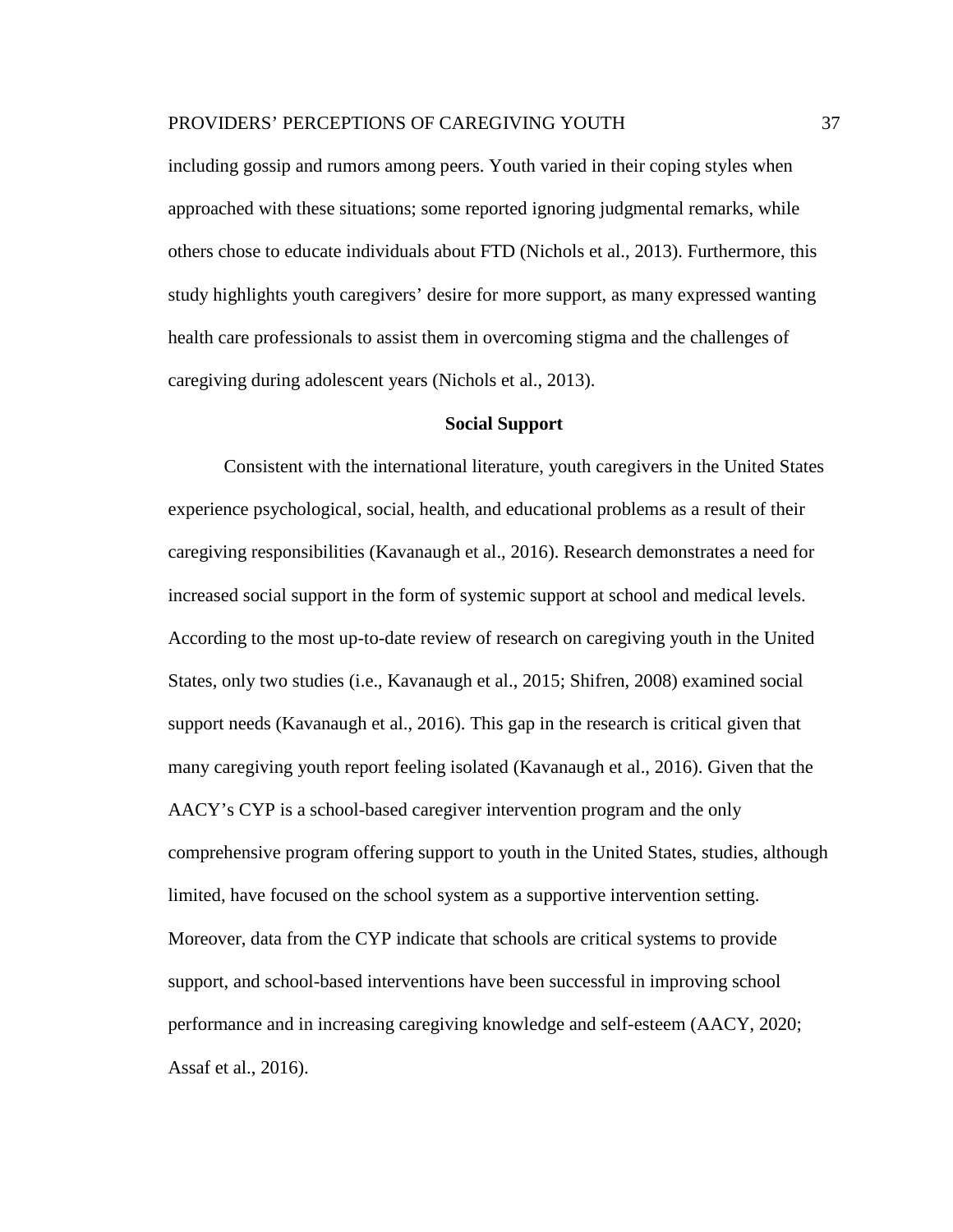Health care settings are another critical avenue of intervention, as medical professionals, such as physicians, nurses, social workers, and psychologists, are uniquely positioned to identify caregiving youth and connect them to resources. To date, no U.S. studies have focused on pediatric health care providers' knowledge and perceptions regarding caregiving youth. However, primary-care providers' experiences with adult family caregivers have been explored in the literature, with studies indicating several barriers to supporting caregivers, including insufficient education about caregivers, lack of time and reimbursement, and caregiver characteristics (Parmar et al., 2019). With regard to caregiver characteristics, studies have documented caregivers' preference to not self-identify or ask for help, thus limiting health care providers' awareness of an individual's caregiving role (Burridge et al., 2017; Carduff et al., 2014: Parmar et al., 2019; Skufca, 2019). As an example, a study of 241 American physicians found that 54% rated patients as having multiple caregivers and 44% reported not being aware of who the caregivers were as the top barrier to supporting caregivers (Skufca, 2019).

Comparably, qualitative studies conducted globally with young caregivers indicate their reluctance to call attention to themselves and their caring responsibilities (Bjorgvinsdottir & Halldorsdottir, 2014; Leu et al., 2018; Smyth et al., 2011). Yet, these studies also reflect that youth desire more support from professionals, including training, guidance, advice, and opportunities to engage with "like" peers who are in similar situations (Kavanaugh et al., 2017; Kavanaugh et al., 2019; Leu et al., 2018). Furthermore, a Swiss study exploring the experiences of young carers found that caregivers described situations of being overlooked by health care providers, even when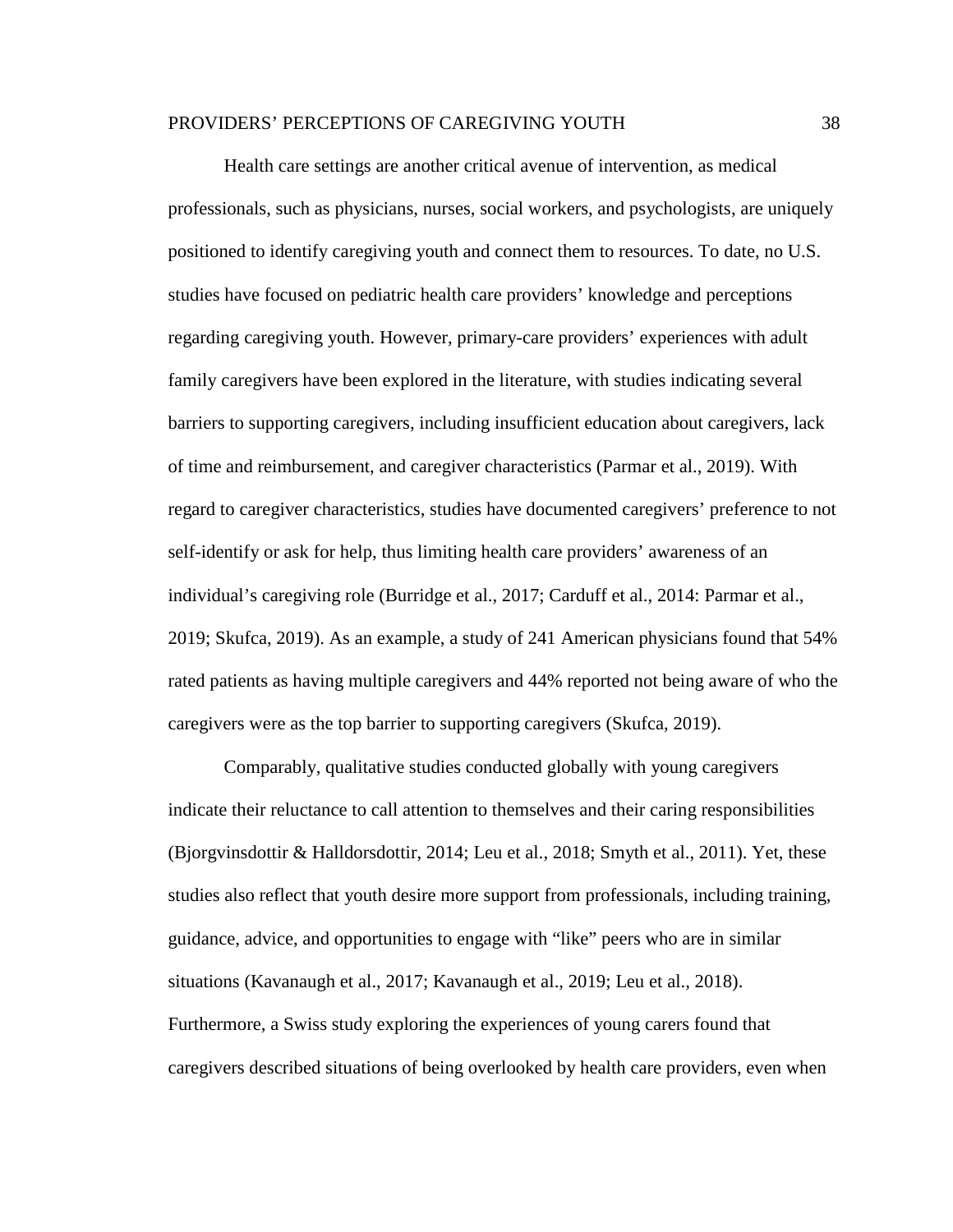they tried to inform providers of their caregiving role (Leu et al., 2018). Young carers shared that communication with health care professionals was often challenging, possibly because of lack of awareness on the part of the health care providers about provider's roles and responsibilities (Leu et al., 2018). Interviewees in this study consisted of 16 young carers (aged 10-17 years) and 14 young-adult carers (aged 18-25 years). Youngadult carers reported finding their own ways of gathering information and resources, while younger carers reported more challenges (Leu et al., 2018). Thus, qualitative studies with young caregivers provide valuable information regarding their perceptions of seeking support from health care providers.

In other countries (e.g., the United Kingdom, Australia), policies regarding caregiving youth have been put into place and serve to inform practices of health care providers. For example, in the United Kingdom, the 2014 Children and Families Act and the Care Act are legislation created for young caregivers to ensure individuals are identified, offered an assessment, and provided with resources to support their mental health (Leu & Becker, 2017). The Young Carers Bursary Program in Australia is another example and offers financial support. Thus, countries with an extensive research base have used their research to increase awareness and recognition of young carers among policy makers and health care professionals (Leu & Becker, 2017). Currently, policies are nonexistent in the United States, and the medical setting is a supportive avenue that remains unaddressed in the literature. Therefore, future research regarding health care providers' knowledge and perceptions of caregiving youth in the United States is needed. Such research is critical in arming health care professionals with the tools and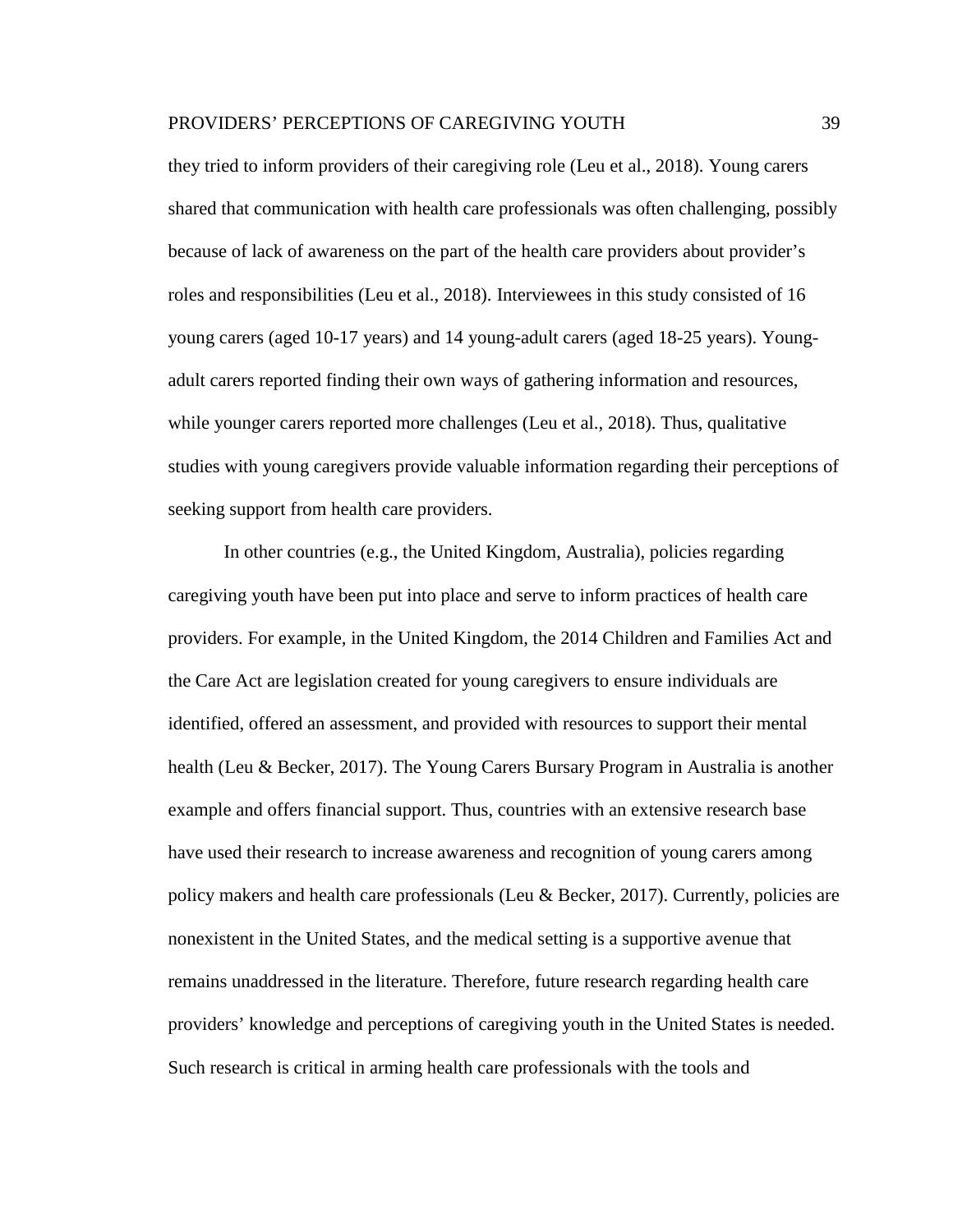mechanisms to identify caregiving youth so that providers are in a position to provide support and resources.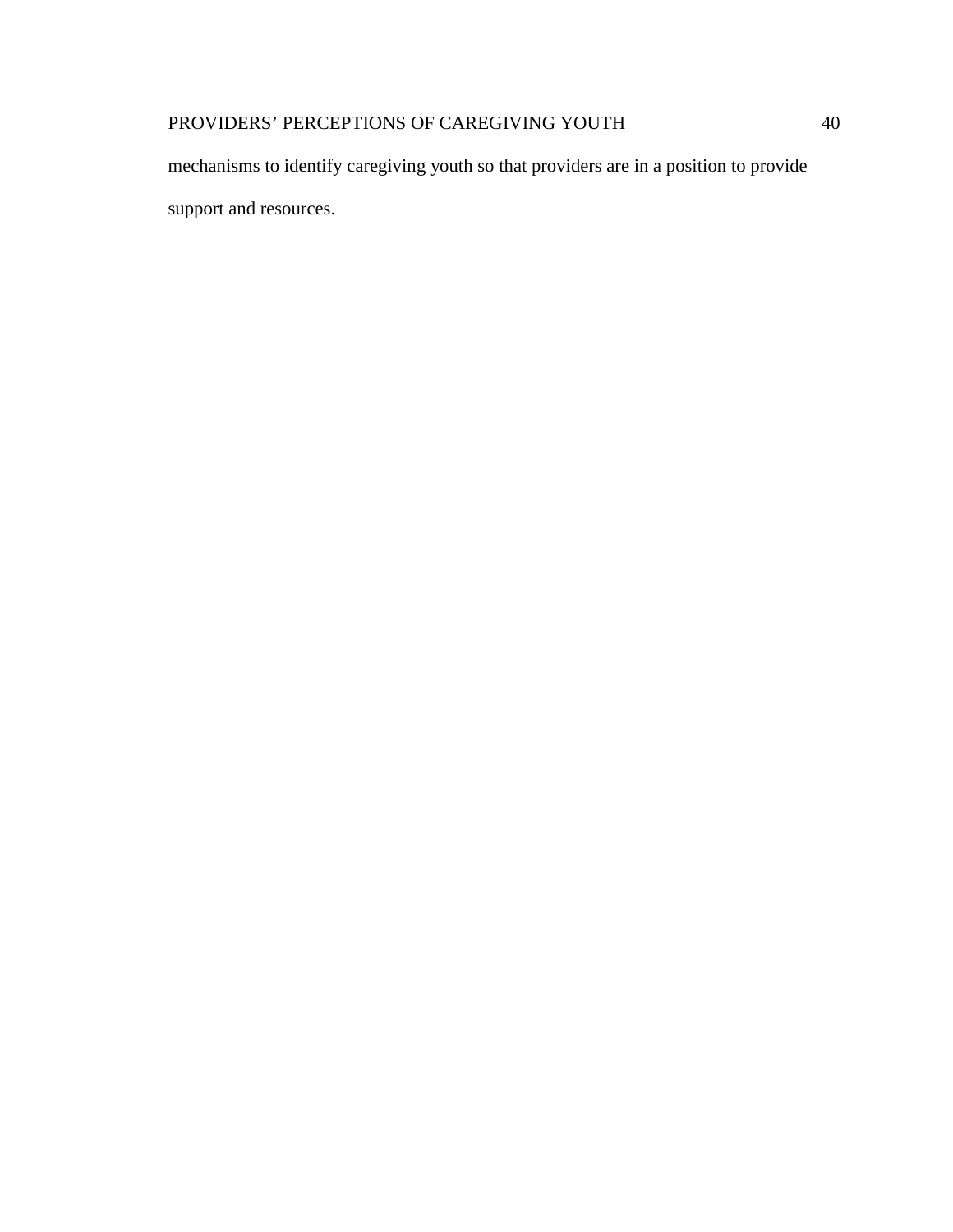#### **CHAPTER 3: METHOD**

The purpose of this study is to examine pediatric health care providers' knowledge and perceptions regarding caregiving youth. This study surveyed pediatric health care providers and allied professionals who provide services to caregiving youth in a medical setting. A mixed methods survey was used to collect quantitative (i.e., years practicing, barriers to identifying caregiving youth) and qualitative (i.e., subjective experiences, opinions, beliefs) data from health care providers. The aim of the survey was to determine health care providers' awareness of the prevalence of caregiving youth within their practice, services health care providers offer to caregiving youth, the delivery of these services, and any barriers to identifying caregiving youth in medical settings. Overall, the goal of this study was to determine current practices in order to increase support for caregiving youth.

### **Participants**

Data were collected from 85 participants, with 55 participants completing the survey in its entirety. Among the survey participants, 82 pediatric health care providers and allied professionals specified their occupational title. As shown in Table 1, the majority of participants identified their job title as "general pediatrician" (26.8%), followed by "pediatric medical or surgical sub-specialist" (17.1%), and "Advanced Registered Nurse Practitioner (ARNP)/ Advanced Practice Registered Nurse (APRN)" (15.9%). Of note, six participants chose "other" to describe their occupations, including Pediatric Registered Nurse (2), Registered Nurse (1), Physician Assistant (2), and School Nurse (1). Additionally, the majority of the participants were from the mid-Atlantic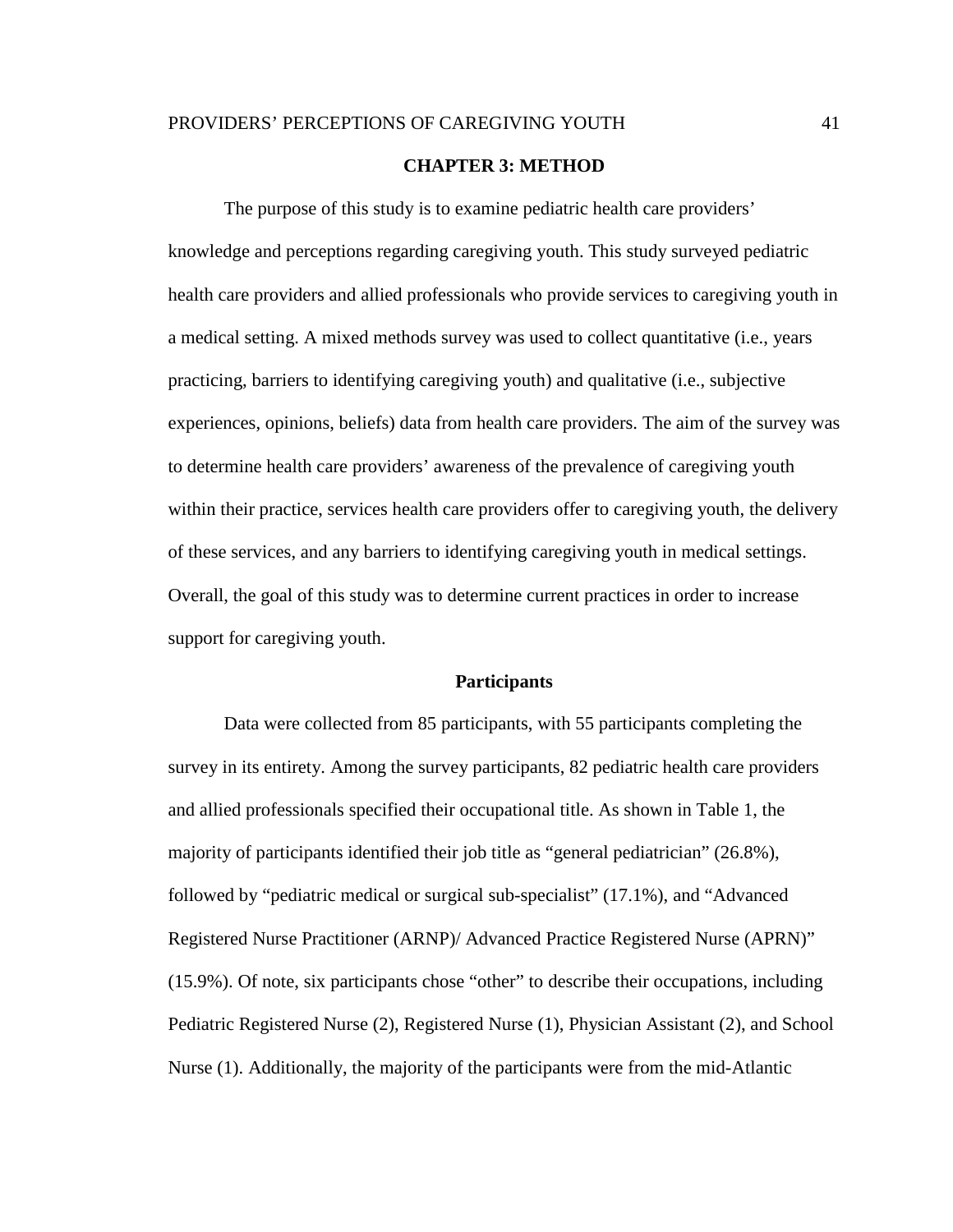(56%) and northeast (30%) regions. The remainder of the participants were from the west (9%), midwest (3%), and southwest (1%) regions. Data regarding the participants' primary employment settings were also collected. The majority of the participants indicated that they worked in a medical school/academic setting (28.4%), in a city/county/state government clinic (23.5%), and in pediatric group practices (13.6%). Years practicing since completing residency/training spanned a wide range, with 30.9% reporting practicing for 5 years or fewer, 22.2% practicing for 6-10 years, 17.3% practicing for 11-20 years, and 29.6% practicing for 20 years or more.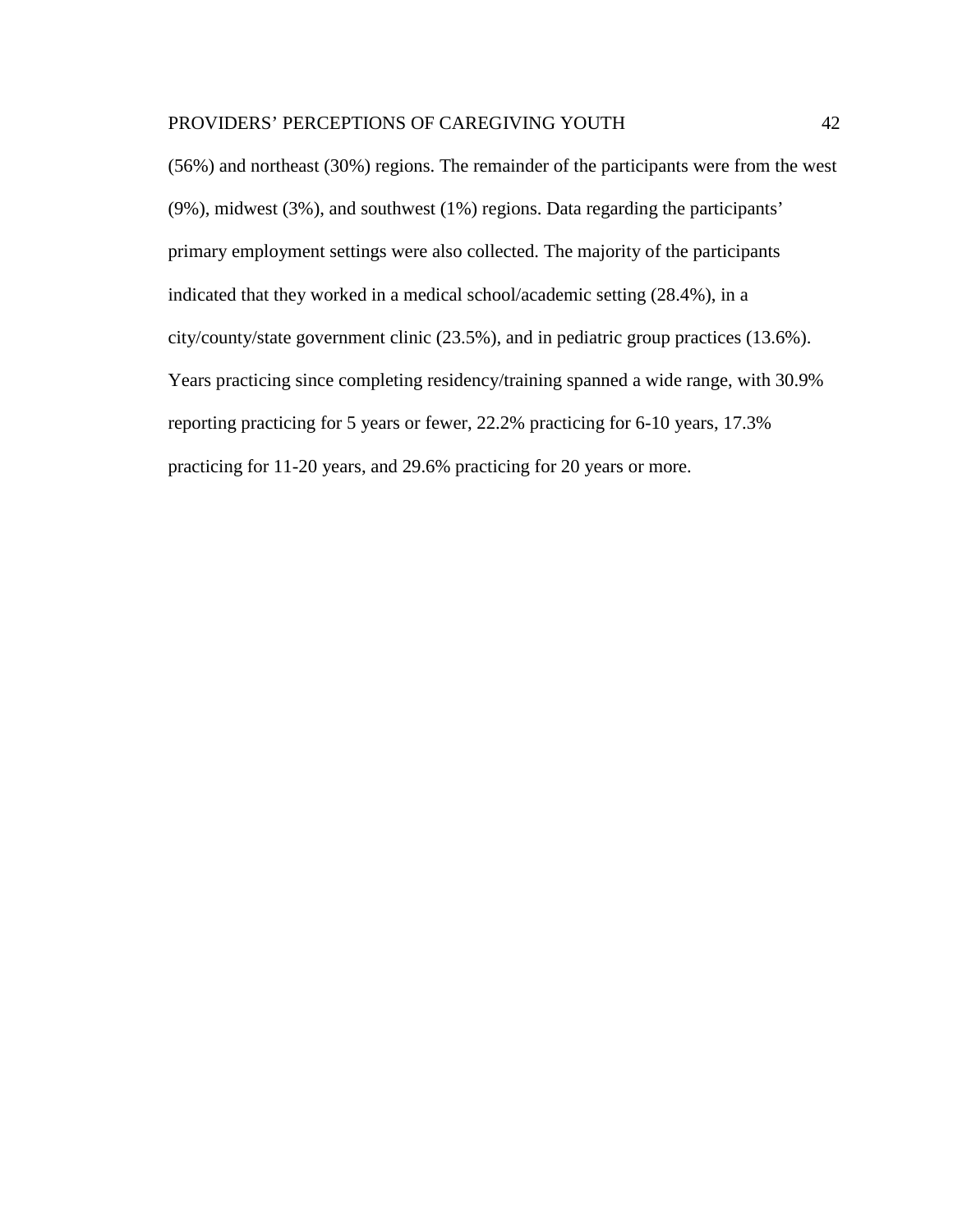## **Table 1**

|  |  | <b>Summary of Occupational Titles</b> |  |
|--|--|---------------------------------------|--|
|--|--|---------------------------------------|--|

| Occupation                                  | Response percent | Response count |
|---------------------------------------------|------------------|----------------|
| Pediatric Resident or Fellow                | 12.2             | 10             |
| General Pediatrician                        | 26.8             | 22             |
| Hospitalist                                 | 2.4              | 2              |
| Pediatric Medical or Surgical Subspecialist | 17.1             | 14             |
| Family Physician                            | 1.2              | $\mathbf{1}$   |
| ARNP/APRN <sup>a</sup>                      | 15.9             | 13             |
| Practice Manager                            | 1.2              | 1              |
| <b>Allied Health Professional</b>           | 11               | 9              |
| Nonclinical                                 | 3.7              | 3              |
| Not working                                 | 1.2              | 1              |
| Other                                       | 7.3              | 6              |

<sup>a</sup> ARNP/APRN (Advanced Registered Nurse Practitioner/Advanced Practicing Registered Nurse)

## **Inclusion Criteria**

Participants were pediatric health care providers or allied professionals with

access to a computer.

## **Exclusion Criteria**

There were no exclusion criteria if inclusion criteria are met.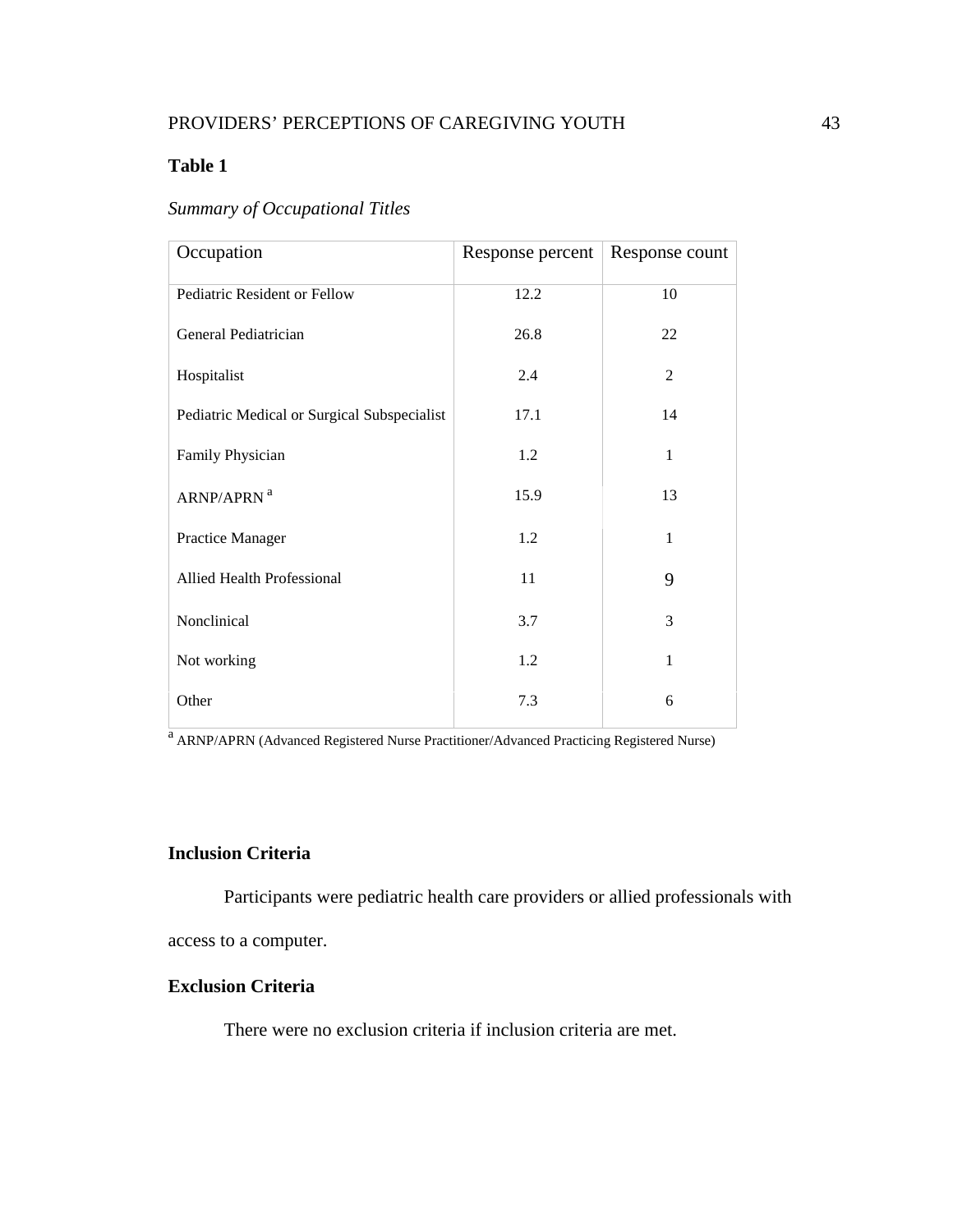### **Screening and Recruitment**

The screening process relied on self-report of being a pediatric health care provider or allied professional. Participants were recruited from physician organizations, academic medical centers, and personal contacts. A short summary of the study, encouraging pediatric health care provider and allied professional participation, was posted either on an online forum or an email and sent out to health care providers. The study also used archival data that had already been screened to include pediatric health care providers and allied professionals.

### **Measures**

The goal of this study was to clarify current practices of pediatric health care providers and allied professionals in order to increase support for caregiving youth in medical settings. In order to obtain these data, a survey format was selected. Two versions of the survey were created at the University of Miami by Julie Belkowitz, MD, and Toni Chanroo, MD candidate. The original survey was an expanded version, including perceptions of implications of caregiving youth. However, a more simplified version with targeted objectives was created after taking into account feedback received from survey participants that the survey could be more concise. Both versions of the survey included a few demographic questions, such as participant's occupation, employment setting, zip code of primary employment setting, and years practicing in health care since completing residency/training. Additionally, both surveys asked participants to watch a brief video that narrated the challenges faced by one caregiving youth in providing care for his mother. The remaining survey questions varied depending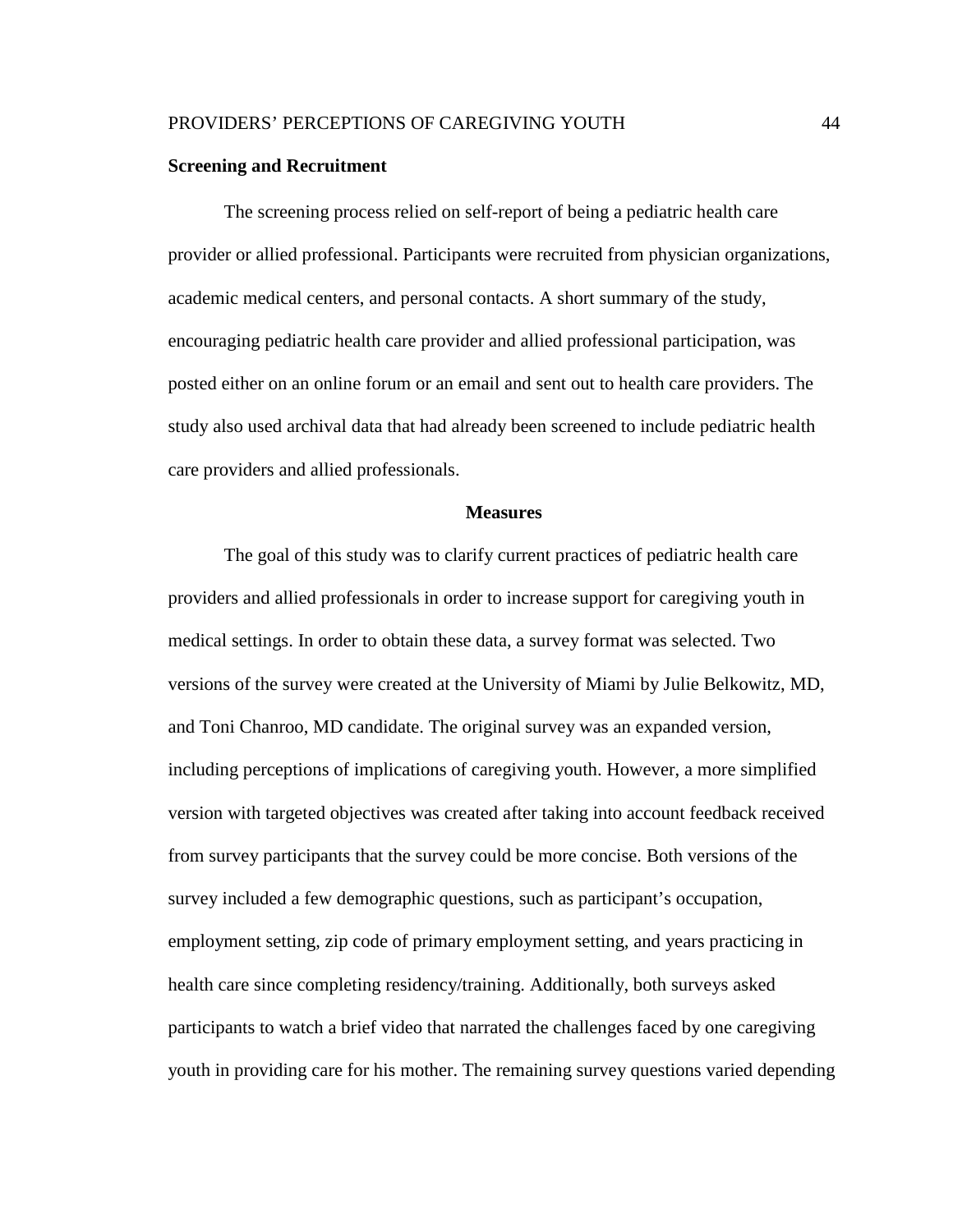on the participants' answers to a question about their awareness of this population within their work settings. If participants indicated that they were aware of patients in their practices caring for an ill or disabled relative or household member, survey questions were aimed at assessing awareness. If participants indicated that they were not aware, or that the question was not applicable, the remainder of the survey questions was intended to create awareness. Other survey questions were aimed at understanding the methods that pediatric health care providers use to identify caregiving youth and the resources they might offer caregiving youth. A ranking question was used to gather information about pediatric health care providers' perceptions of barriers to identifying caregiving youth. The ranking question offered seven choices, asking respondents to rank the choices in order, with 1 being most likely to be a barrier and 7 being least likely to be a barrier. The survey also collected qualitative responses from the participants, including questions that prompted respondents for more information if they were willing to provide such information.

#### **Procedures**

This study included both an archival data set and newly collected data. New data were collected by disseminating the simplified version of the survey to pediatric health care professionals who were recruited from physician organizations, from academic medical centers, and through personal contacts. The survey link was sent to personal contacts and posted in online forums of which pediatric health care providers were members (e.g., Pennsylvania Chapter of the American Academy of Pediatrics, Belmont University alumni forum). Survey participants solicited through personal contact were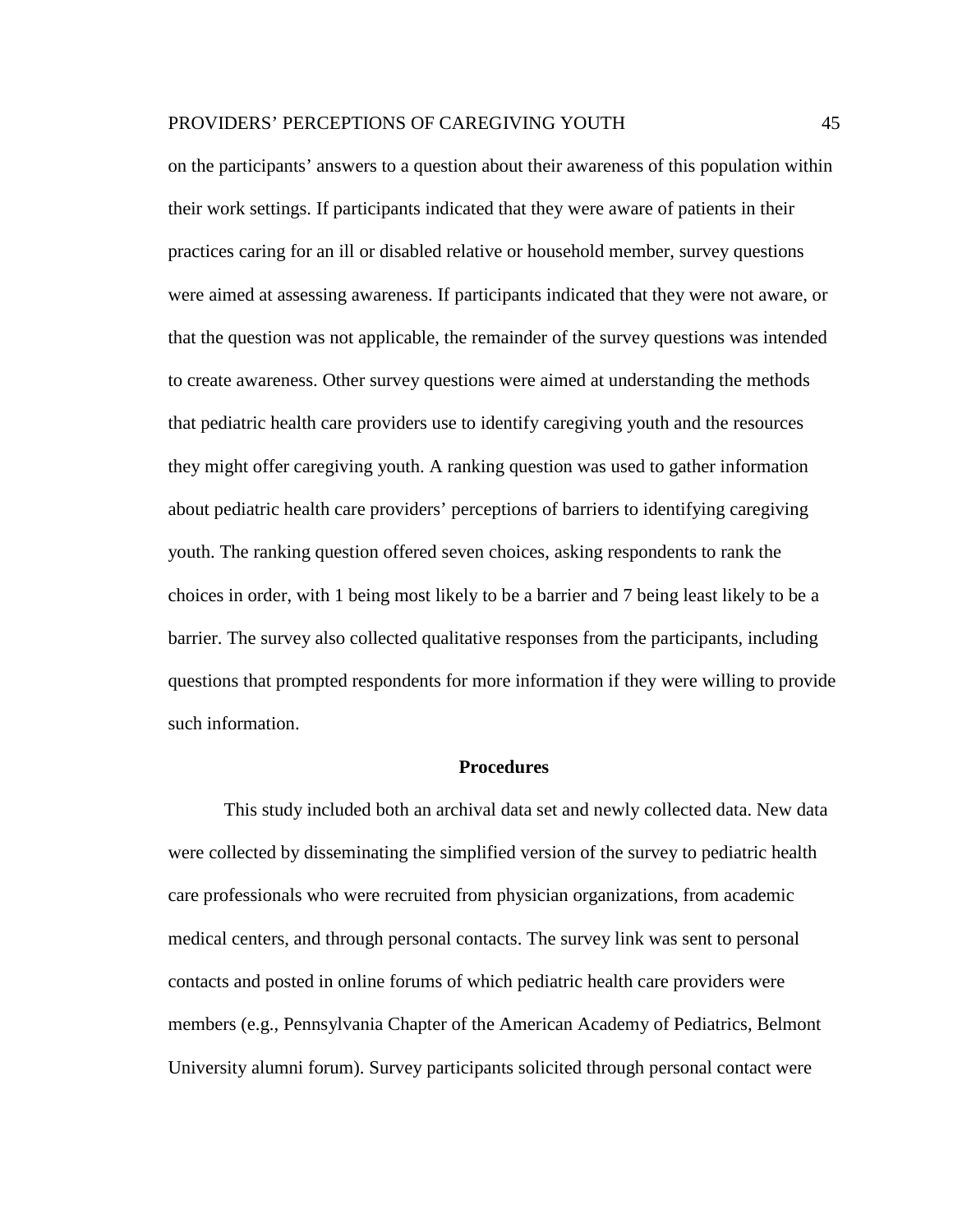provided with a brief description of the purpose of the study via email. Those participants who were reached via an online forum had the opportunity to read an introductory paragraph posted with the survey link. After reading about the study and determining their interest in taking the survey, pediatric health care providers and allied professionals consented to participate in the online survey by voluntarily selecting the link. The survey was distributed through REDCap, and participants had the option of clicking on the REDCap link giving them the choice to participate in the survey. In order to verify that participants identified as pediatric health care providers or allied professionals, they were asked to disclose their occupation.

Statistical Package for the Social Sciences (SPSS) was the statistical software used to analyze the quantitative data collected. Data from REDCap were transferred to an SPSS file to be combined with the existing data set. All collected data were password protected, and information remained confidential. As this is a mixed methods survey design, grounded theory was used to analyze the qualitative data collected (Glaser & Strauss, 1967). Grounded theory is a form of qualitative research that aims to construct theory based on data (Glaser & Strauss, 1967).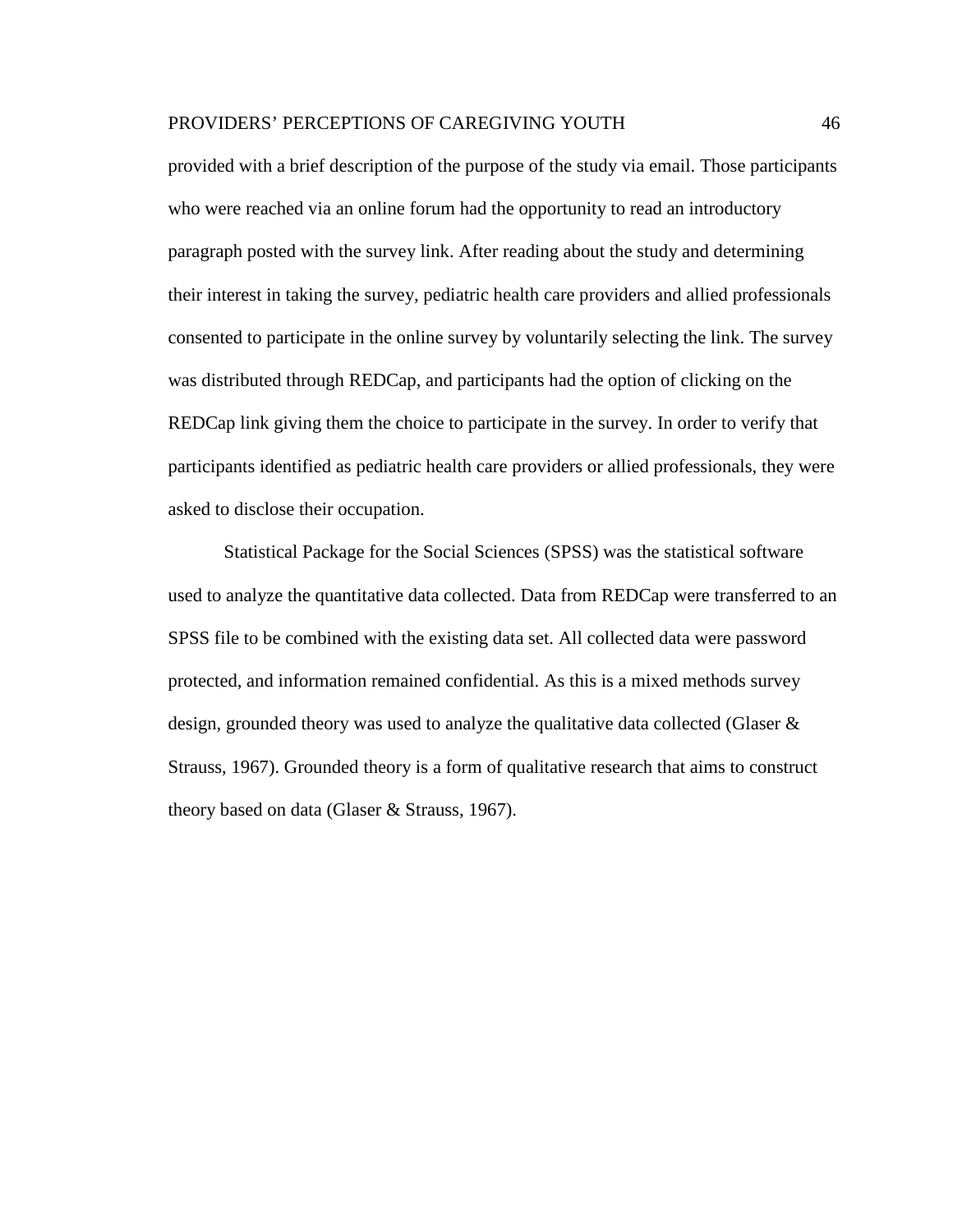## PROVIDERS' PERCEPTIONS OF CAREGIVING YOUTH 47 **CHAPTER 4: RESULTS**

## **Data Analyses**

The survey was created to examine the perceptions and involvement of pediatric health care providers in supporting caregiving youth. Descriptive statistics were used to characterize the study sample, including means, standard deviations, percentages, and frequencies. Characteristics collected included occupation, employment setting, years practicing, and geographic location. Descriptive statistics were used to better understand health care providers' perceptions, such as when they might assess for youth caregivers, what they perceived as barriers to asking about youth caregiving in their practice, and resources they offered youth.

Additionally, qualitative data were collected from participants if they chose to provide more information in response to open-ended questions. Grounded theory was used to look at emerging patterns in participants' answers (Glaser & Strauss, 1967). Applying grounded theory helped to characterize participants' statements into themes. These themes were analyzed and used to predict theories and inform interventions.

#### **Results**

### **Survey Questions**

The survey questions and their descriptive statistics are included in this section. Descriptive statistics were used to simplify the data in order to create an organized understanding of health care providers' perceptions regarding caregiving youth. Additionally, qualitative data were collected to obtain subjective perceptions from the participants.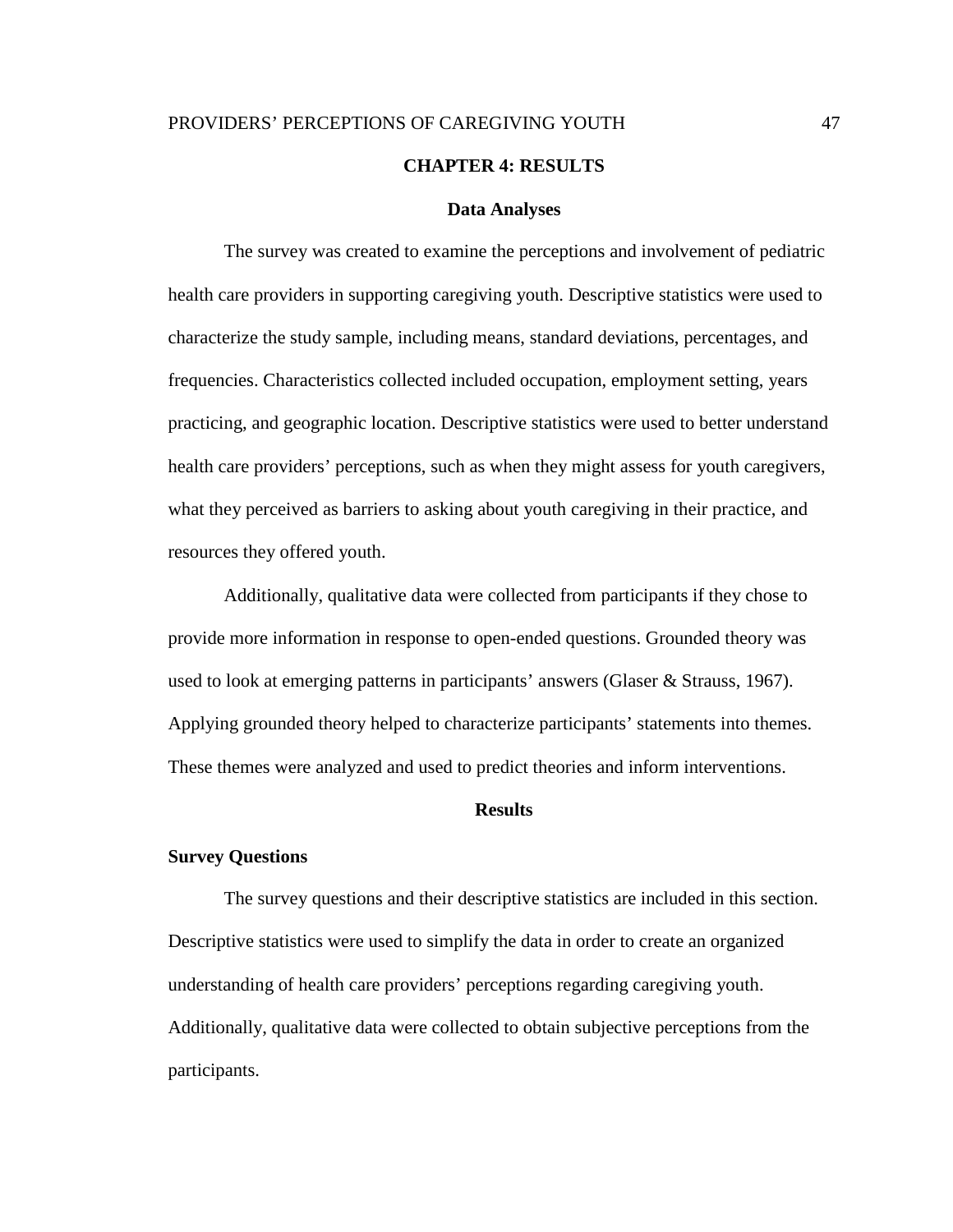## *Prior to taking this survey, had you ever heard the term caregiving youth, youth caregivers or young carers?*

Of the 78 participants who answered this question, 30.8% indicated that they had heard the terms caregiving youth, youth caregivers, or young carers, while 57.7% had not heard any of these terms, and 11.5% were unsure. As shown in Table 2, a chi-square test of independence was conducted to explore whether the number of years practicing since completing training had a significant impact on health care provider's awareness of young caregivers. The relation between these variables was not significant,  $X^2(6, N = 78)$  $= 9.1, p = .16.$ 

# *If yes, please explain what "caregiving youth," "youth caregivers," or "young carers" means to you.*

Eighteen participants shared their opinions. Responses were diverse and varied regarding age of caregiver, who they care for, the role they take on, the challenges they face, and circumstances around caregiving. Regarding age, many participants indicated that youth caregivers are under the age of 18 years; however, one respondent reported "people under age 20," and another respondent stated, "informal caregivers between the age of 8-18 years old." Additionally, participants reported their opinions regarding care recipients. Interestingly, some participants were of the opinion that being a youth caregiver means providing care to adults. For example, participants stated, "a person under the age of 18 who is the primary caregiver for an ill parent," "children who care for adult relatives," and "young people who care for parents." Other participants specified a variety of care recipients, including "a grandparent, parent or sibling," and "younger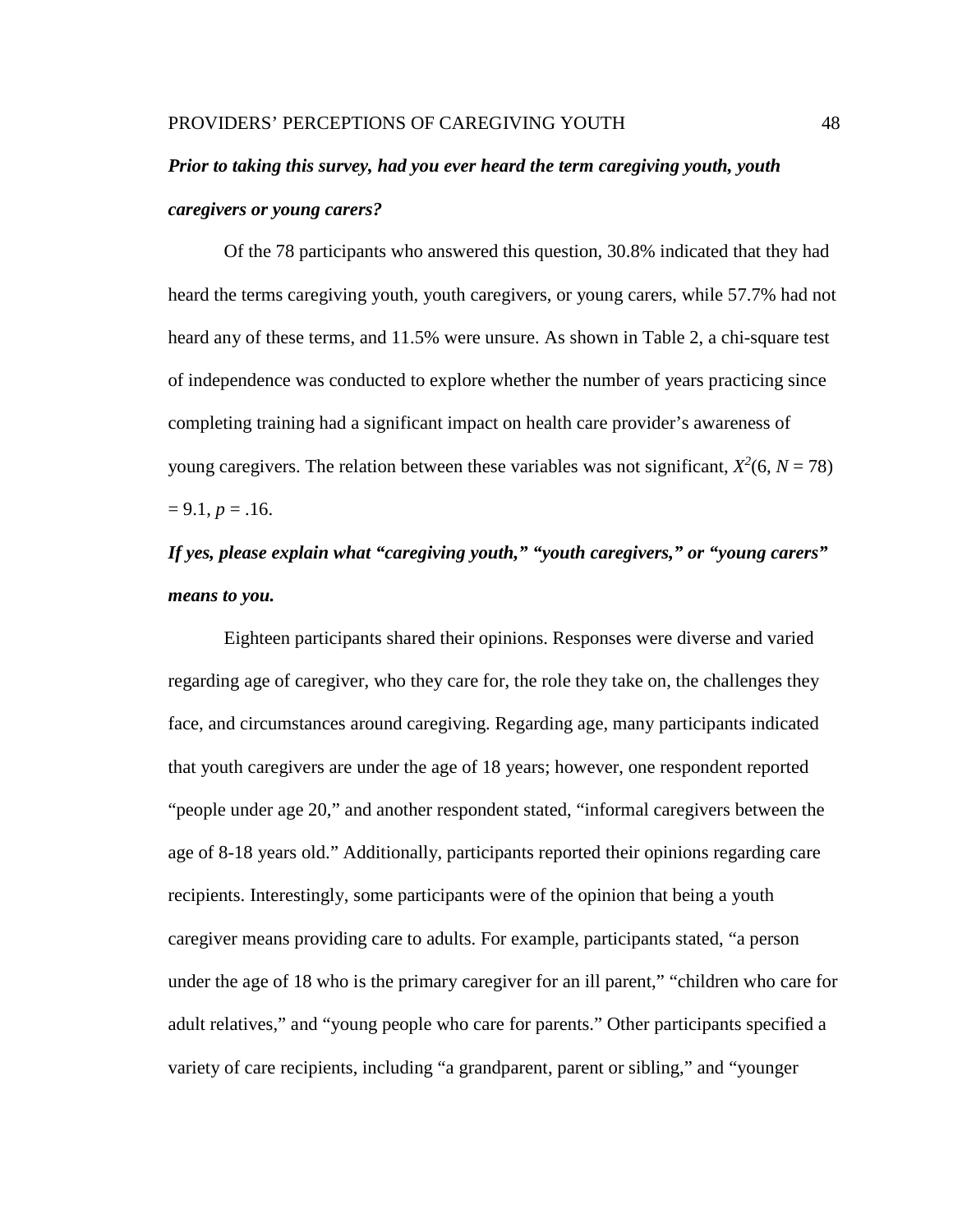family members, including siblings or extended relatives." Some participants provided opinions on caregiving tasks, such as assisting with activities of daily living (ADLs) and providing "direct care (medical and non-medical activities)." Regarding challenges youth face, one participant commented, "it impacts them emotionally, academically, and socially," and two participants shared their opinions that support is limited for this population. Of note, one participant stated that a younger person may be in a caregiving role "due to a lack of other adult presence in the family structure."

## **Table 2**

| Impact of Years Practicing on Awareness of Caregiving Youth |  |  |  |
|-------------------------------------------------------------|--|--|--|
|-------------------------------------------------------------|--|--|--|

| Years practicing                                     |                    | $0-5$ years    |            | $6-10$ years     |            | $11-20$ years    |            | $>20$ years      |            |
|------------------------------------------------------|--------------------|----------------|------------|------------------|------------|------------------|------------|------------------|------------|
| Whether participant has heard<br>of caregiving youth |                    | $\overline{N}$ | % of total | $\boldsymbol{N}$ | % of total | $\boldsymbol{N}$ | % of total | $\boldsymbol{N}$ | % of total |
|                                                      | Yes                | $\overline{4}$ | 5.1        | 3                | 3.8        | 8                | 10.3       | 9                | 11.5       |
|                                                      | N <sub>o</sub>     | 16             | 20.5       | 12               | 15.4       | 5                | 6.4        | 12               | 15.4       |
|                                                      | <b>Not</b><br>sure | 2              | 2.6        | 3                | 3.8        | 1                | 1.3        | 3                | 3.8        |

Note: The relationship between these variables was not significant.  $X^2$  (6,  $N = 78$ ) = 9.1,  $p = .16$ .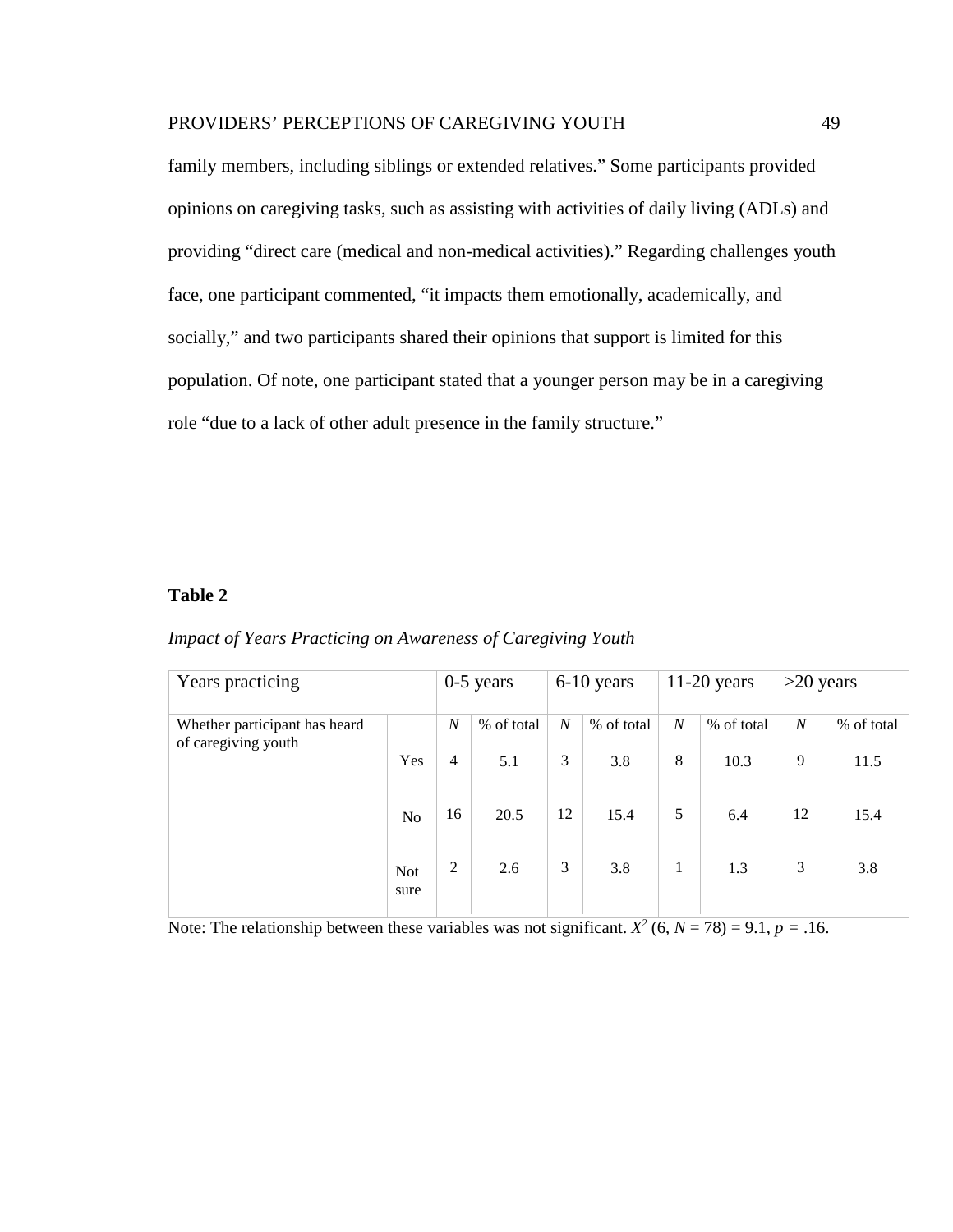#### *Video on caregiving youth*

A brief video depicting the responsibilities of one young caregiver was included within the survey. After viewing this video, participants were asked to choose the response that best described their reactions to the content. Of the participants, 11.8% responded that they were already familiar with all the information presented in the video; 48.5% said they knew some of the information but learned more from the video; and 39.7% reported that they learned about a new topic by watching this video.

# *Do you know of any patients in your practice caring for an ill or disabled relative or household member?*

As previously noted, a participant's response to this survey question determined which questions would follow (i.e., questions aimed at assessing awareness or questions aimed at creating awareness). Of the 71 participants who responded to this question, 35.2% indicated they were aware of patients in their practice caring for an ill or disabled relative, 57.7% answered that they were not aware of any patients in their practice caring for an ill or disabled relative, and 7% indicated not applicable.

# *Please rate from most likely (1) to least likely (7), how often you encounter each of these possible barriers to identifying caregiving youth in your practice.*

A rating question was used to gather information regarding health care providers' perceptions of barriers to identifying caregiving youth. Participants were asked to identify the frequency in which they encountered the following seven barriers: unsure how to ask, I do not think this is an important issue to ask about, lack of resources to support caregiving youth, patient fear of repercussions if they disclose being a caregiver, lack of a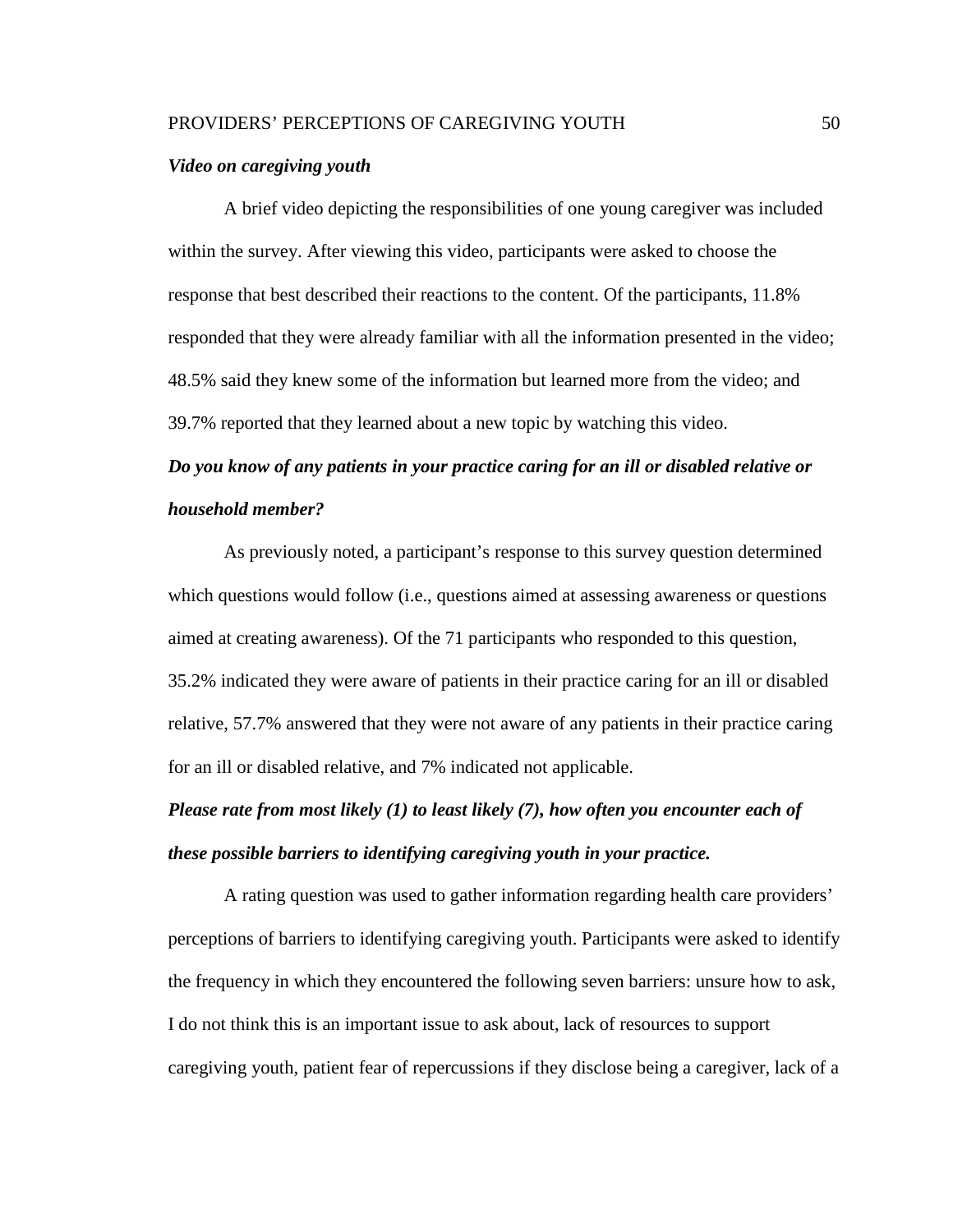validated tool, insufficient appointment time, and I am not currently practicing. Data provided by participants who indicated they were not currently practicing were removed from the dataset in order to better understand providers' perceptions of barriers to identifying caregiving youth. Four participants provided responses, as this question was asked only of participants who reported an awareness of caregiving youth in the most recent version of this survey. Among the participants, two of four felt that lack of resources to support caregiving youth and lack of a validated screening tool were often barriers.

This rating question was also asked of respondents who answered not applicable (e.g., they were in a nonclinical role or not working) or that they were not aware of any patients in their practice caring for an ill or disabled relative (Group 2). Nineteen participants answered this question. Table 3 shows the participants' ratings of items that are most likely to be barriers. Participants indicated that the top two barriers (e.g., ratings of 1 and 2) were insufficient appointment time (6) and thinking that this is not an important issue to ask about (6). Overall, participants' rankings of their top two barriers were evenly distributed across barriers, with participants ranking lack of a validated tool (5), lack of resources to support caregiving youth (5), patient fear of repercussions if they disclose being a caregiver (3), and unsure how to ask (3) as significant barriers. Therefore, participants who are in nonclinical roles or not aware of caregiving youth within their practices may perceive a variety of different barriers to identifying youth.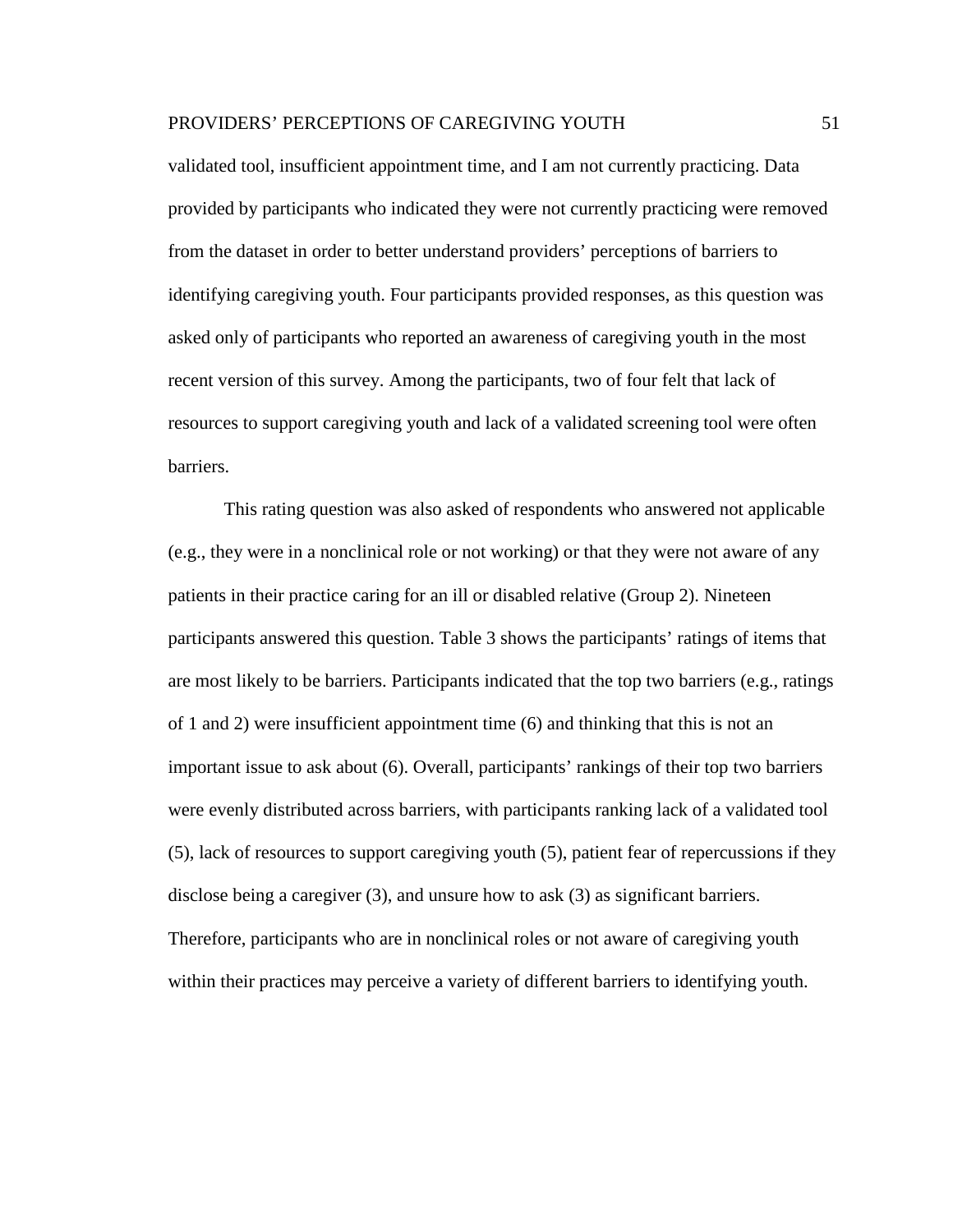## **Table 3**

*Perceived Barriers to Identifying Caregiving Youth Reported by Health Care Providers* 

| Barriers:                | Unsure<br>how to<br>ask | I do not<br>think this is<br>an important<br>issue to ask<br>about | Lack of<br>resources<br>to support<br>caregiving<br>youth | Patient fear of<br>repercussions if<br>they disclose<br>being a<br>caregiver | Lack of a<br>validated<br>tool | Insufficient<br>appointment<br>time |
|--------------------------|-------------------------|--------------------------------------------------------------------|-----------------------------------------------------------|------------------------------------------------------------------------------|--------------------------------|-------------------------------------|
| N                        | 19                      | 19                                                                 | 19                                                        | 19                                                                           | 18                             | 17                                  |
| Frequency                | 3                       | 6                                                                  |                                                           | 3                                                                            |                                | 6                                   |
| Cumulative<br>Percentage | 15.8                    | 31.6                                                               | 26.3                                                      | 15.8                                                                         | 27.8                           | 35.3                                |

*in Group 2 (Create Awareness)* 

Data regarding barriers to identifying caregiving youth were also collected from previous versions of this survey. Participants were asked to rank some barriers to asking about youth caregiving in their practices in likeliness of importance (1= most important and 7= least important). Only the participants in Group 2 (Create Awareness) were asked this question in the first version of the survey. Among the 11 participants who responded, six of 11 felt that lack of resources to support caregiving youth was the most important barrier (e.g., ratings of 1 and 2) to asking about caregiving youth. Additionally, five of 10 participants endorsed patient fear of repercussions if they disclosed being a caregiver and lack of a validated tool as the most important barriers to asking about youth caregiving.

Participants who completed the simplified version of the original survey were also asked this ranking question. Of the nine participants who responded to this question, six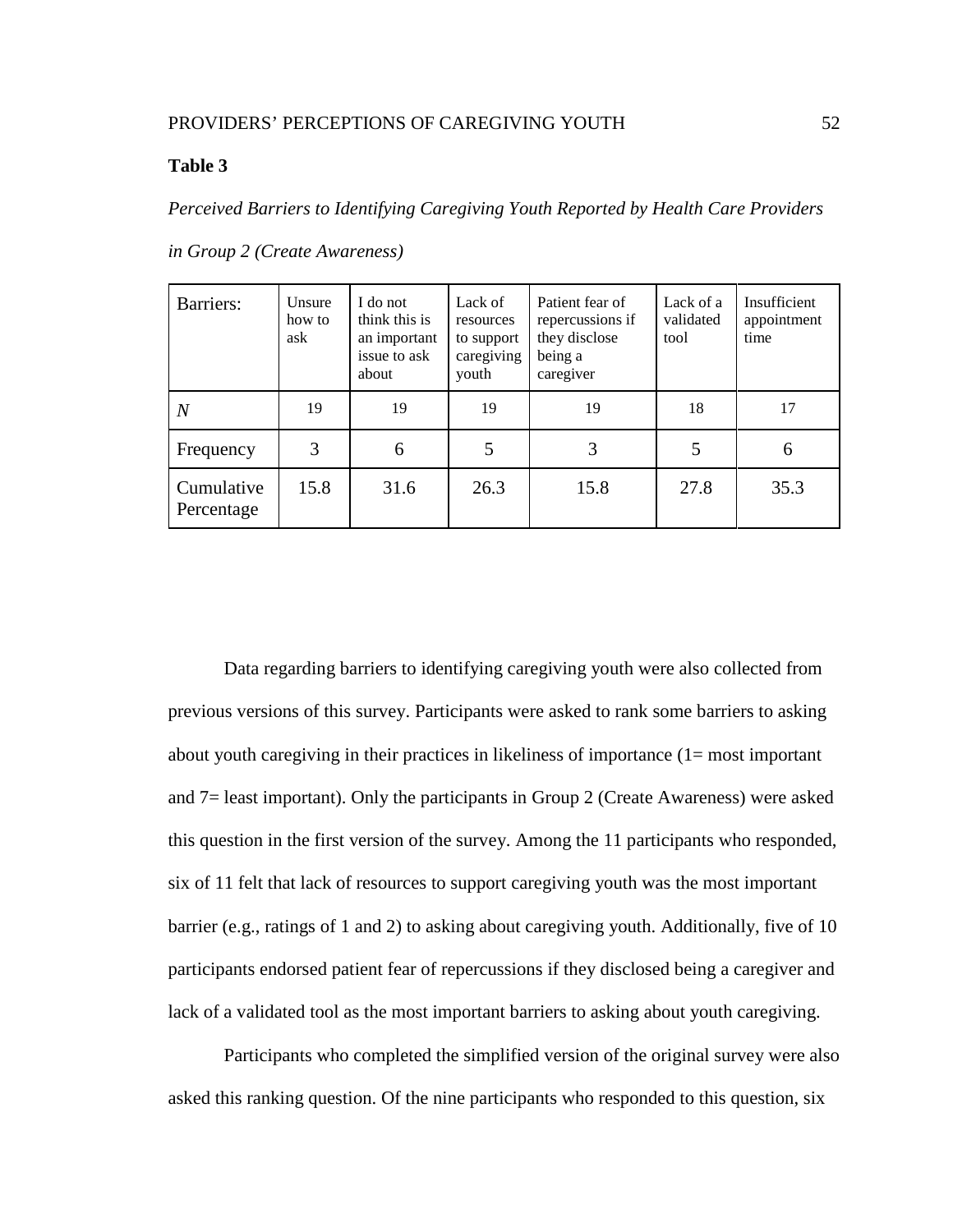reported an awareness of caregiving youth within their practice (Group 1), and three reported no awareness of youth within their practices or not applicable (Group 2). Among the health care providers who were aware of caregiving youth within their practices, four of six felt that lack of resources to support caregiving youth and insufficient appointment time were the most important barriers to asking about caregiving youth. Two of the three participants who responded to this question from Group 2 indicated that the most important barrier was that this was not an important issue to ask about.

#### *About how many children are caregivers in your practice?*

Of the 24 health care providers who reported being aware of caregiving youth within their practices, 45.8% indicated that they had fewer than five patients who were caregivers in their practices, and 37.5% indicated that they had between 5 and 10 patients. Moreover, 8.3% had between 11 and 20 patients, and 8.3% reported being aware of more than 21 patients in their practices.

### *Which best describes how you identify caregiving youth within your practice?*

Among the respondents, 43.5% of health care providers indicated that they discussed this matter only when it was brought up by patients, family, or staff, and 26.1% reported that they asked only under certain circumstances.

## *Would you use a validated screening tool in your practice to identify caregiving youth if available?*

Only nine participants answered this question. Four participants indicated that they would use a validated screening tool, while two would not, and three were unsure. *What resources do you offer caregiving youth in your practice?*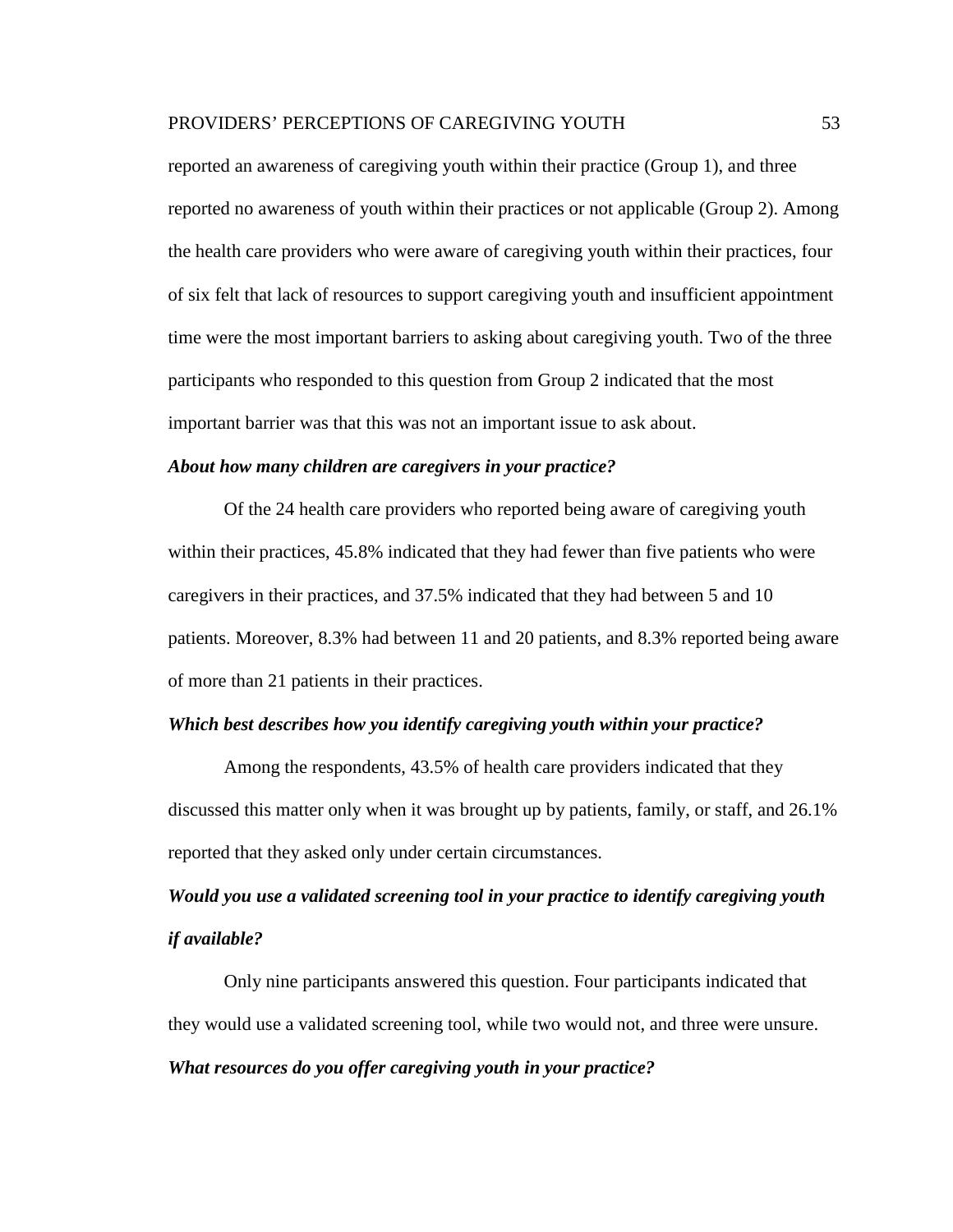Participants were provided with a list of resources and asked to choose which resources they offered within their practices. Of note, a limited number of participants selected resources, indicating that most participants are not offering resources. Five participants reported that they offered guidance during the appointment, four participants offered therapy or support groups, four involved child protective services, and three indicated communication with school contact. Additionally, this question was asked in a different format when the first version of this survey was disseminated. Participants were asked to choose always, often, sometimes, rarely, or never. Among the 12 participants who responded, offering guidance during the appointment was the highest rated (e.g., five people picked "always" or "often"), followed by mentoring programs (three people chose "often").

# *What resources would you find helpful that you do not have available in supporting caregiving youth?*

Participants indicated that a targeted caregiving youth program (22.4%) would be the most helpful resource, followed by educational material (17.6%) and therapy/support groups (16.5%). Of note, this question was also asked on an earlier version of this survey; however, participants were asked to consider responses that were not asked on later versions of the survey (e.g., validated tool and communicating with school contact). Additionally, more recent versions of the survey asked about other resources, including school-based services specifically for caregiving youth and disease-specific organizations.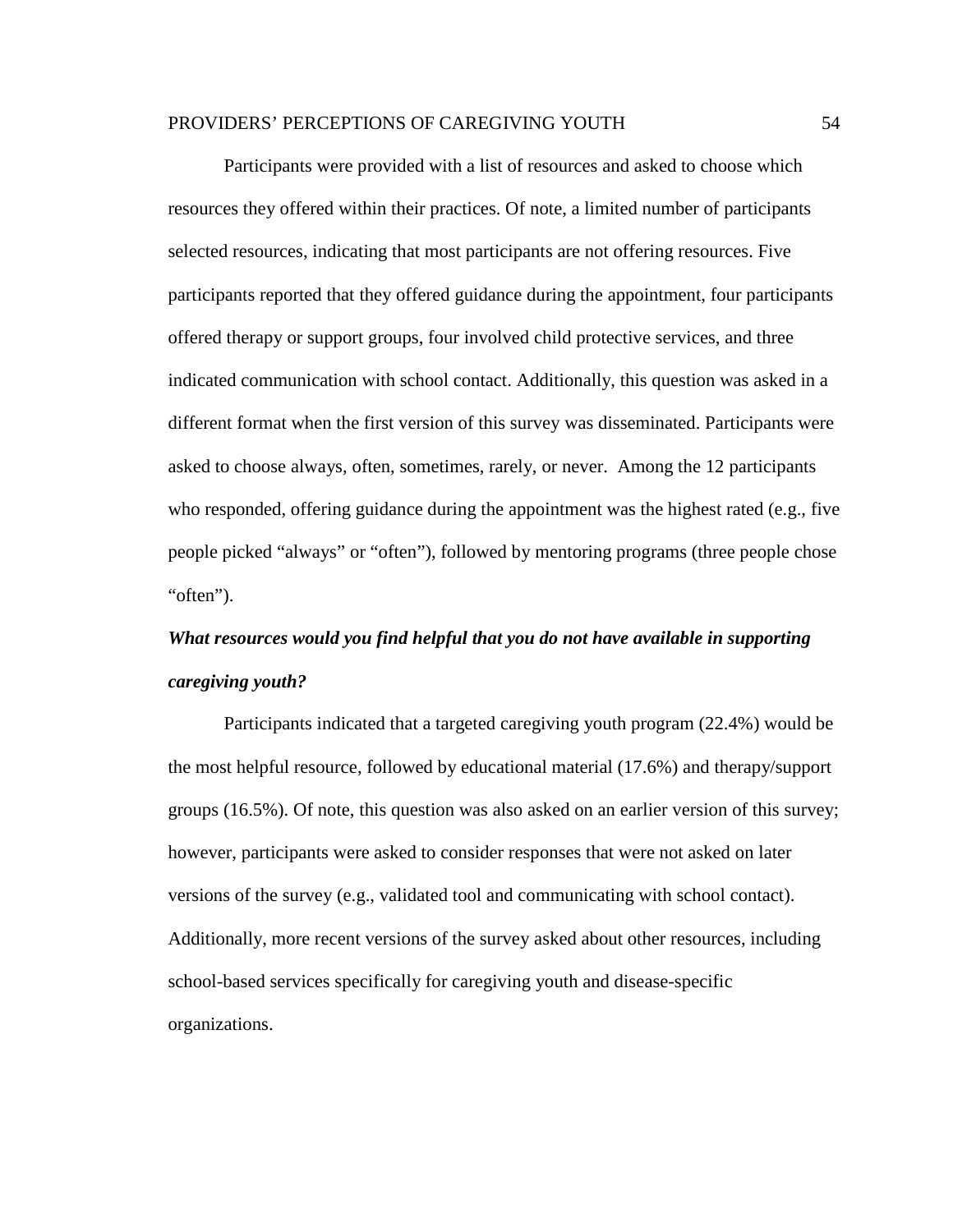# *This survey makes me more likely to routinely screen and offer support to caregiving youth within my practice.*

Overall, 75% of participants agreed or strongly agreed that this survey made them more likely to routinely screen and offer support to caregiving youth. Of participants who reported an awareness of this population prior to taking the survey, 81% indicated that they agreed or strongly agreed that this survey made them more likely to routinely screen and offer support to caregiving youth. Of those who indicated no awareness or not applicable, 71% said they agreed or strongly agreed that this survey made them more likely to screen and offer support to caregiving youth.

## *What is the best way you could integrate questions about youth caregiving into your practice?*

Many of the participants (45.7%) reported that asking questions on standardized patient intake forms is the best way to integrate questions about youth caregiving into their practices. Moreover, 14.3% of participants reported they could verbally ask every patient during an appointment. Of note, participants who completed a former version of the survey were given the option of selecting, "Simply asking about a child's responsibilities at home" as a way to integrate questions about youth caregiving into their practice. Five participants selected this answer, and these responses were added to the "Verbally ask every patient during an appointment" category. Taken altogether, 28.6% of participants reported verbally asking every patient during an appointment or asking about their responsibilities at home.

### *What resources could you potentially offer caregiving youth in your practice?*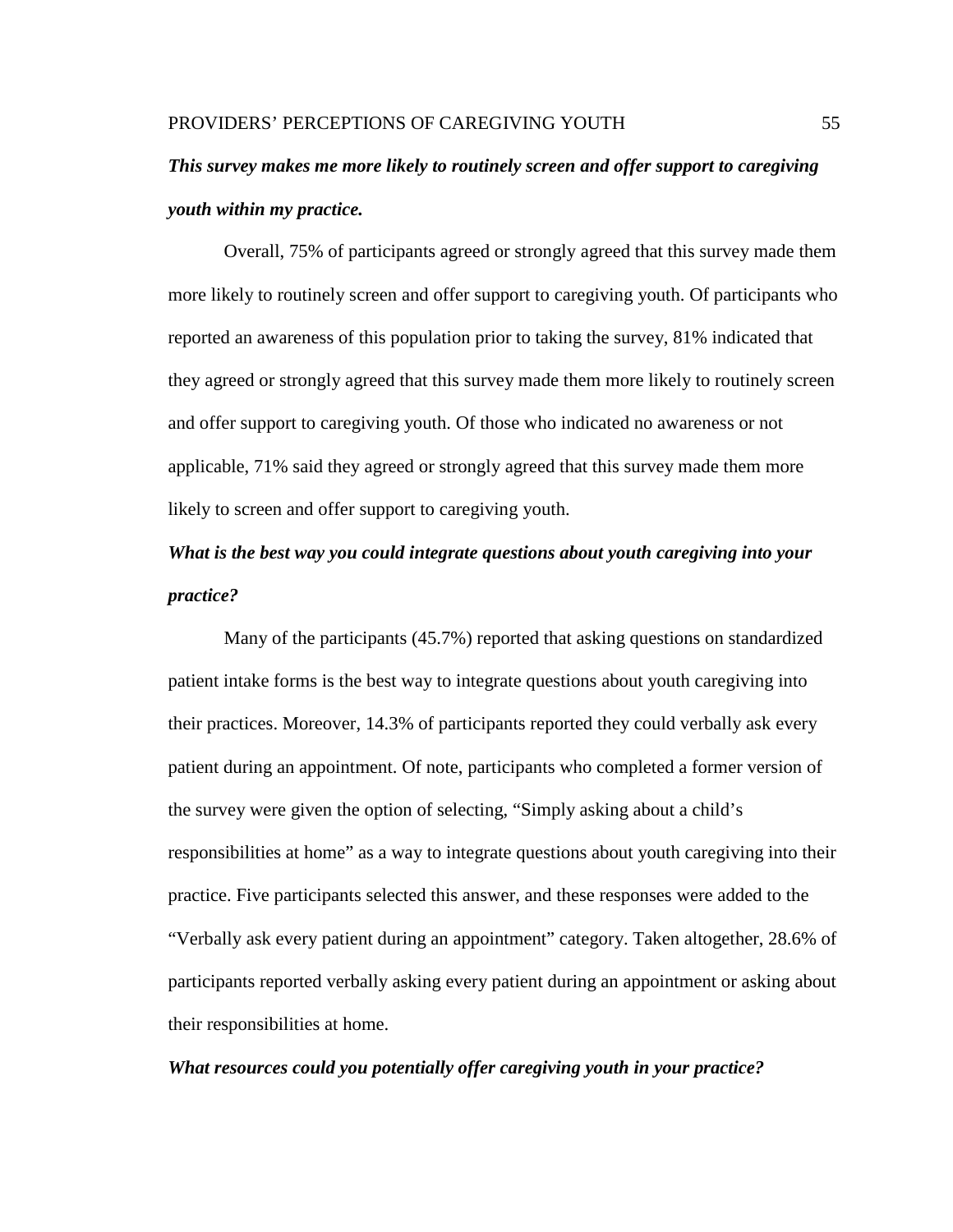Respondents who indicated not applicable or that they are not aware of any patients in their practice caring for an ill or disabled relative were asked about potential resources to offer youth. Among respondents, 52% indicated that they would offer guidance during appointments, 33% would offer educational material, 30% would offer therapy or support groups, and 24% would offer child protective services.

## *Please describe the certain circumstances where you ask about caregiving youth within your practice.*

Six participants provided qualitative responses to this question, and a common theme emerged among responses. Health care providers indicated that they would ask about caregiving youth if they suspected family issues or had knowledge of a family member with a significant illness. One pediatric resident stated, "If the patient or family member says that there is an ill family member, or if this has been elicited in the past and was documented by another provider." This qualitative response is interesting and supports the notion that pediatric health care providers are more likely to ask about this matter if they are made aware of social and family circumstances.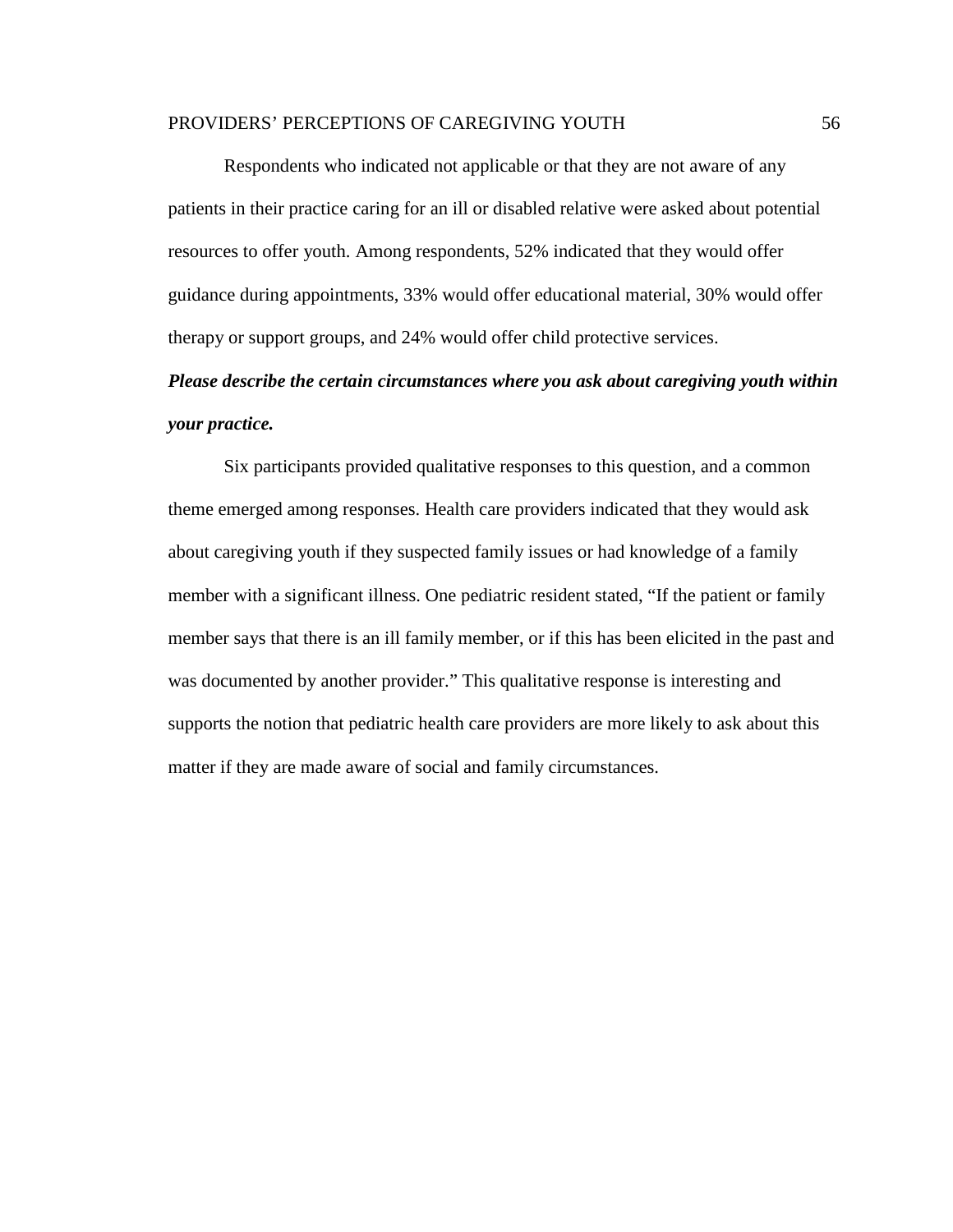#### **CHAPTER 5: DISCUSSION**

#### **Interpretation and Implications**

This study was conducted to better understand pediatric health care providers' knowledge and perceptions regarding caregiving youth. The study explored pediatric health care providers' understanding of the prevalence of caregiving youth within their practices, the services health care providers offer, the delivery of these services, and any barriers to identifying caregiving youth in medical settings. Thus, the overall goal of this study was to assess provider attitudes, knowledge, and perceptions of caregiving youth in order to clarify current practices and increase support for youth**.**

Overall, the results indicated that the majority of pediatric health care providers reported limited knowledge about this population and their caregiving responsibilities. As such, many are not aware of youth caregivers within their practices. Most of the survey participants indicated that they had not heard of the terms "caregiving youth," "youth caregivers," or "young carers." Qualitative information collected by those who reported an awareness of this population further supports the findings in the literature regarding a lack of consistency in defining caregiving youth. Participants varied in their descriptions of what constitutes a young caregiver, likely because this role is broadly influenced by individuals' experiences; their level of care responsibility; their relationships with care recipients; their age, gender, and ethnicity; and their cultural practices (Kavanaugh et al., 2016). Furthermore, youth caregivers are an underexposed population, as individuals younger than the age of 18 years have historically been left out of national surveys. This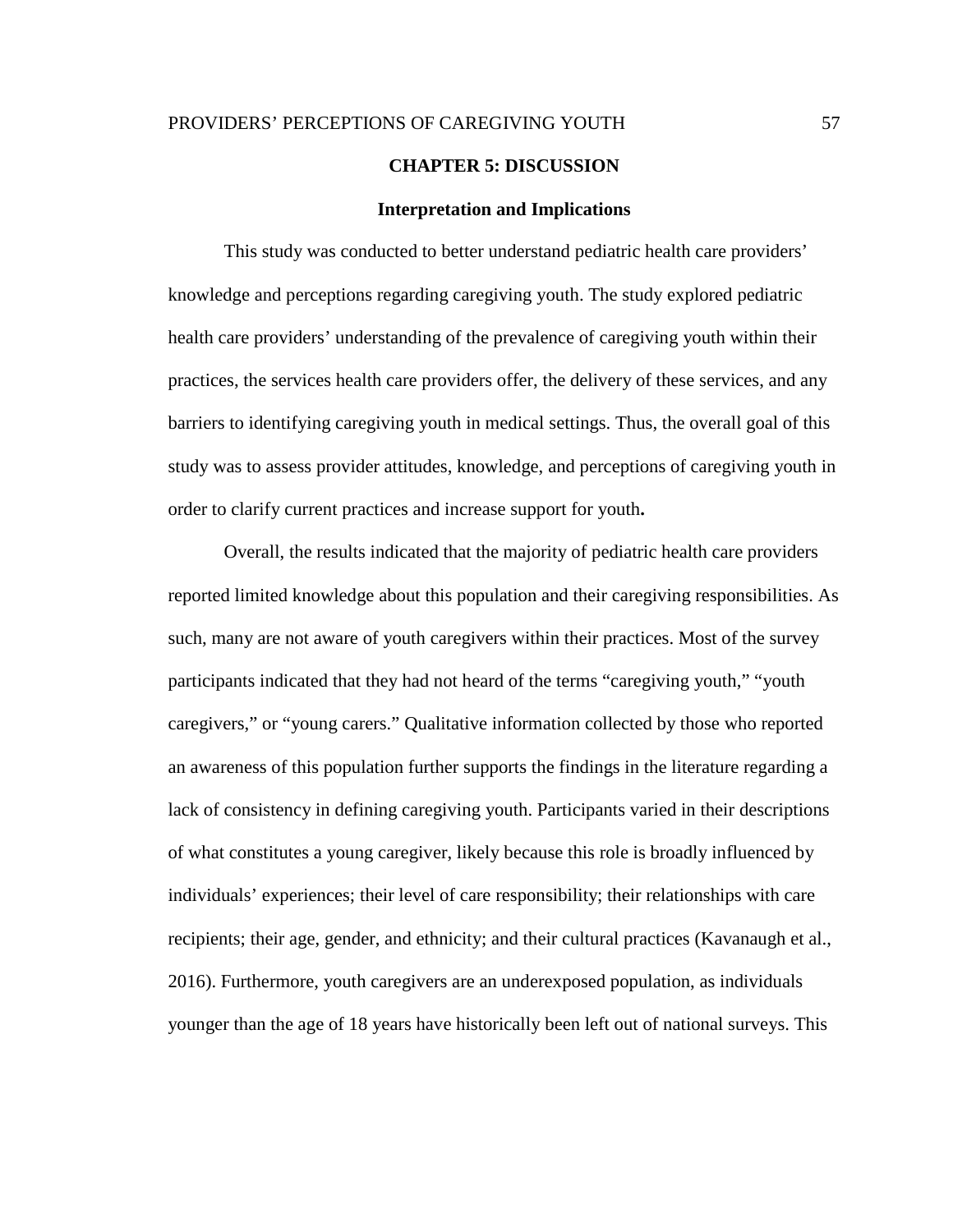is likely because people in the United States commonly assume that adults provide care to children, and children do not provide care for family members.

Additionally, the data further suggest that the barriers to identifying caregiving youth are significant. The majority of pediatric health care providers in this study reported they would ask about this matter if it was brought up by patients, family, or staff, or if they had a relevant reason to ask. Identification of this population may be limited by a child's willingness to self-identify as a caregiver or ask for help. As indicated in the literature, many young caregivers are reluctant to call attention to themselves and their caring responsibilities, further warranting consideration of more effective methods of identification, such as questions on standardized patient intake forms and verbal screening of patients.

Providers who indicated an awareness of caregiving youth within their practices reported lack of supportive resources, lack of a validated screening tool, and insufficient appointment time as the most significant barriers to identifying youth. Creating validated screening tools and resources, such as disease-specific support groups, youth caregiver camps, and academic support programs, can assist providers in supporting these children. Regarding current practices and resources offered to caregiving youth, responses of health care providers indicated that they most commonly offer guidance during the appointment and referrals to therapy. Researchers in the United States can look to the United Kingdom for a model that has had success in identifying, assessing, and providing resources to youth caregivers.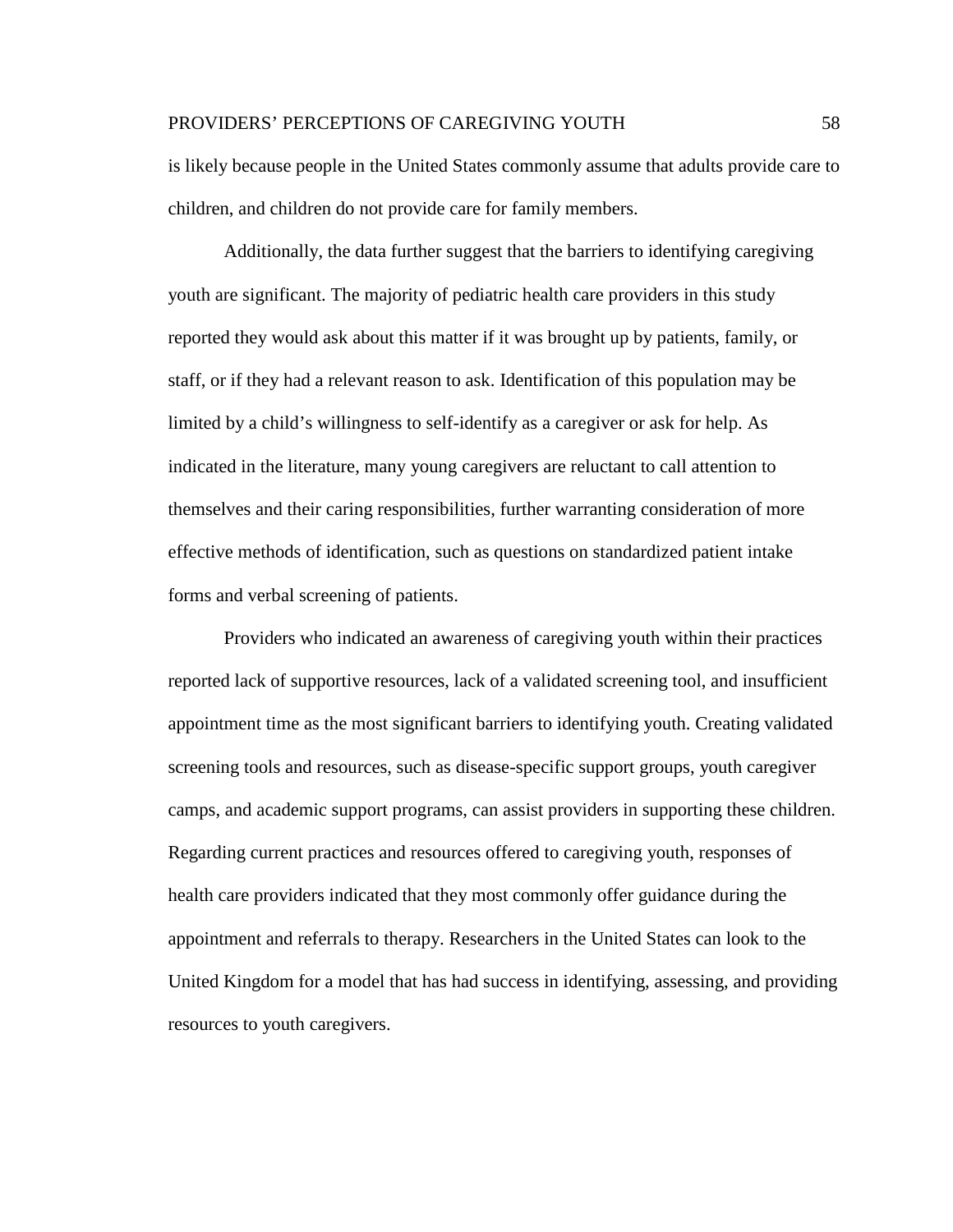Those who indicated that they were in a nonclinical role, not working, or did not have awareness of youth caregivers within their practices reported this issue is not important enough to ask about, insufficient appointment time, and lack of resources to support caregiving youth as the most significant barriers to identifying youth. The opinion that caregiving is not an important issue to ask about could stem from little knowledge about this population, provider assumptions that young people cannot or should not be caregivers because of their age, or perhaps beliefs that caregiving responsibilities are normative or not impactful. Results from this survey indicate a need to educate pediatric health care providers in order to increase awareness and a need to shift attitudes so that more young people may be identified and supported. Additionally, participants in both groups indicated insufficient appointment time as a significant barrier, further warranting the need to develop a quick and easy screening tool to assist providers in identifying youth.

Lastly, in addition to learning about pediatric health care providers' perceptions about caregiving youth, this survey was intended to educate providers and increase awareness. As a result, the majority of respondents indicated that they agreed or strongly agreed that this survey made them more likely to screen and offer support to caregiving youth. Therefore, providers are likely open to understanding more about this population and may be more willing to assess for caregiving responsibilities if equipped with adequate screening tools and supportive referral resources.

Health professionals are likely the first people to whom a family comes for help with an illness or disability. As such, pediatric health care providers are in a unique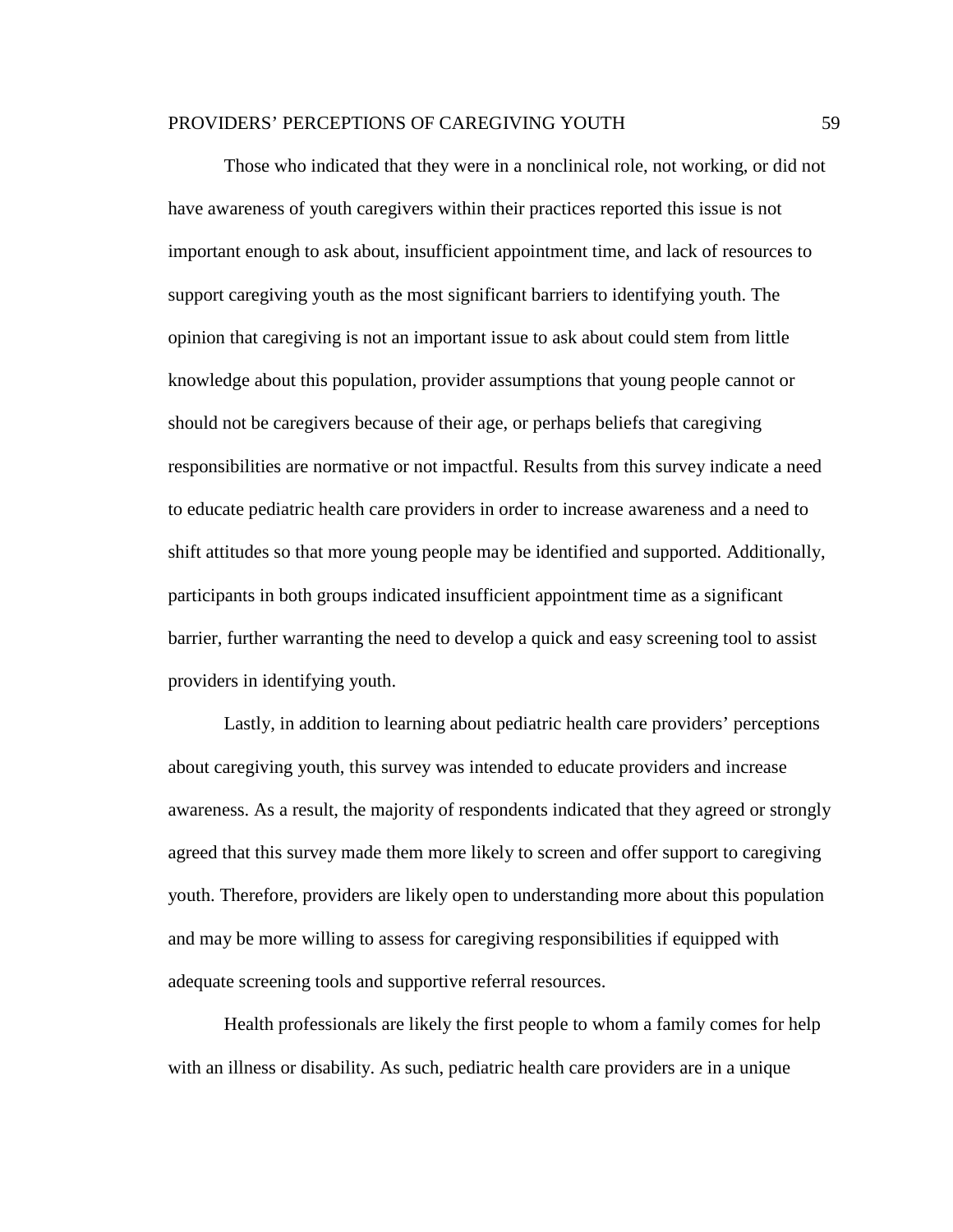position to ask the right questions in order to identify children and adolescents with caregiving responsibilities. Timely interventions in health settings can increase identification of this population and may lead to more positive psychosocial outcomes.

#### **Strengths and Limitations**

A major strength of this study is its mixed methods survey design, which allows for collection of quantitative and qualitative data. As such, it captures the health care providers' voices and allows for in-depth information regarding their unique perceptions and how and why they practice.

One of the biggest limitations of this study is that the survey was adapted from previous survey versions and was not created specifically for this study. Therefore, some questions were not asked that could have been helpful in better understanding the population. For example, this survey did not collect data on the health care provider's race/ethnicity, gender, or age. As cited in the literature, family reliance on youth caregivers is influenced by cultural norms and expectations (Kavanaugh et al., 2016). Collecting data on a health care provider's race/ethnicity would have been informative, as culture may influence a provider's perceptions and identification of caregiving youth. Additionally, other more specific demographic information would have been useful. For example, the survey asks health care providers for their occupations, with one of the options being "Allied health professionals"; however, this category is broad and does not clearly define their occupations. Moreover, the initial survey created and disseminated was a longer version of the survey used later in the study. Feedback from early participants indicated that the survey was too long, and therefore, the authors of the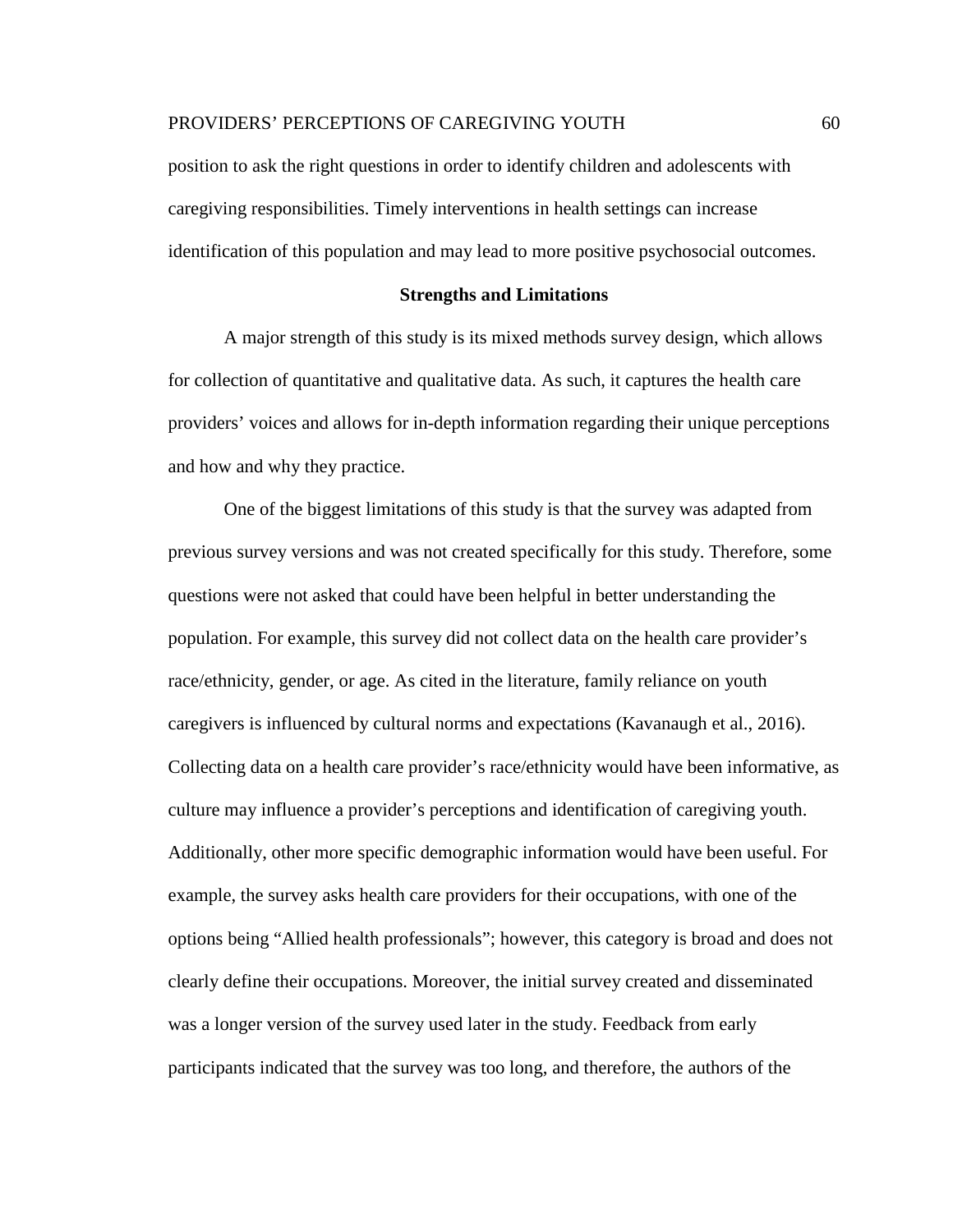survey edited it into a shorter version. Participants completed different versions of the survey, with the extended version of the survey asking more detailed questions.

Another limitation of this study relates to external validity. External validity refers to how well the findings of the study can be generalized to other settings. The inclusion criteria for the sample in this study was broad and included a wide-ranging group of pediatric health care providers (e.g., pediatricians, nurses, psychologists), a limitation given occupational roles vary greatly. A more specific population sample would have allowed for greater external validity. Therefore, these findings may not capture the experiences of all pediatric health care providers and may not generalize to pediatric health care providers who vary in occupation and training.

An additional limitation of this study is the reliability of the survey. Because this survey had not been previously tested, no evidence is available to support the survey's reliability. Construct validity may also be a limitation, as this survey was created separately from the literature review. Ranking questions were selected as a way to answer some of the survey questions and may be considered a limitation, as this format may not have accurately captured the content of the question and required individuals to rank items that may not have been relevant to them. Providing forced choice may limit the richness of the data collection; however, the use of open-ended questions as well alleviated some of this concern. Additionally, a common problem with asking for selfreported information is that participants may not accurately report their true behaviors but rather their perceptions of the way they think about caregiving youth (Kazdin, 2003).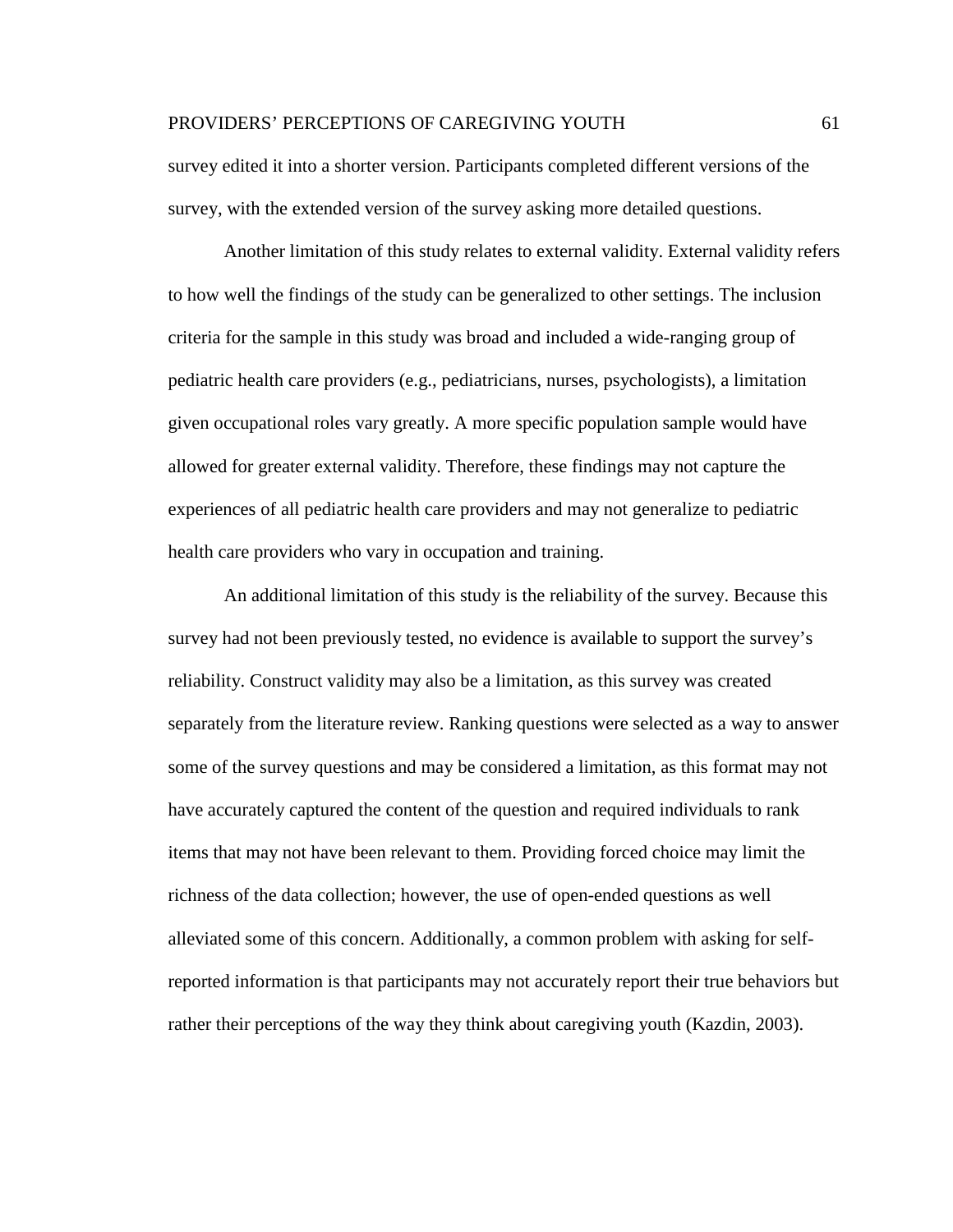#### **Future Directions**

No known studies explore health care providers' perceptions regarding caregiving youth in the United States. Future research is needed to increase awareness of this population among health care professionals and to explore how youth can be better identified and supported in medical settings. An important first step in increasing awareness of this population is to conduct another national prevalence study to collect up-to-date demographic information on youth caregivers in the United States. This is greatly needed given the last prevalence study that continues to be used to drive research was conducted in 2005. Also beneficial would be an examination by future researchers of demographic variables not mentioned in this survey (e.g., race/ethnicity, gender, age, occupation) that influence health care providers' perceptions of caregiving youth. Additionally, not much is known about youth's perceptions of seeking support from health care providers in the United States. International studies have described the challenges reported by young carers in seeking support (Bjorgvinsdottir & Halldorsdottir, 2014; Leu et al., 2018; Smyth et al., 2011). An understanding of youth's perceptions of self-identifying as a caregiver in the context of the American health care system would be informative.

Furthermore, the current state of the research highlights a need for a shift toward family-centered care and programs to assist young caregivers and their families. Many studies looked at qualitative experiences of youth caregivers and excluded the parent or ill family member from the research. Youth caregiving experiences are best understood with consideration to social context and family environment. A gap in the research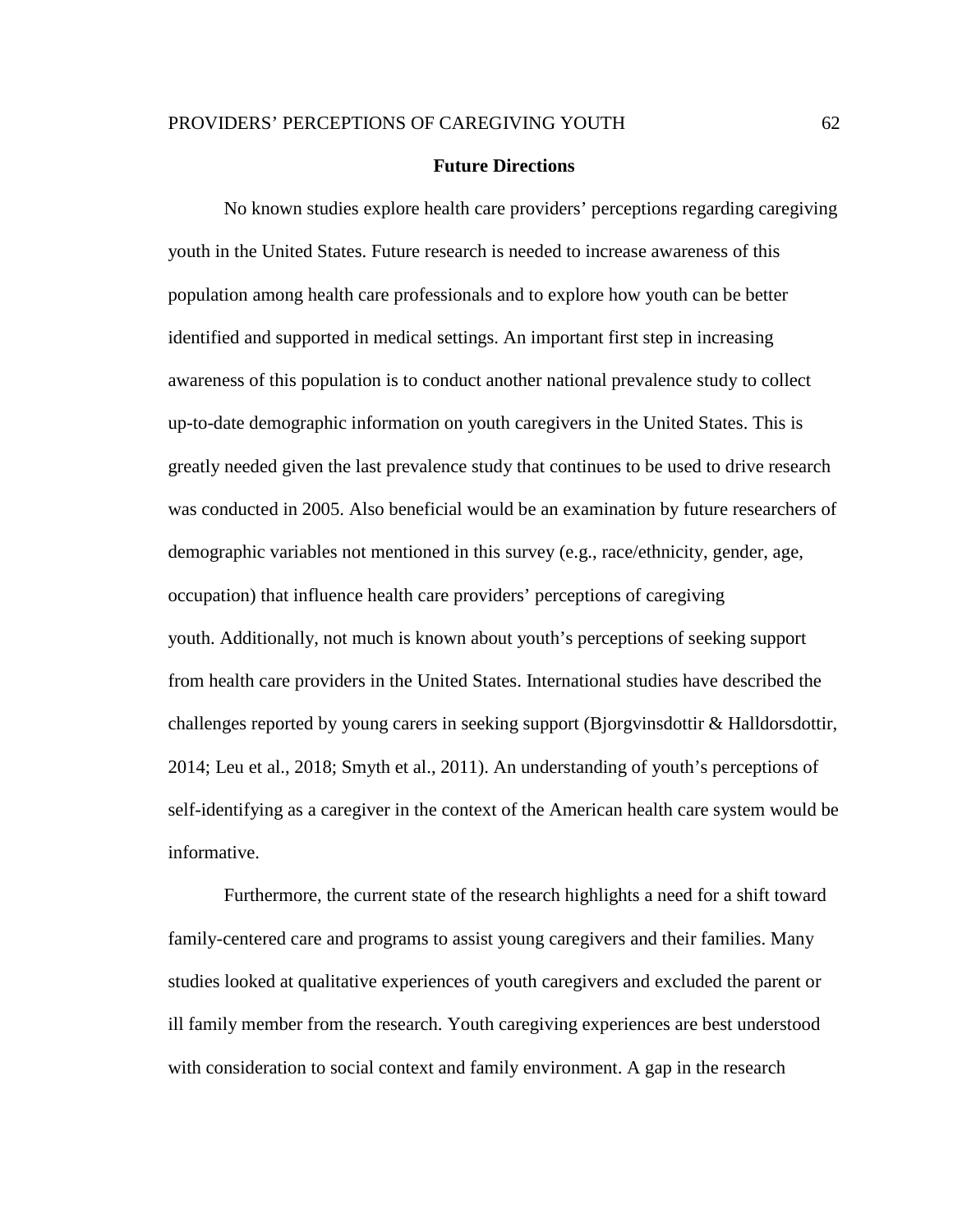continues about family demographic information (i.e., socioeconomic status (SES), number of caregivers in the household, support received from family members, if any). Kavanaugh's (2020) recent study exploring the experiences of youth caregivers who provided care to a family member with amyotrophic lateral sclerosis (ALS) is a first to collect parent/family data. This study allowed for a greater understanding of family demographic information (i.e., family members reported primary reason for relying on youth was cost of healthcare), as well as of care recipient experiences regarding being cared for by a younger person. Continuing to take a family-centered approach to studying the role of youth caregivers would be beneficial.. Moreover, researchers have explored the benefits of family-centered care within health care settings for the purposes of identifying and providing support to adult family caregivers. Future research is needed to explore how pediatric health care providers can implement a family-centered approach to increase identification of caregiving youth and be in a position to offer supportive resources.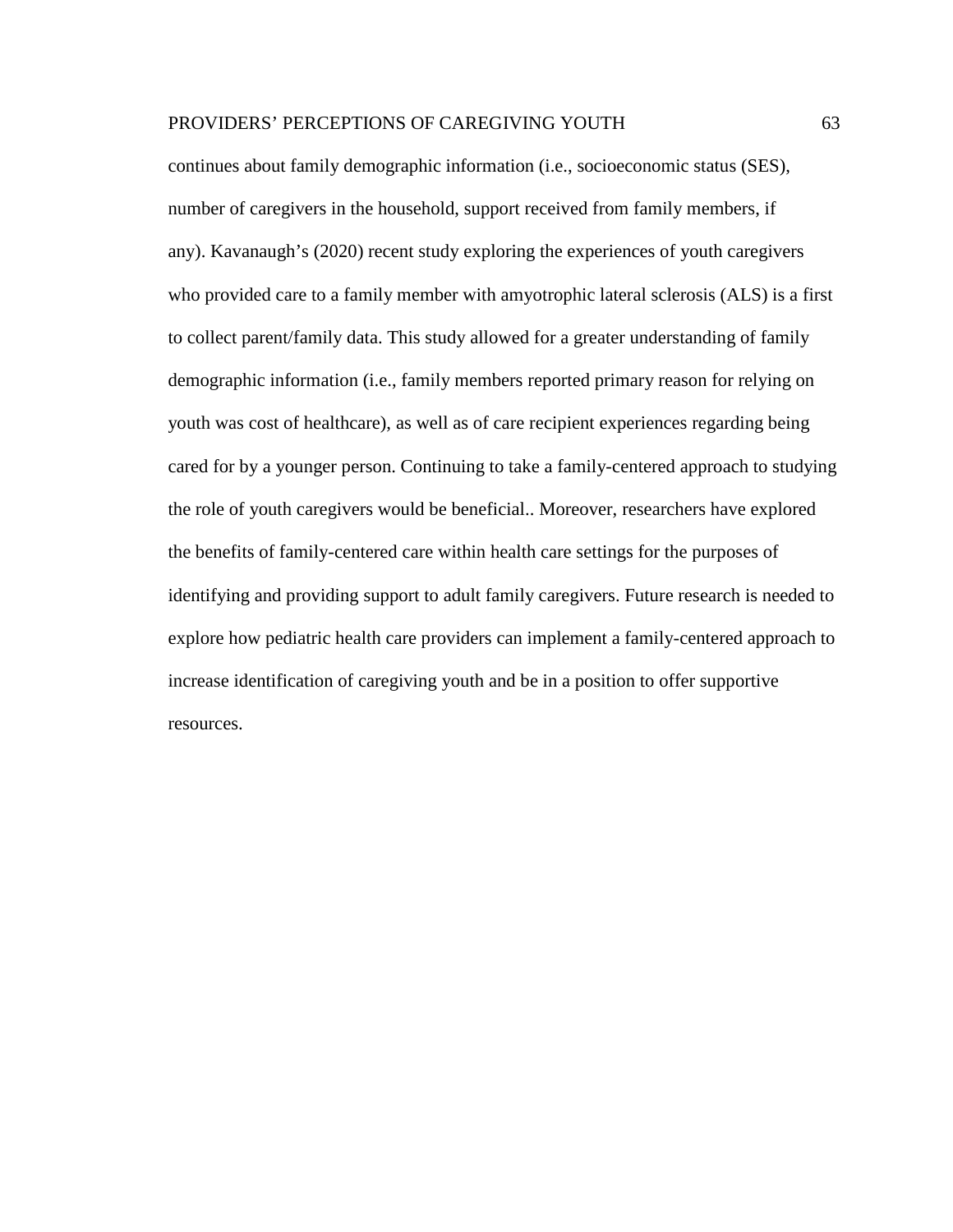#### **REFERENCES**

- Adelman, R. D., Tmanova, L. L., Delgado, D., Dion, S., & Lachs, M. S. (2014). Caregiver burden: a clinical review. *JAMA: Journal of the American Medical Association*, *311*(10), 1052–1060. https://doi.org/10.1001/jama.2014.304
- Aldridge, J. (2006). The experiences of children living with and caring for parents with mental illness. *Child Abuse Review: Journal of the British Association for the Study and Prevention of Child Abuse and Neglect*, *15*(2), 79-88.
- Aldridge, J., & Becker, S. (1993). *Children who care: Inside the world of young carers.* Loughborough University: Young Carers Research Group.
- American Association of Caregiving Youth (AACY). (2015). *Welcome to the American Association of Caregiving Youth.* <http://www.aacy.org/>

American Association of Caregiving Youth (AACY). (2020). <http://www.aacy.org/>

- Armstrong‐Carter, E., Johnson, C., Belkowitz, J., Siskowski, C., & Olson, E. (2021). The United States should recognize and support caregiving youth. *Social Policy Report*, *34*(2), 1-24. https://doi: 10.1002/sop2.14
- Arnett, J. J. (2000). Emerging adulthood: A theory of development from the late teens through the twenties. *American Psychologist*, *55*(5), 469–480. https://doi.org/10.1037/0003- 066X.55.5.469
- Assaf, R., auf der Springe, J., Siskowski, C., Ludwig, D., Mathew, M., & Belkowitz, J. (2016). Participation Rates and Perceptions of Caregiving Youth Providing Home Health Care. *Journal of Community Health*, *41*(2), 326–333. https://doi.org/10.1007/s10900- 015-0100-7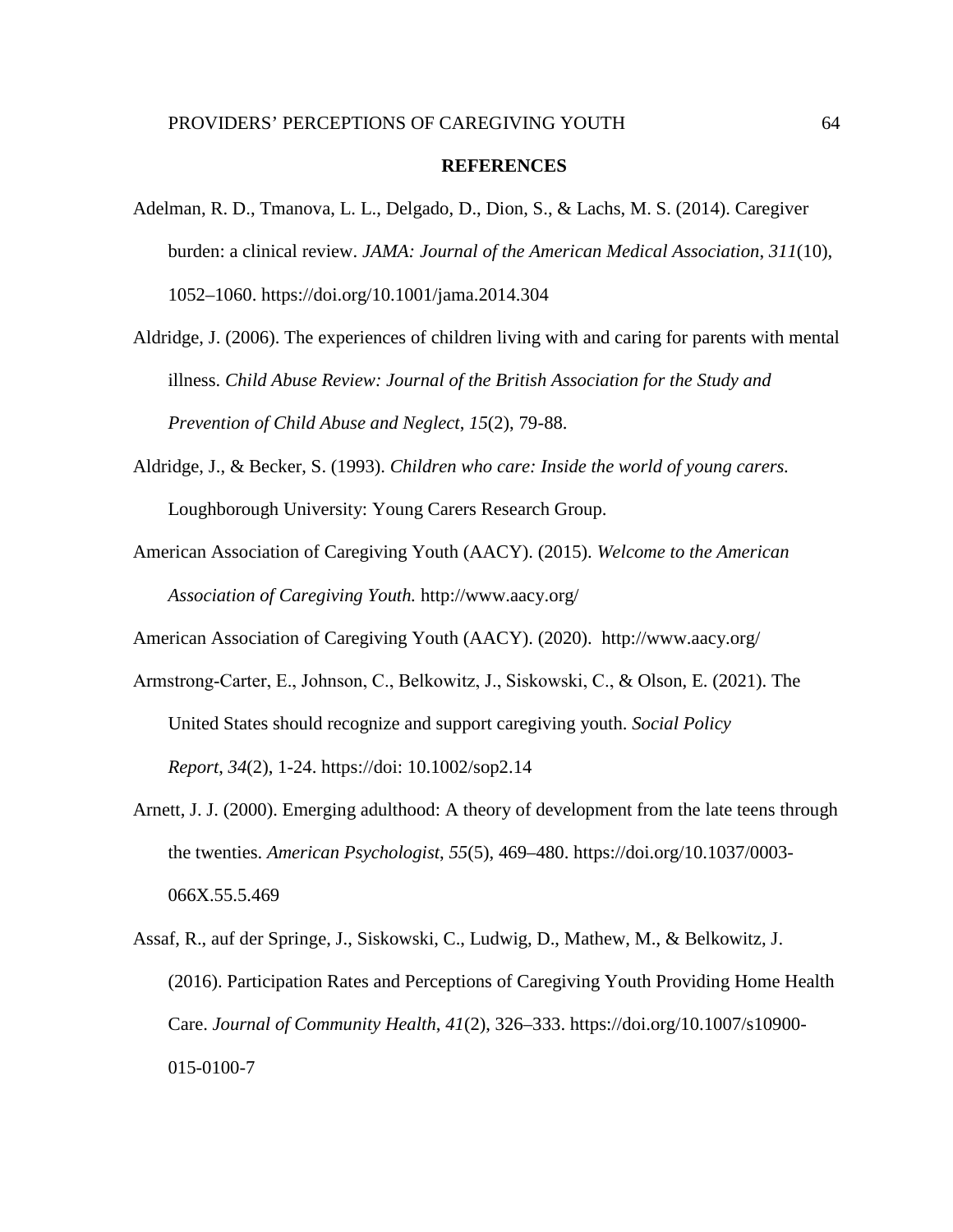- Australian Bureau of Statistics. (2016). *Australia 2016 census of population and housing*. [https://www.abs.gov.au/ausstats/abs@.nsf/Lookup/by%20Subject/2071.0~2016~Main%2](https://www.abs.gov.au/ausstats/abs@.nsf/Lookup/by%20Subject/2071.0%7E2016%7EMain%20Features%7EYoung%20Carers%7E143) [0Features~Young%20Carers~143](https://www.abs.gov.au/ausstats/abs@.nsf/Lookup/by%20Subject/2071.0%7E2016%7EMain%20Features%7EYoung%20Carers%7E143)
- Baltes, P. B. (n.d.). Theoretical Propositions of Life-Span Developmental Psychology: On the Dynamics Between Growth and Decline. *Developmental Psychology*, *23*(5), 611–626. https://doi.org/10.1037/0012-1649.23.5.611
- Bauman, L. J. ( 1 ), Johnson Silver, E. ( 1 ), Berman, R. ( 1 ), Foster, G. ( 2 ), Muchaneta, L. ( 2 ), & Gamble, I. ( 3 ). (n.d.). Children caring for their ill parents with HIV/AIDS. *Vulnerable Children and Youth Studies*, *1*(1), 56–70. https://doi.org/10.1080/17450120600659077
- Becker, S. (2007). Global Perspectives on Children's Unpaid Caregiving in the Family: Research and Policy on 'Young Carers' in the UK, Australia, the USA and Sub-Saharan Africa. *Global Social Policy*, *7*(1), 23–50. <https://doi.org/10.1177/1468018107073892>
- Bjorgvinsdottir, K., & Halldorsdottir, S. (2014). Silent, invisible and unacknowledged: experiences of young caregivers of single parents diagnosed with multiple sclerosis. *Scandinavian Journal of Caring Sciences*, *28*(1), 38–48. https://doi.org/10.1111/scs.12030
- Boumans, N. P., & Dorant, E. (2018). A cross‐sectional study on experiences of young adult carers compared to young adult noncarers: Parentification, coping and resilience. *Scandinavian journal of caring sciences*, *32*(4), 1409-1417.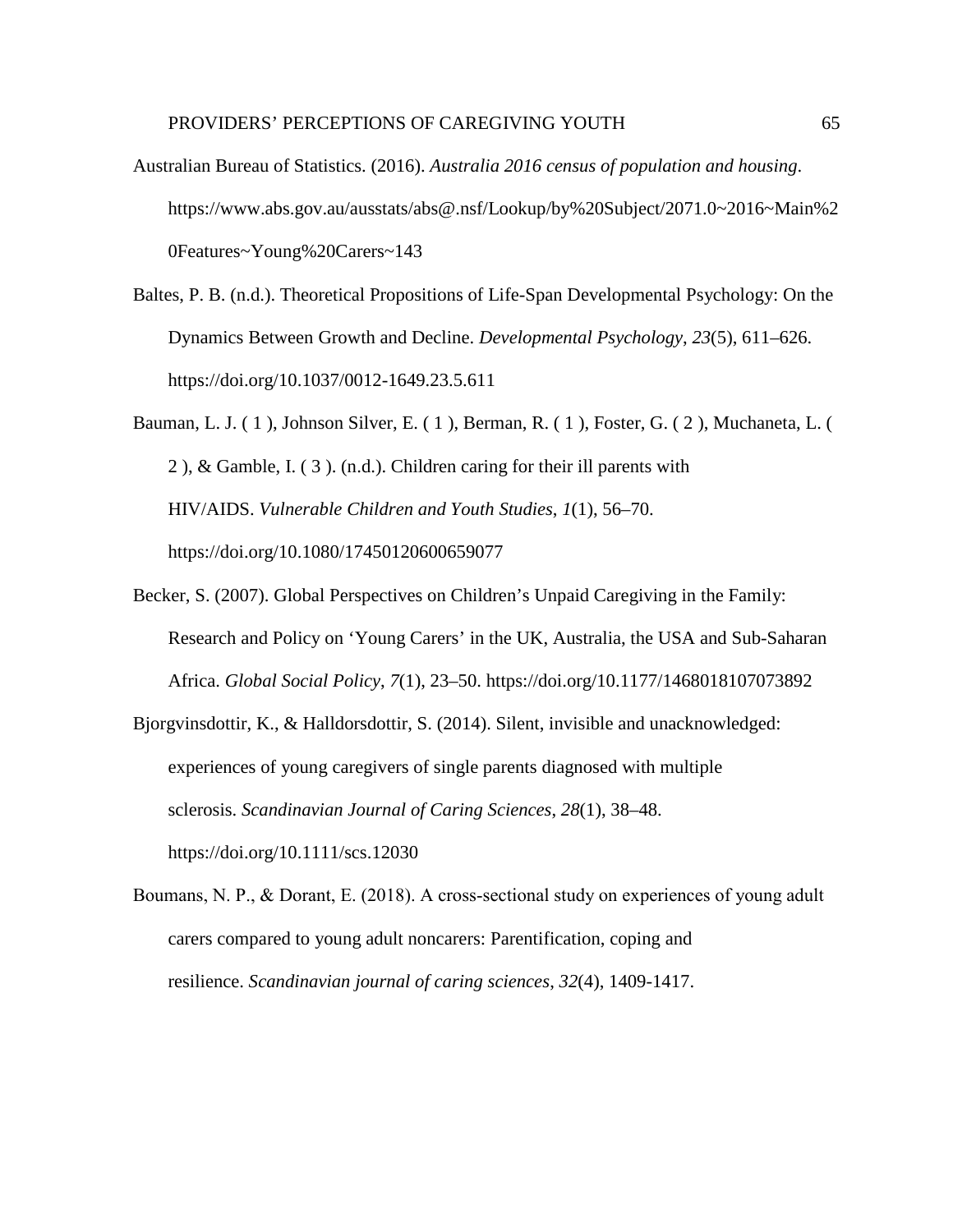- Burridge, L., Mitchell, G., Jiwa, M., & Girgis, A. (2017). Helping lay carers of people with advanced cancer and their GPs to talk: an exploration of Australian users' views of a simple carer health checklist. *Health & Social Care in the Community*, *25*(2), 357–365. https://doi.org/10.1111/hsc.12312
- Buttorff, C., Ruder, T., & Bauman, M. (2017). Multiple chronic conditions in the united states. Santa Monica (CA): RAND Corporation; 2017. <https://doi.org/10.7249/TL221>
- Byun, E., Lerdal, A., Gay, C. L., & Lee, K. A. (2016). How Adult Caregiving Impacts Sleep: a Systematic Review. *Current Sleep Medicine Reports*, *2*(4), 191. https://doi.org/10.1007/s40675-016-0058-8
- Caputo, J., Pavalko, E. K., & Hardy, M. A. (2016). The Long-Term Effects of Caregiving on Women's Health and Mortality. *Journal of Marriage & Family*, *78*(5), 1382–1398. https://doi.org/10.1111/jomf.12332
- Carduff, E. ( 1 ), Kendall, M. ( 1 ), Harrison, N. ( 1 ), Murray, S. A. ( 1 ), Finucane, A. ( 2 ), Jarvis, A. ( 3 ), & Greenacre, J. ( 4 ). (n.d.). Understanding the barriers to identifying carers of people with advanced illness in primary care: Triangulating three data sources. *BMC Family Practice*, *15*(1). https://doi.org/10.1186/1471-2296-15-48
- Cohen, D., Greene, J., Toyinbo, P., & Siskowski, C. (2012). Impact of Family Caregiving by Youth on Their Psychological Well-Being: A Latent Trait Analysis. *Journal of Behavioral Health Services & Research*, *39*(3), 245–256. https://doi.org/10.1007/s11414- 011-9264-9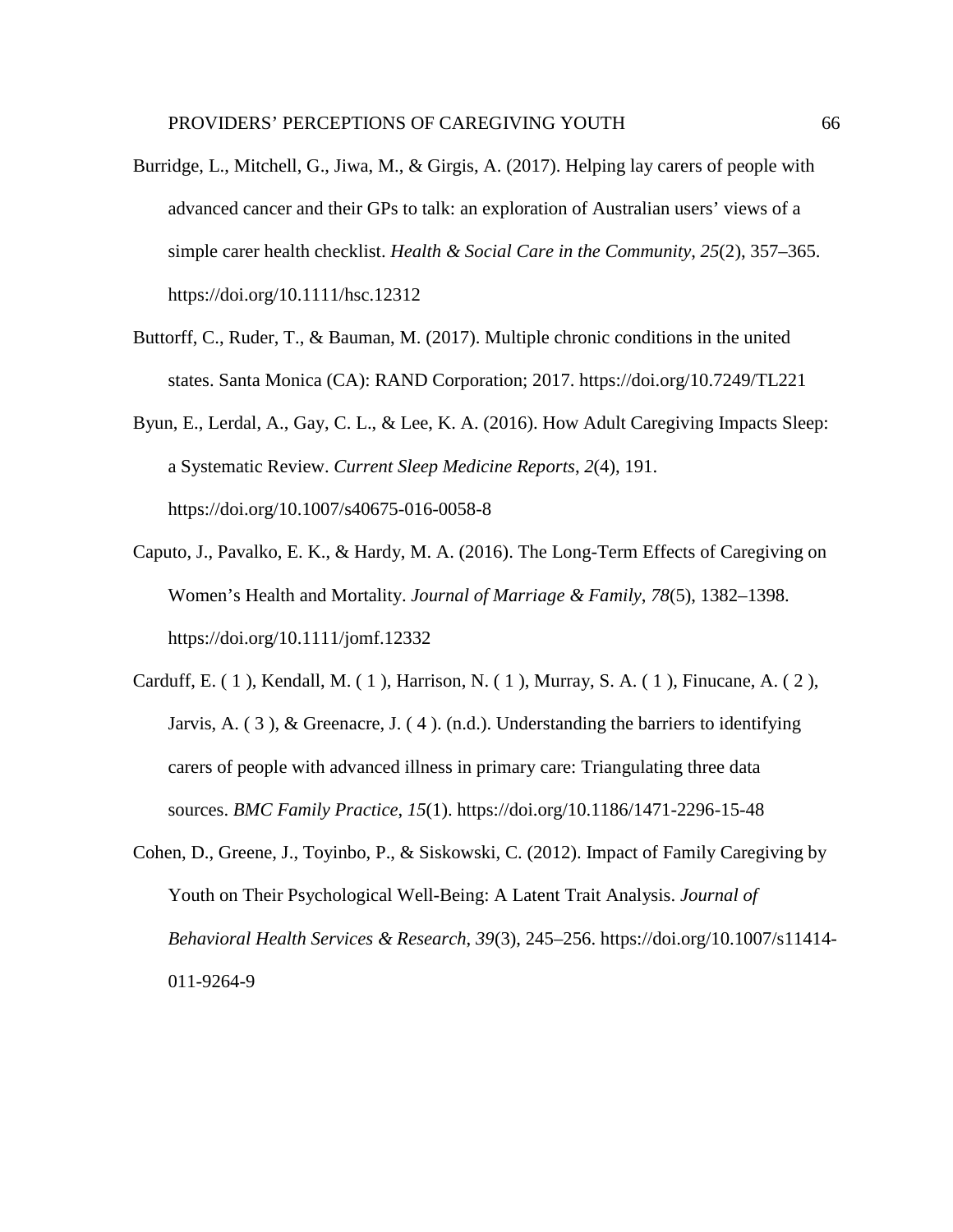- Darragh, A. R. ( 1 ), Sommerich, C. M. ( 1 ), Lavender, S. A. ( 1 ), Tanner, K. J. ( 1 ), Vogel, K. ( 1 ), & Campo, M. ( 2 ). (n.d.). Musculoskeletal Discomfort, Physical Demand, and Caregiving Activities in Informal Caregivers. *Journal of Applied Gerontology*, *34*(6), 734–760. https://doi.org/10.1177/0733464813496464
- Denno, M. S., Gillard, P. J., Graham, G. D., DiBonaventura, M. D., Goren, A., Varon, S. F., & Zorowitz, R. (2013). Anxiety and depression associated with caregiver burden in caregivers of stroke survivors with spasticity. *Archives of Physical Medicine and Rehabilitation*, *94*(9), 1731-1736.
- Doutre, G., Green, R., & Knight-Elliott, A. (2013). Listening to the voices of young carers using Interpretative Phenomenological Analysis and a strengths-based perspective. *Educational & Child Psychology*, *30*(4), 30–43.
- Early, L., Cushway, D., & Cassidy, T. (2006). Perceived stress in young carers: Development of a measure. *Journal of Child and Family Studies*, *15*(2), 165-176.
- East, P. L. (n.d.). Children's provision of family caregiving: Benefit or burden? *Child Development Perspectives*, *4*(1), 55–61. https://doi.org/10.1111/j.1750- 8606.2009.00118.x
- ERIKSON, E. H. (n.d.). Growth and crises of the healthy personality. II. *Psyche*, *7*(2), 112– 139.
- Evans, R., & Becker, S. (2009). *Children caring for parents with HIV and AIDS: Global issues and policy responses*. Policy Press.
- Family Caregiver Alliance. (2014, January 31). *Definitions.* Family Caregiver Alliance National Center on Caregiving.<https://www.caregiver.org/definitions-0>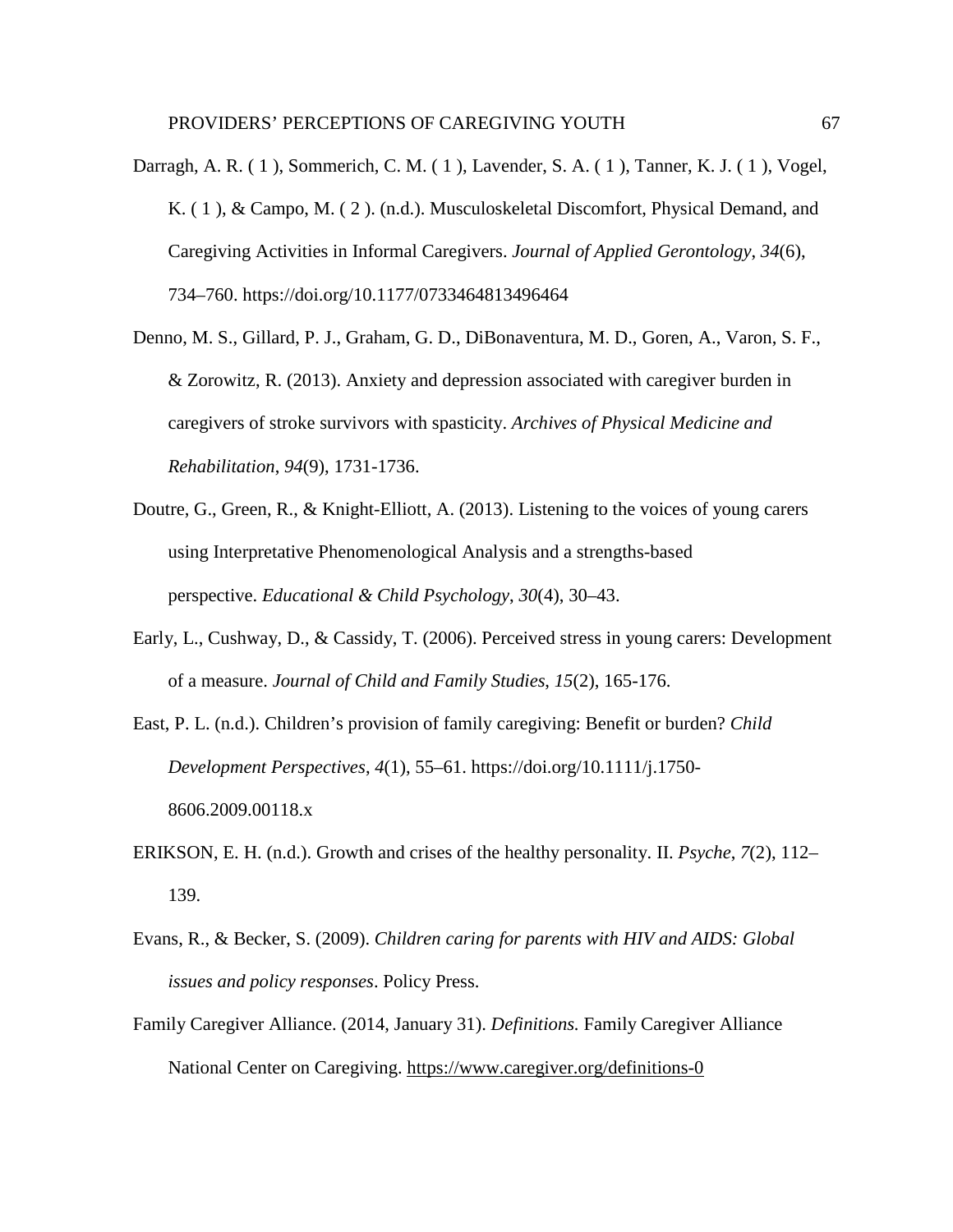- Fives, A., Kennan, D., Canavan, J., & Brady, B. (2013). Why we still need the term 'young carer': Findings from an exploratory study of young carers in Ireland. *Critical Social Work*, *14*(1).
- Flinn, B. (2018). Millennials: The emerging generation of family caregivers. *Innovation in Aging*, *2*(Suppl 1), 240-240.
- Gates, M. F., & Lackey, N. R. (1998). Youngsters caring for adults with cancer. *Image: The Journal of Nursing Scholarship*, *30*(1), 11-15.
- Glaser, B., & Strauss, A. (1967). *The discovery of grounded theory*. Weidenfield & Nicolson.
- Greene, J., Cohen, D., Siskowski, C., & Toyinbo, P. (2017). The Relationship Between Family Caregiving and the Mental Health of Emerging Young Adult Caregivers. *Journal of Behavioral Health Services & Research*, *44*(4), 551–563. https://doi.org/10.1007/s11414-016-9526-7
- Hamilton, M., & Redmond, G. (2020). Are Young Carers Less Engaged in School than Non-Carers? Evidence from a Representative Australian Study. *Child Indicators Research: The Official Journal of the International Society for Child Indicators*, *13*(1), 33. https://doi.org/10.1007/s12187-019-09647-1
- Hoffman, G. J., Lee, J., & Mendez-Luck, C. A. (2012). Health Behaviors among Baby Boomer Informal Caregivers. *Gerontologist*, *52*(2), 219–230.
- Howatson-Jones, L., & Coren, E. (2013). Scoping the assessment needs of young carers of adults with a long term condition. *Journal of Nursing Care*, *2*(2), 129.
- Hunt, G. G., Levine, C., & Naiditch, L. (2005). *Young caregivers in the U.S.: Findings from a national survey.* National Alliance for Caregiving; United Hospital Fund.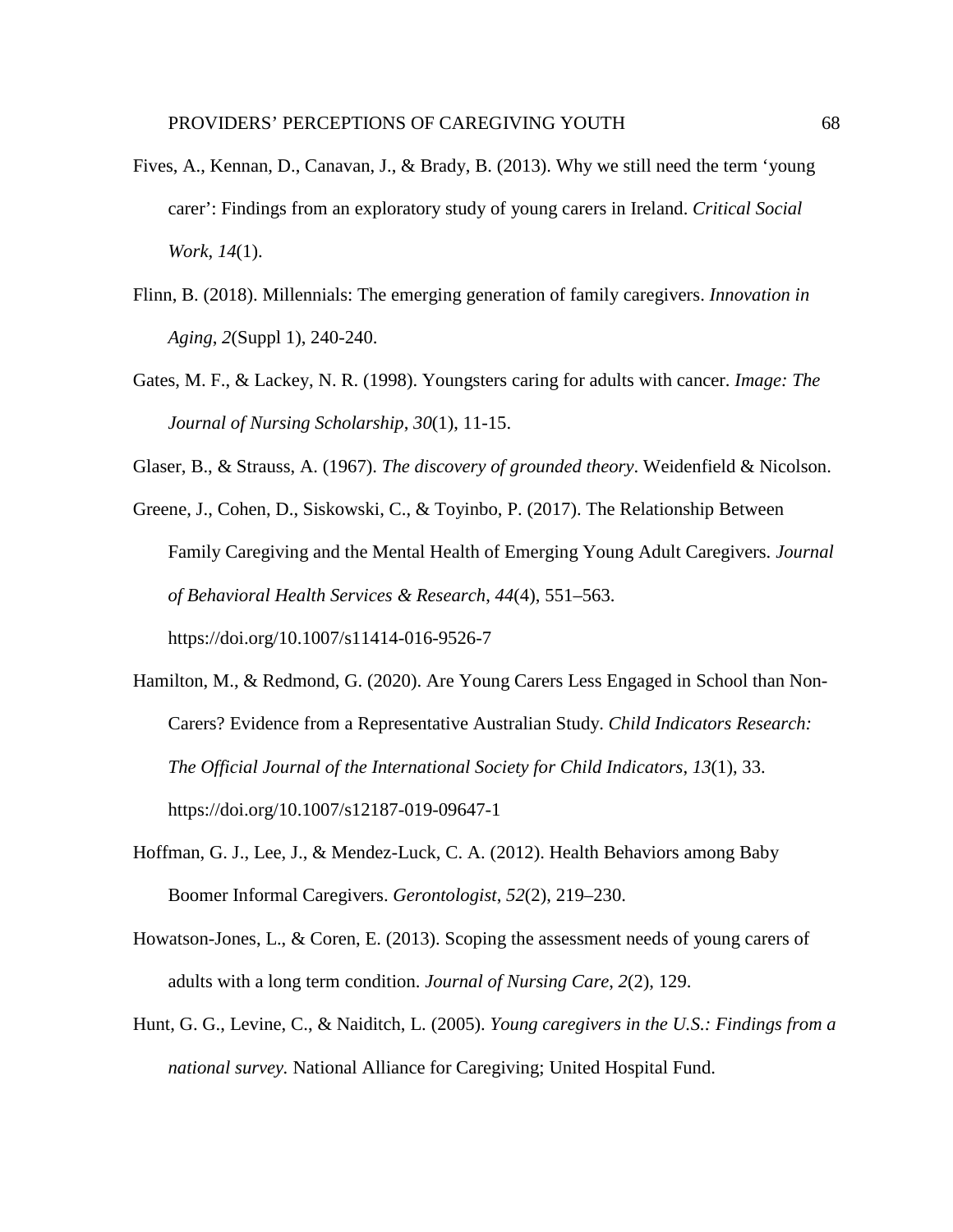Ireland, M. J., & Pakenham, K. I. (2010). Youth adjustment to parental illness or disability: The role of illness characteristics, caregiving, and attachment. *Psychology, Health & Medicine*, *15*(6), 632-645.

Jacobson, S., & Wood, F. G. (2004). Contributions of children to the care of adults with diabetes. *The Diabetes Educator*, *30*(5), 820-826. [http://ovidsp.ovid.com/ovidweb.cgi?T=JS&PAGE=fulltext&D=ovft&CSC=Y&NEWS=](http://ovidsp.ovid.com/ovidweb.cgi?T=JS&PAGE=fulltext&D=ovft&CSC=Y&NEWS=N&SEARCH=00003476-200409000-00016.an) [N&SEARCH=00003476-200409000-00016.an](http://ovidsp.ovid.com/ovidweb.cgi?T=JS&PAGE=fulltext&D=ovft&CSC=Y&NEWS=N&SEARCH=00003476-200409000-00016.an)

- Joling, K. J., van Marwijk, H. W., Veldhuijzen, A. E., van der Horst, H. E., Scheltens, P., Smit, F., & van Hout, H. P. (2015). The two-year incidence of depression and anxiety disorders in spousal caregivers of persons with dementia: Who is at the greatest risk? *The American Journal of Geriatric Psychiatry*, *23*(3), 293-303.
- Joseph, S., Kendall, C., Toher, D., Sempik, J., Holland, J., & Becker, S. (2019). Young carers in England: Findings from the 2018 BBC survey on the prevalence and nature of caring among young people. *Child: Care, Health & Development*, *45*(4), 606–612. <https://doi.org/10.1111/cch.12674>
- Joseph, S., Sempik, J., Leu, A., & Becker, S. (2020). Young Carers Research, Practice and Policy: An Overview and Critical Perspective on Possible Future Directions. *Adolescent Research Review*, *5*(1), 77. https://doi.org/10.1007/s40894-019-00119-9
- Kallander, E. K., Weimand, B. M., Becker, S., Van Roy, B., Hanssen, B. K., Stavnes, K., Faugli, A., Kufås, E., & Ruud, T. (2018). Children with ill parents: extent and nature of caring activities. *Scandinavian Journal of Caring Sciences*, *32*(2), 793–804. https://doi.org/10.1111/scs.12510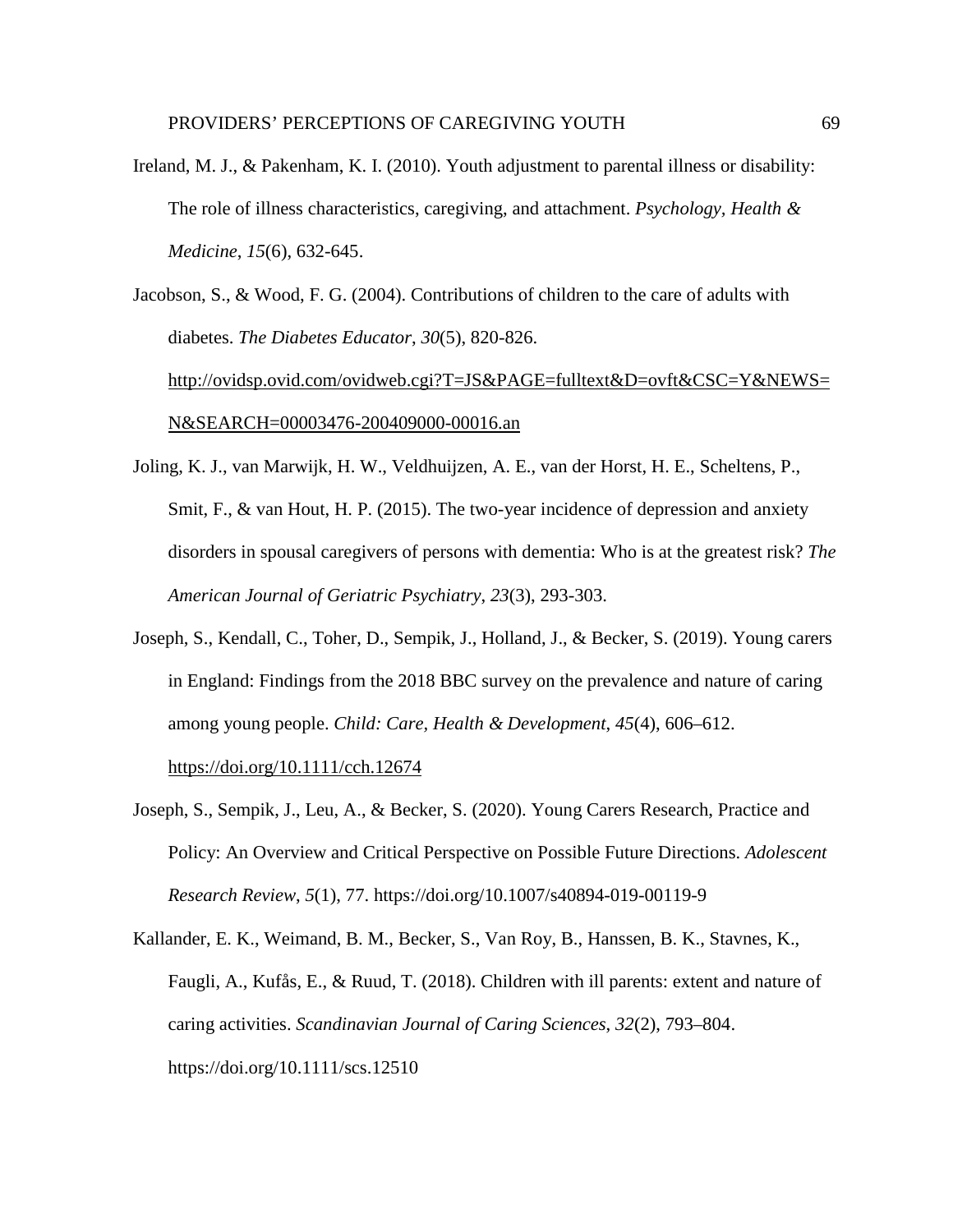- Kavanaugh, M.S. (2014). Children and Adolescents Providing Care to a Parent with Huntington's Disease: Disease Symptoms, Caregiving Tasks and Young Carer Well-Being. *Child & Youth Care Forum: Journal of Research and Practice in Children's Services*, *43*(6), 675. https://doi.org/10.1007/s10566-014-9258-x
- Kavanaugh, M. S., Cho, C. C., & Howard, M. (2019). "I Just Learned by Observation and Trial and Error": Exploration of Young Caregiver Training and Knowledge in Families Living with Rare Neurological Disorders. *Child & Youth Care Forum: Journal of Research and Practice in Children's Services*, *48*(4), 479. https://doi.org/10.1007/s10566-019-09490-z
	-
- Kavanaugh, M. S., Cho, C. C., Howard, M., Fee, D., & Barkhaus, P. E. (2020). US data on children and youth caregivers in amyotrophic lateral sclerosis. *Neurology*, *94*(14), e1452– e1459. https://doi.org/10.1212/WNL.0000000000009217
- Kavanaugh, M. S., Cho, C., Maeda, H., & Swope, C. (2017). "I am no longer alone": Evaluation of the first North American camp for youth living in families with Huntington's disease. *Children and Youth Services Review*, *79*, 325–332. https://doi.org/10.1016/j.childyouth.2017.06.029
- Kavanaugh, M. S. ( 1 ), Noh, H. ( 2 ), & Studer, L. ( 3 ). (n.d.). "It'd be nice if someone asked me how I was doing. Like, 'cause I will have an answer": exploring support needs of young carers of a parent with Huntington's disease. *Vulnerable Children and Youth Studies*, *10*(1), 12–25. https://doi.org/10.1080/17450128.2014.980370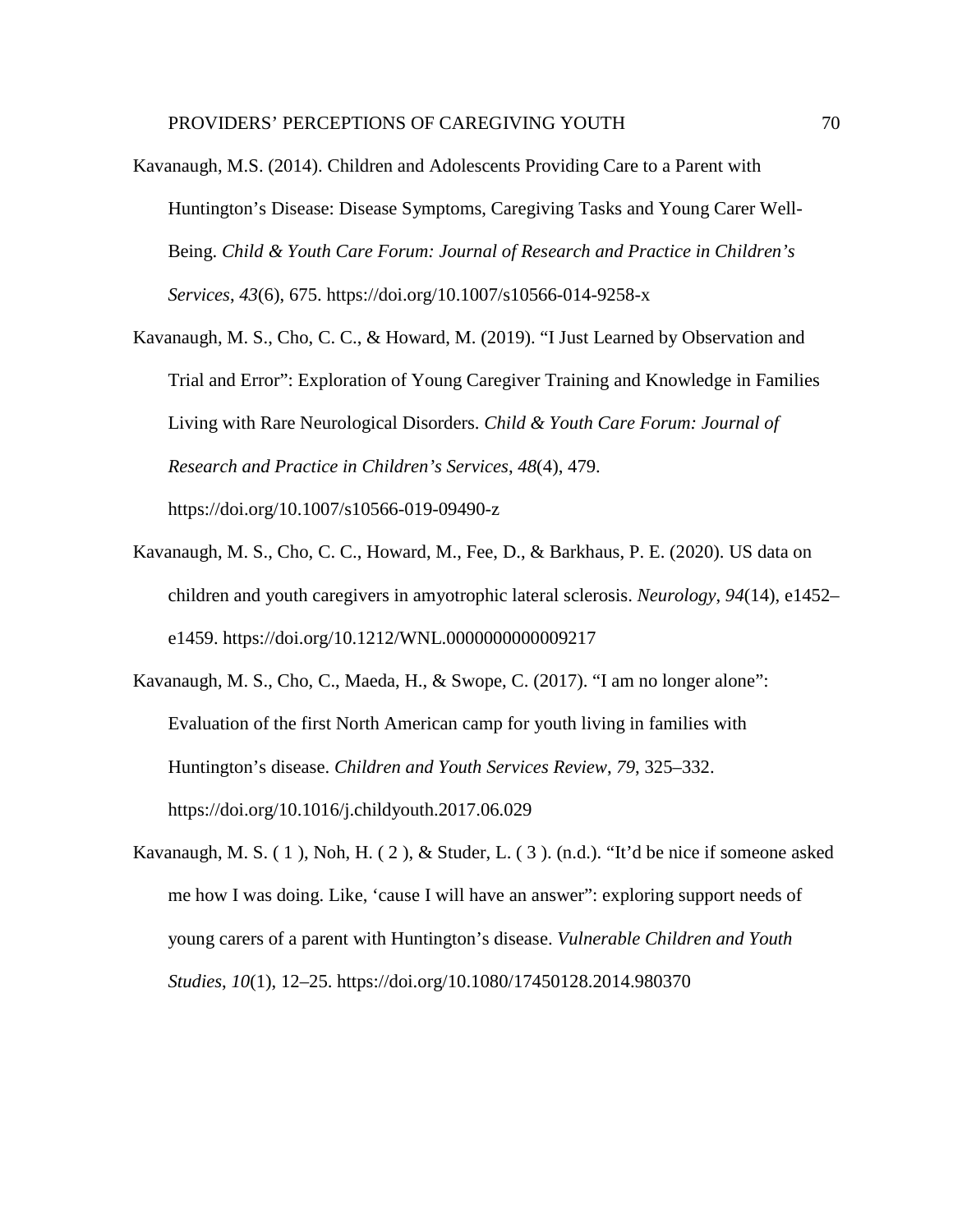Kavanaugh, M. S., Stamatopoulos, V., Cohen, D., & Zhang, L. (2016). Unacknowledged caregivers: A scoping review of research on caregiving youth in the United States. *Adolescent Research Review*, *1*(1), 29-49.

Kazdin, A. E. (2003). *Research design in clinical psychology*. Boston: Allyn and Bacon.

- Lazarus, R. S., & Folkman, S. (1984). *Stress, appraisal, and coping*. Springer publishing company.
- Leu, A., & Becker, S. (2017). A cross-national and comparative classification of in-country awareness and policy responses to 'young carers.' *Journal of Youth Studies*, *20*(6), 750- 762.
- Leu, A., Frech, M., & Jung, C. (2018). Young carers and young adult carers in Switzerland: Caring roles, ways into care and the meaning of communication. *Health & Social Care in the Community*, *26*(6), 925–934. https://doi.org/10.1111/hsc.12622
- Leu, A., Frech, M., Wepf, H., Sempik, J., Joseph, S., Helbling, L., Moser, U., Becker, S., & Jung, C. (2019). Counting Young Carers in Switzerland – A Study of Prevalence. *Children & Society*, *33*(1), 53–67. https://doi.org/10.1111/chso.12296
- Lynch, S. H., Shuster, G., & Lobo, M. L. (2018). The family caregiver experience - examining the positive and negative aspects of compassion satisfaction and compassion fatigue as caregiving outcomes. *Aging & Mental Health*, *22*(11), 1424–1431. <https://doi.org/10.1080/13607863.2017.1364344>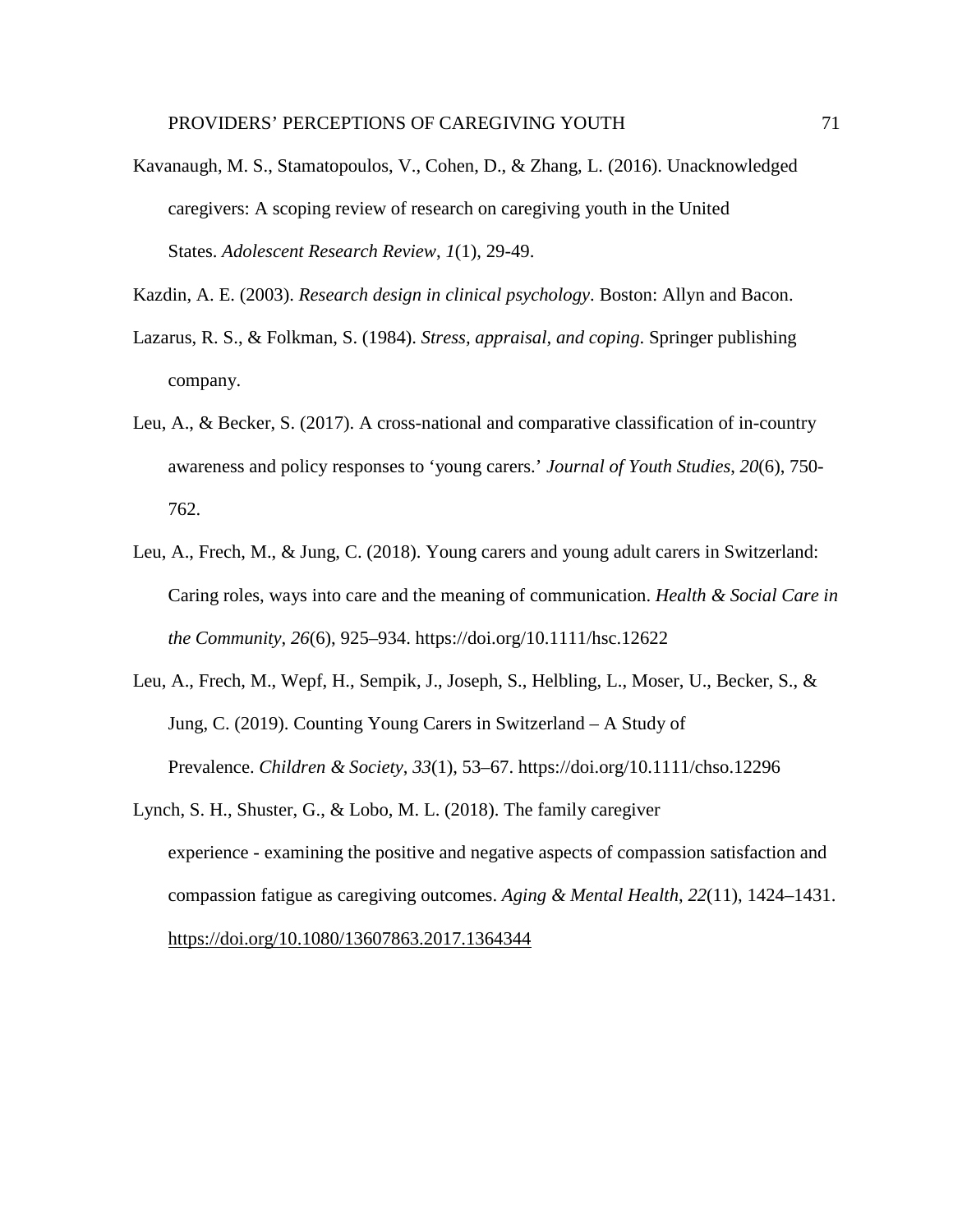- McDougall, E., O'Connor, M., & Howell, J. (2018). "Something that happens at home and stays at home": An exploration of the lived experience of young carers in Western Australia. *Health & Social Care in the Community*, *26*(4), 572–580. https://doi.org/10.1111/hsc.12547
- McGibbon, M., Spratt, T., & Davidson, G. (2019). Young Carers in Northern Ireland: Perceptions of and Responses to Illness and Disability within the Family. *British Journal of Social Work*, *49*(5), 1162–1179. https://doi.org/10.1093/bjsw/bcy102
- Nagl‐Cupal, M., Daniel, M., Koller, M. M., & Mayer, H. (2014). *Prevalence and effects of caregiving on children*. *70*(10), 2314–2325.
- National Alliance for Caregiving. (2020). *Caregiving in the U.S.: 2020.* Greenwald & Associates.
- Nichols, K. R., Fam, D., Cook, C., Pearce, M., Elliot, G., Baago, S., Rockwood, K., & Chow, T. W. (2013). When dementia is in the house: Needs assessment survey for young caregivers. *The Canadian Journal of Neurological Sciences / Le Journal Canadien Des Sciences Neurologiques*, *40*(1), 21–28. https://doi.org/10.1017/S0317167100012907
- Nickels, M., Siskowski, C., Lebron, C. N., & Belkowitz, J. (2018). Medication administration by caregiving youth: An inside look at how adolescents manage medications for family members. *Journal of Adolescence*, *69*, 33–43.

<https://doi.org/10.1016/j.adolescence.2018.09.001>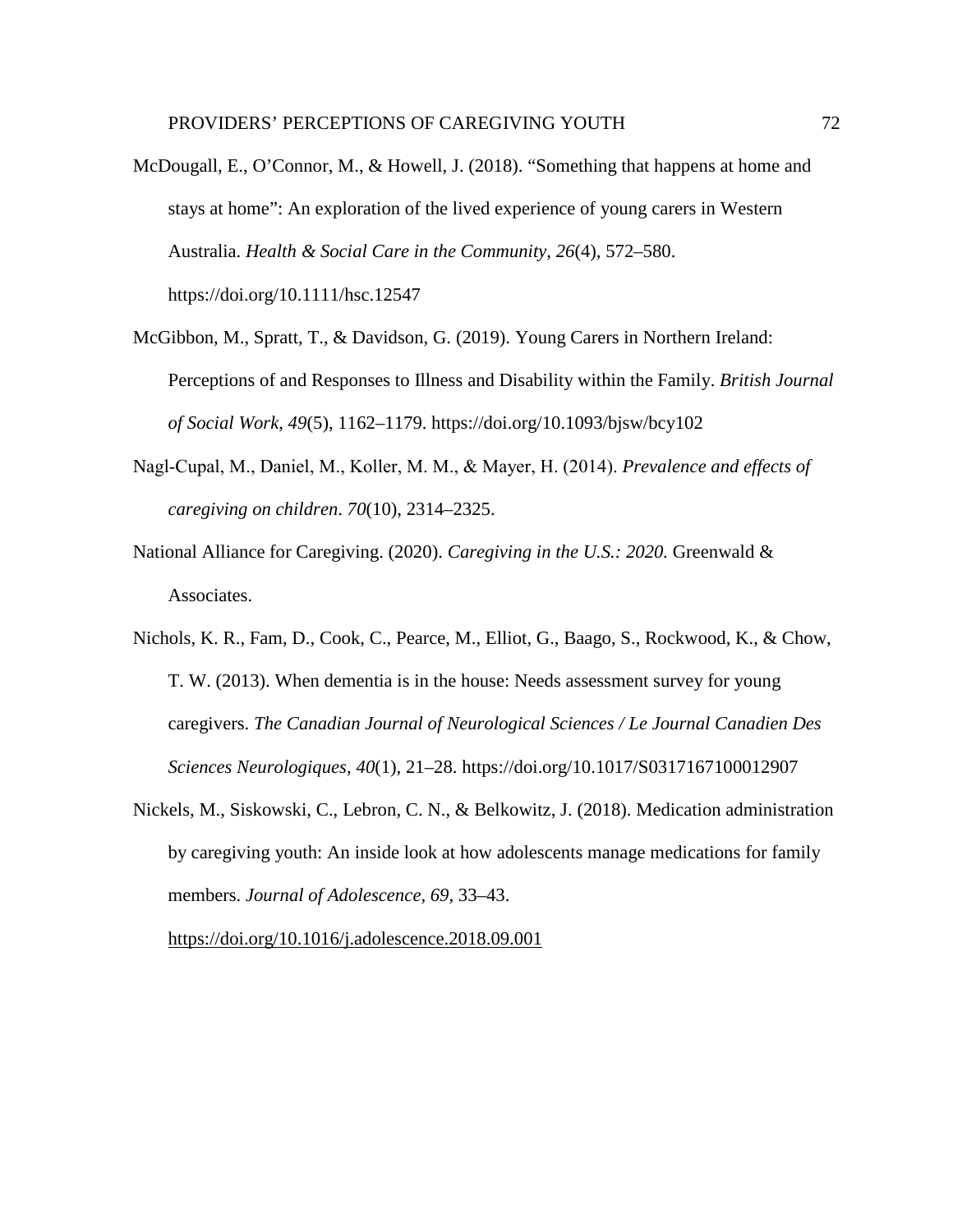- Pakenham, K. I. ( 1,4 ), Chiu, J. ( 1 ), Okochi, M. ( 1 ), Bursnall, S. ( 2 ), & Cannon, T. ( 3 ). (n.d.). The psychosocial impact of caregiving on young people who have a parent with an illness or disability: Comparisons between young caregivers and noncaregivers. *Rehabilitation Psychology*, *51*(2), 113–126. https://doi.org/10.1037/0090- 5550.51.2.113
- Pakenham, K., & Cox, S. (2012). The nature of caregiving in children of a parent with multiple sclerosis from multiple sources and the associations between caregiving activities and youth adjustment overtime. *Psychology & Health*, *27*(3), 324–346.
- Pakenham, K. I., & Cox, S. (2015). The effects of parental illness and other ill family members on youth caregiving experiences. *Psychology & Health*, *30*(7), 857–878.
- Pakenham, K. I., & Cox, S. (2018). Effects of Benefit Finding, Social Support and Caregiving on Youth Adjustment in a Parental Illness Context. *Journal of Child and Family Studies*, *27*(8), 2491. https://doi.org/10.1007/s10826-018-1088-2
- Parmar, J., Anderson, S., Abbasi, M., Ahmadinejad, S., Brémault-Phillips, S., Chan, K., Charles, L., Dobbs, B. M., Khera, A. S., Stickney-Lee, J., & Tian, P. G. J. (2020). Support for family caregivers: A scoping review of family physician's perspectives on their role in supporting family caregivers. *Health & Social Care in the Community*, *28*(3), 716–733. https://doi.org/10.1111/hsc.12928
- Pedersen, S., & Revenson, T. A. (2012). Parental illness, family functioning, and adolescent well-being: A family ecology framework to guide research. In I. Marini & M. A. Stebnicki (Eds.), *The psychological and social impact of illness and disability., 6th ed.* (pp. 249–271). Springer Publishing Company.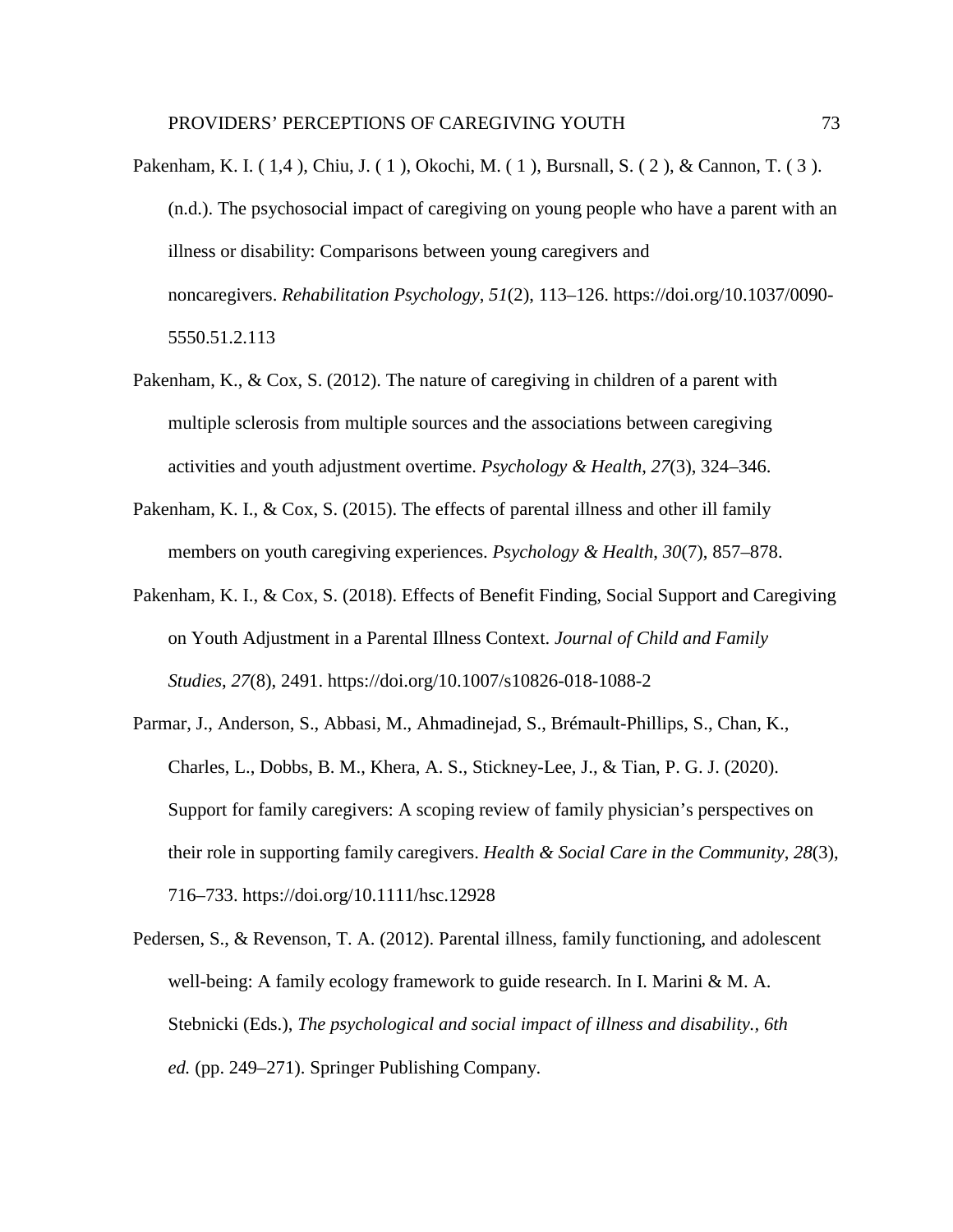Pinquart, M., & Sörensen, S. (2007). Correlates of physical health of informal caregivers: A meta-analysis. *The Journals of Gerontology: Series B: Psychological Sciences and Social Sciences*, *62*(2), P126–P137. https://doi.org/10.1093/geronb/62.2.P126

Rainey, V. R., Flores, V., Morrison, R. G., David, E. J. R., & Silton, R. L. (2014). Mental health risk factors associated with childhood language brokering. *Journal of Multilingual and Multicultural Development*, *35*(5), 463–478. https://doi.org/10.1080/01434632.2013.870180

Raj, M., Feldman, S. J., Platt, J. E., & Chang, T. (2021). "If It Needs to be Done, It Needs to be Done": National Survey of Youth Experiences and Perspectives on Caregiving. *Journal of Adolescent Health*, *69*(4), 664–667. https://doi.org/10.1016/j.jadohealth.2021.03.003

Redmond, G., Skattebol, J., Saunders, P., Lietz, P., Zizzo, G., O'Grady, E., Tobin, M., Thomson, S., Maurici, V., Huynh, J., Moffat, A., Wong, M., Bradbury, B., & Roberts, K. (2016). Are the kids alright? Young Australians in their middle years: Final report of the Australian Child Wellbeing Project. Flinders University; University of New South Wales; Australian Council for Educational Research (ACER). https://research.acer.edu.au/well\_being/5

Reinhard, S., Friss Feinberg, L., Choula, R., Houser, A. *Valuing the Invaluable: 2015 Update – Undeniable Progress, but Big Gaps Remain.* Washington, DC: AARP Public Policy Institute. July 2015. [https://www.aarp.org/content/dam/aarp/ppi/2015/valuing-the](https://www.aarp.org/content/dam/aarp/ppi/2015/valuing-the-invaluable-2015-update-new.pdf)[invaluable-2015-update-new.pdf](https://www.aarp.org/content/dam/aarp/ppi/2015/valuing-the-invaluable-2015-update-new.pdf)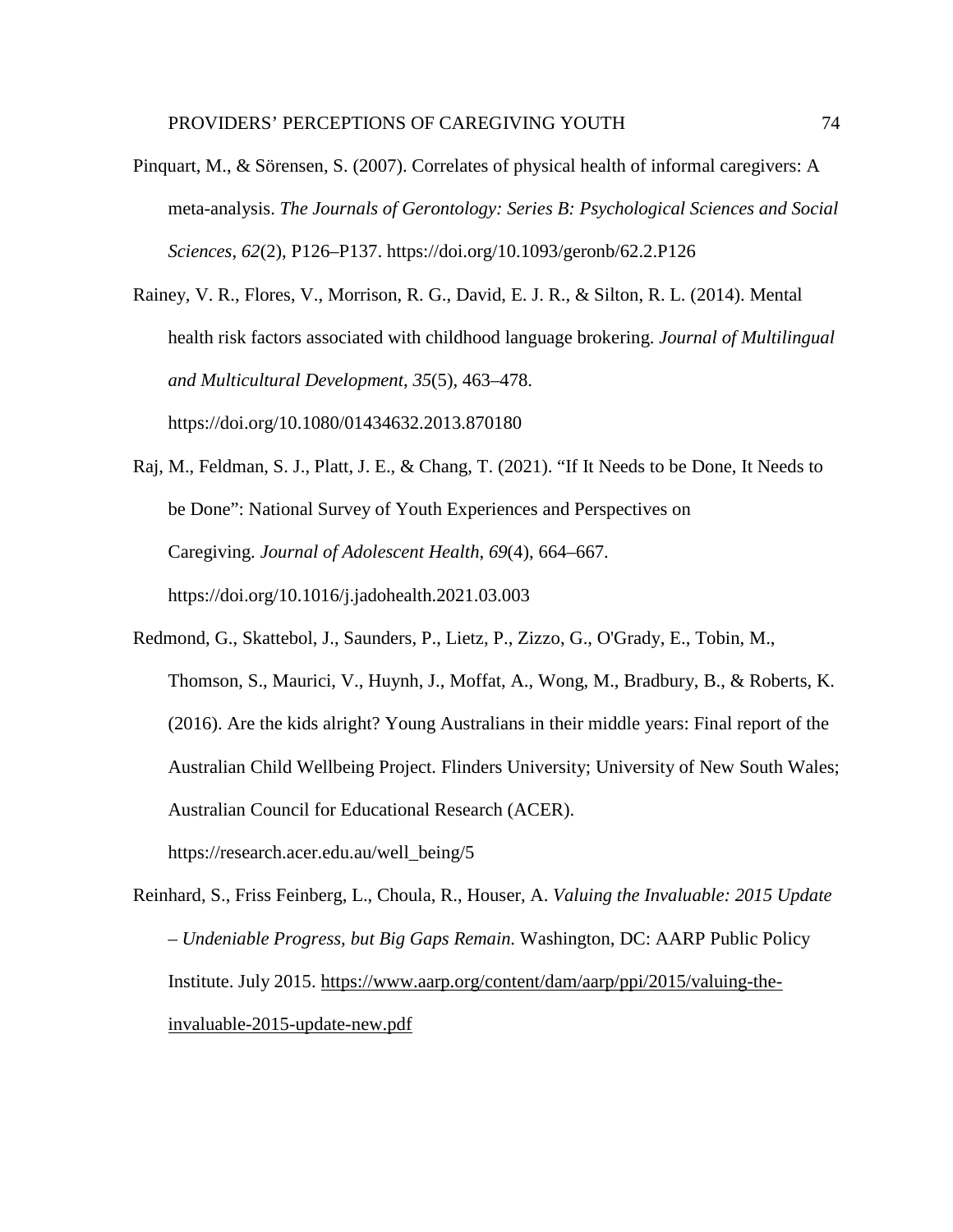- Robison, O., Egan, J., & Inglis, G. (2017). *Young carers in Glasgow: Health, wellbeing and future expectations*. Glasgow: Glasgow Centre for Population Health.
- Rose, H. D. ( 1 ), & Cohen, K. ( 2 ). (n.d.). The experiences of young carers: A meta-synthesis of qualitative findings. *Journal of Youth Studies*, *13*(4), 473–487. https://doi.org/10.1080/13676261003801739

Shifren, K. (2008). Early caregiving: Perceived parental relations and current social support. *Journal of Adult Development*, *15*(3-4), 160-168. <https://doi.org/10.1007/s10804-008-9047-6>

- Shifren, K., & Chong, A. (2012). Health-Related Behaviors: A Study Among Former Young Caregivers. *Journal of Adult Development*, *19*(2), 111. https://doi.org/10.1007/s10804- 011-9140-0
- Shifren, K., Hillman, A., & Rowe, A. (2014). Early caregiver experiences, optimism, and mental health: Former young caregivers and emerging adult caregivers. *International Journal of Psychology Research 9*(4), 361-383.
- Shifren, K., & Kachorek, L. (2003). Does early caregiving matter? The effects on young caregivers' adult mental health. *International Journal of Behavioral Development*, *27*(4), 338. https://doi.org/10.1080/01650250244000371

Siskowski C. (2006). Young caregivers: effect of family health situations on school performance. *Journal of School Nursing*, *22*(3), 163–169. https://doi.org/10.1177/10598405060220030701

Siskowski, C. (2009). *Adolescent caregivers* In K. Shifren (Ed.). (pp. 65–91). American Psychological Association. https://doi.org/10.1037/11849-002